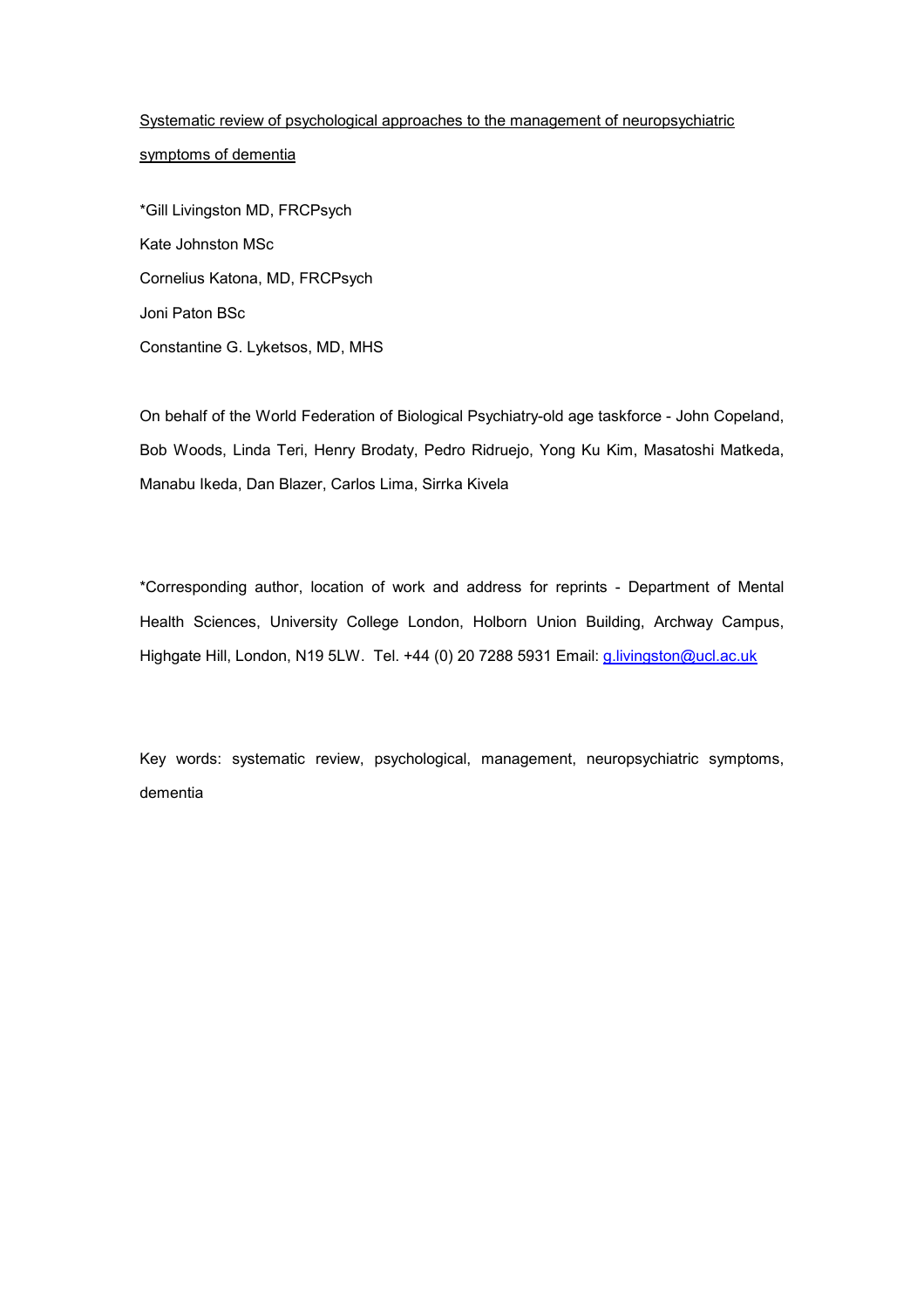#### Abstract

.

Objective: To review systematically the literature on psychological approaches to treating the neuropsychiatric symptoms (NPS) of dementia.

Method: The review included any therapy derived from a psychological approach that satisfied pre-specified criteria. We extracted data, then rated the quality of each study, and finally gave an overall rating according to the Centre for Evidence Based Medicine criteria.

Results: We identified 1632 papers of which 163 satisfied inclusion criteria. Cognitive stimulation and behavioural management techniques centred on individual patients' behaviour or on caregiver behaviour were effective treatments whose benefits lasted for months. Specific types of psychoeducation education for caregivers about managing NPS had similar benefits, but other caregiver interventions did not. Music therapy and snoezelen, and possibly sensory stimulation, were useful during the treatment session but had no longer-term effects. Changing the visual environment looked promising but more research is needed.

Discussion Only cognitive stimulation, selected behaviour management therapies, and specific types of caregiver and residential care staff education appear to have lasting effectiveness for the management of dementia-associated NPS. Lack of evidence regarding other therapies is not evidence of lack of efficacy. Conclusions are limited because of the paucity of high quality research (only 10 level 1 studies). More high quality investigation is needed.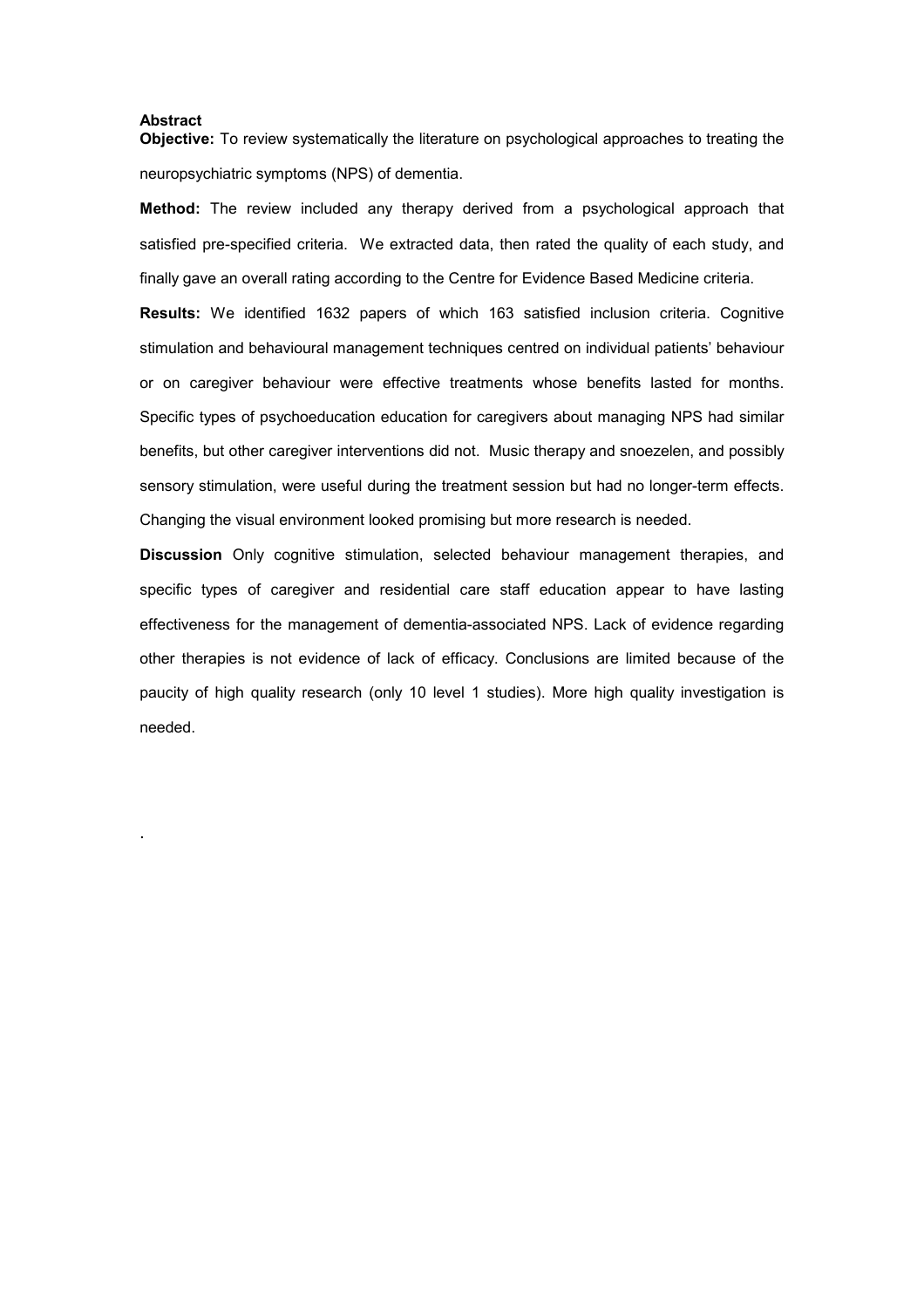## Background

The neuropsychiatric symptoms of dementia (NPS) include signs and symptoms of disturbed perception, thought, mood or behaviour<sup>1</sup>. Clinically significant NPS are found in about a third of dementia patients(DP) with mild impairment, two thirds with more severe impairment<sup>2,3</sup> and even more in residential care<sup>4;5</sup>. NPS contributes significantly to caregiver burden, institutionalisation, $6$  and decreased quality of life (QOL) for DP.<sup>7</sup>

Psychotropic medications are often prescribed for NPS but there are concerns about their safety and efficacy<sup>8-10</sup>. Psychological approaches may have fewer risks, but little is known about their efficacy. This systematic review of psychological approaches to NPS aims to make evidence-based recommendations about their use. It included any therapy derived from a psychological/psychosocial model. We considered the effects of the interventions in terms of NPS and related outcomes, and assessed whether benefit was time limited or sustained.

# **Methods**

#### Search Strategy

The search accessed electronic databases until July 2003, reference lists from individual and review articles, Cochrane Library, expert knowledge of additional studies, even if published post-July 2003 and handsearched three journals,.

We used search terms encompassing individual dementias and interventions. We included studies with quantitative outcome measures which were either a direct or proxy measure of NPS e.g. care costs, QOL, institutionalisation, decreased medication or restraint. Studies of people without dementia, dementia secondary to head injury or interventions either involving medication or not based on a psychological model (e.g. aromatherapy, homeopathy, occupational therapy, light therapy) were excluded.

## Data extraction strategy

We used a tool adapted from a review of checklists <sup>11</sup>. Levels of evidence (LOE) were assigned to studies according to the Centre for Evidence Based Medicine (CEBM) guidelines. LOE grades range from 1-5 with lower numbers indicating higher quality. Each type of intervention was then given an overall "Grade of recommendation" (GR) according to the CEBM criteria. These range from A (consistent LOE 1) to D (LOE 5 or troublingly inconsistent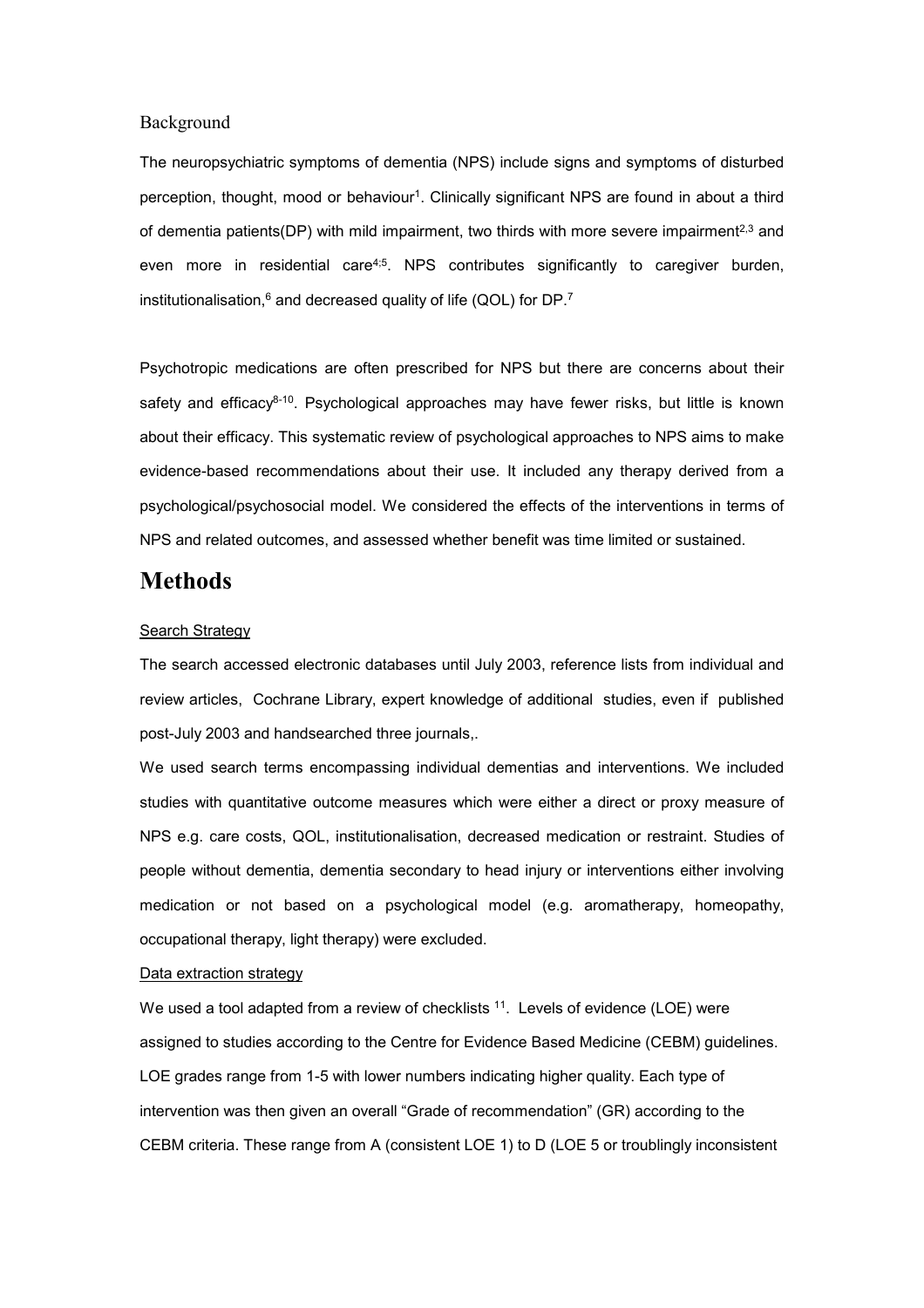or inconclusive studies at any level).

## Results

We identified 1632 references. 1419 were excluded and 163 included.

#### Reminiscence therapy (see table 1)

Reminiscence therapy (RT) uses materials like old newspapers and household items to stimulate memories and enable people to share and value their experiences. We identified five RT interventions<sup>12-16</sup>. Three were small RCTs. One had 10 participants and reported behavioural improvements when RT was preceded by reality orientation (RO), but not viceversa. The improvement was not clearly significant. The other two found no benefit. Two level 4 studies had small numbers. One reported a significant improvement in mood although the raters were not masked to treatment. The GR is thus D.

#### Validation therapy (VT: table 1)

VT, rooted within the Rogerian humanistic psychology premise of individual uniqueness, aims to give an opportunity to resolve unfinished conflicts by encouraging and validating expression of feelings. We identified three VT studies. The first, a case series of 5 individuals indicated an increase in verbal interaction after  $VT<sup>17</sup>$ ; the second used 5 patients as their own controls and reported similar results<sup>18</sup>. An RCT compared VCT to usual care or a social contact group in 88 DP<sup>19</sup>. Although at one-year follow-up the nursing staff thought the VT group improved, there was no difference in independent outcome ratings, in nursing time needed, or in use of psychotropic medication and restraint. The absence of conclusive evidence indicates a GR of

## D.

### Reality orientation therapy (see table 2)

RO is based on the idea that impairment in orientating information (day, date, weather, time and use of names) prevents DP from functioning well, and that reminders can improve functioning. 10 papers assessed RO<sup>20-26;26;27;27;28;28;29;29;30</sup>. The strongest RCT with 57 participants showed no immediate benefit when compared to active ward orientation<sup>25</sup>. In a smaller RCT (n=10) patients who received RO followed by reminiscence therapy had fewer NPS but not if the treatments were given in reverse order<sup>20</sup>. The other smaller, non-RCTs mostly found benefits in the RO groups in terms of improved mood, decreased NPS or delayed institutionalisation. The GR is D.

#### Cognitive stimulation therapy (see table 3)

CST, derived from RO, uses information processing rather than factual knowledge. Three of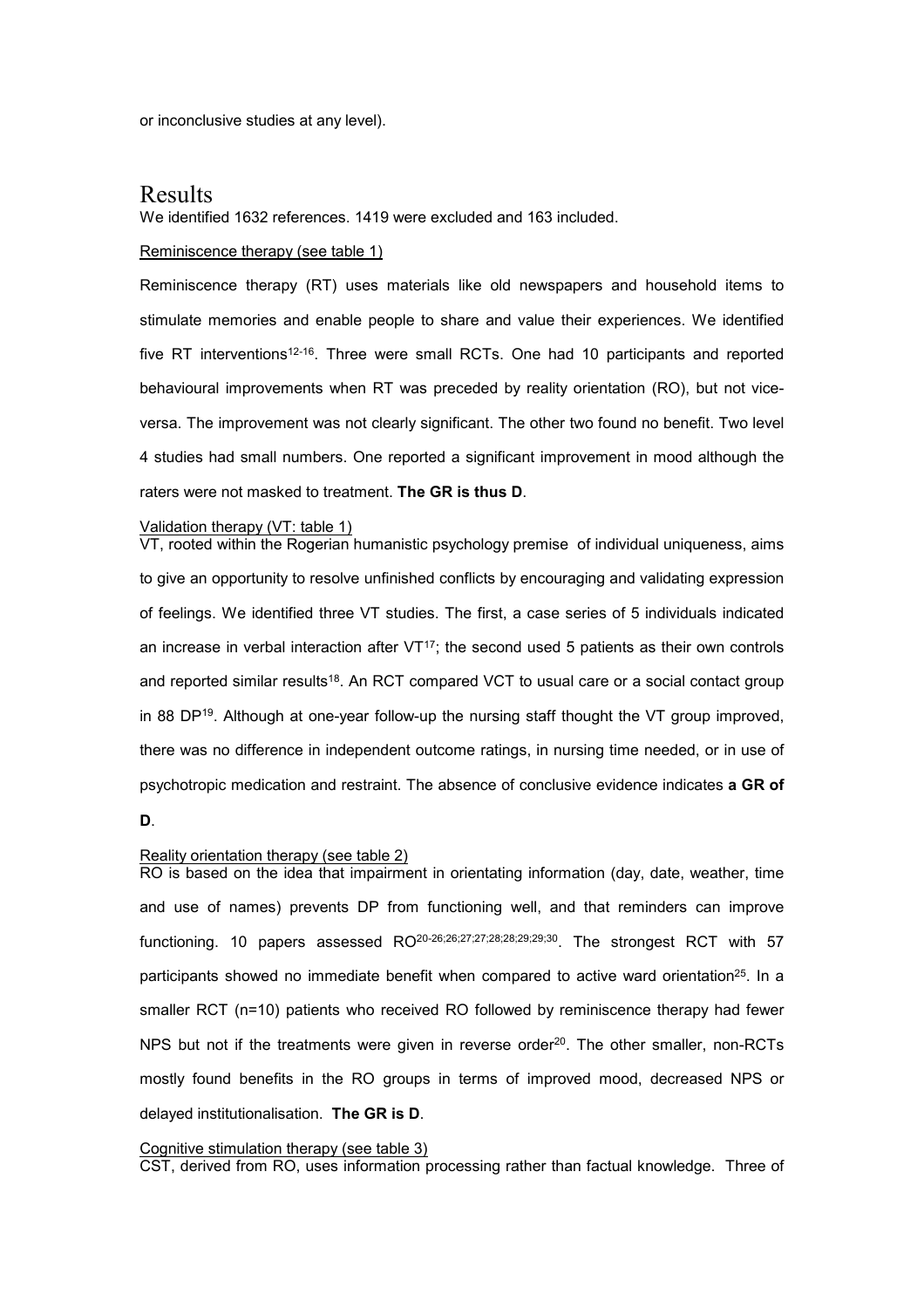four RCTs of CST 31-34 showed some positive results, although they used different endpoints and time periods (immediately to 9 months). By 9 months there was no significant difference between groups. One study showed reduced depression, and another showed improvement in QOL but not in mood $33,34$ . The final study did not report whether the differences in behaviour were significant. Given the mostly consistent evidence that CST improves aspects of NPS immediately and for some months afterwards the GR is B.

## Other dementia specific therapies (see Table 3)

We identified two other dementia specific therapies<sup>35;36</sup>. The first, "Individualised Special Instruction", is a half-hour of focussed individual attention and participation in an activity appropriate for each individual. A pilot RCT reported participants were their own waiting list controls. During the intervention period their behaviour did not deteriorate, while prior to the intervention it had.

The second, "self maintenance therapy", aims to maintain the sense of personal identity, continuity and coherence, incorporating techniques from validation, reminiscence and psychotherapy. A three week admission of patients and caregivers to a specialist unit led to a significant decrease in depression and problematic behaviour when compared to baseline. This may have been partially attributable to the environment. For both interventions, these level 4 studies support a GR of C.

#### Non-dementia specific therapies

24 papers described non-dementia specific psychological therapies in DP37-61(Tables 4a and b). These were nearly all studies of behavioural management techniques (BMT). There was one large RCT in which participants had either a manualised treatment for patient and caregiver or a problem solving treatment for caregiver only. Both were equally successful in improving depressive symptoms immediately and at six month follow-up<sup>44</sup>. Two other small RCTs also found positive results. One reported significantly fewer NPS two months after teaching progressive muscle relaxation; the other was in patients with the dementia of multiple sclerosis<sup>38;43</sup>. Behaviour improved with "neuropsychological counselling" (a cognitive behavioural intervention). The two other RCTs of BMT were ineffective. The first used a complex difficult to classify intervention, applying a variety of techniques (e.g. life review, sensory stimulation, single word commands and problem orientated strategies)<sup>37</sup>. The second used token economy (TE) in severe dementia and was ineffective in reducing "bizarre"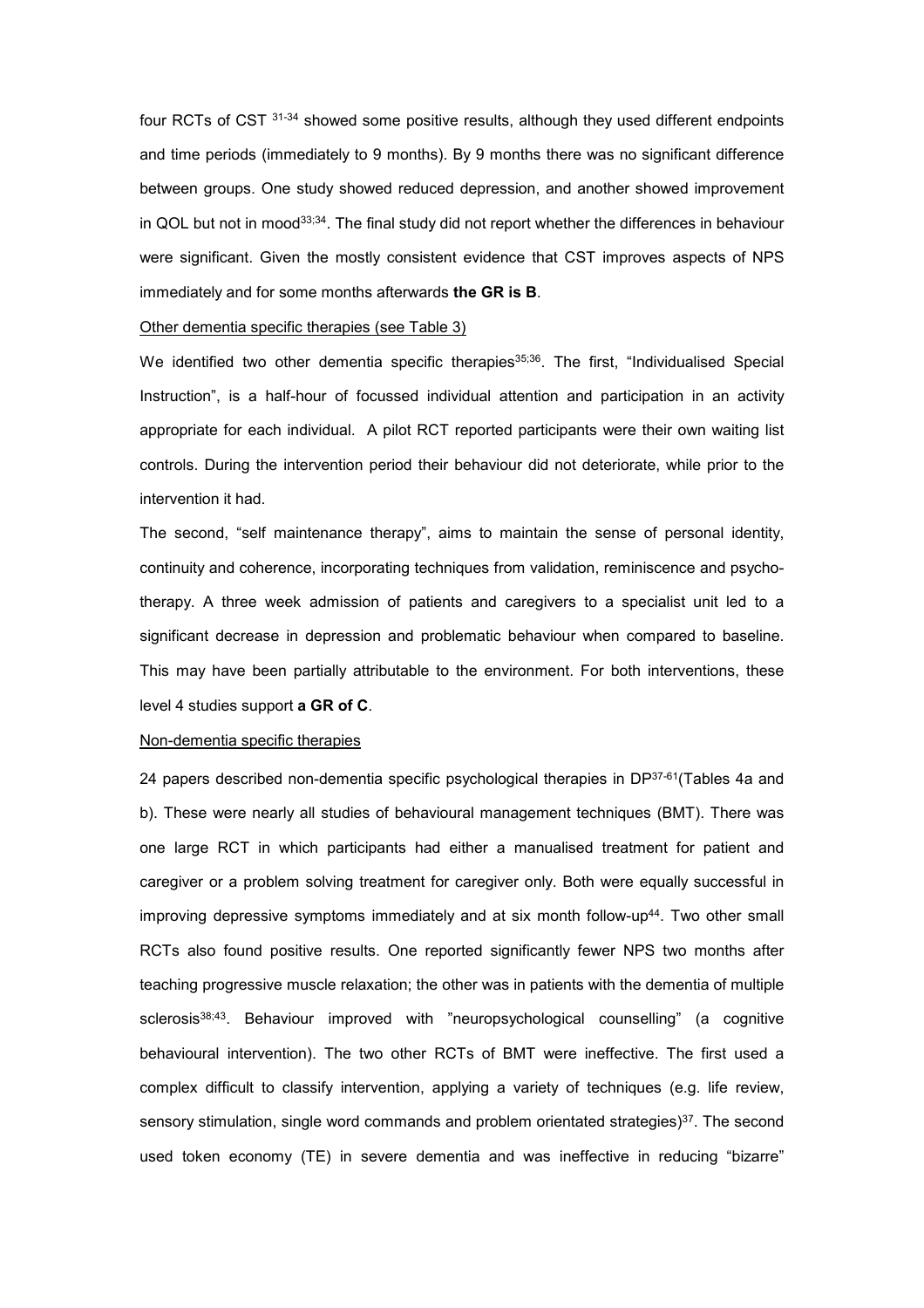behaviour<sup>41</sup>. Other single case studies are summarised in the table. If TE is excluded, then the GR for standard BMT in dementia is B as the larger RCTs were consistent and positive and the positive effect last for months.

#### Psychological interventions with caregivers

Tables 5 and 6 show 18 papers identified describing interventions with family caregivers designed to ameliorate NPS or frequency of institutionalisation in dementia<sup>62;63;63-73</sup>;<sup>74-80</sup>. Seven involve training the caregiver to use BMT (Table 5). The first  $RCT^{72,73}$  found no difference in agitation or global outcome when comparing treatment with BMT, trazodone alone or placebo at 16 weeks. At one year follow-up teaching BMT to caregivers did not reduce psychotropic drugs usage or symptom frequency<sup>64</sup>. The second RCT reported that exercise and BMT led to significant improvements in depression at 3 months but not at 2 years<sup>73</sup>. A smaller RCT taught BMT to caregivers based on the progressive Lowered Stress Threshold Model with the aim of reducing stimulation in response to specific caregiver identified stressors<sup>70</sup>. Both groups received the intervention; one in written materials, the other a training programme. There was a positive effect for care recipients in the second group. The evidence that BMT with caregivers and exercise training with patients helps depression is strong but it is unclear which was the active component. As other studies are inconsistent, the

## GR for teaching caregivers BMT to manage psychological symptoms is D.

Table 6 shows eight studies (7 RCTS) involving psychoeducation/teaching caregivers how to change their interactions with the DP. One large trial showed a trend towards improvement in NPS at 16 weeks. A second, primarily powered to improve caregiver mental health and not in DP, showed an improvement in NPS immediately but not three months after 12 weeks of training in stress management, dementia education and coping skills. A third, smaller, intervention with individual families found significant improvements at 6 months in mood and ideational disturbance<sup>63;69;79</sup>. An RCT of an educational programme for family carers with supportive counselling, psychoeducation and training in management strategies, and home visits, decreased institutionalisation. The effect continued for three months but not 2 years<sup>77</sup>. A fifth RCT involved psychoeducation, teaching caregivers to change their interactions, or both. There was a trend towards improvement in behaviour at 6 months. The non significant result was attributed to the pilot nature and limited power of the study<sup>75</sup>. Another study involved psychoeducation about how to work with residents in social activities and self-care and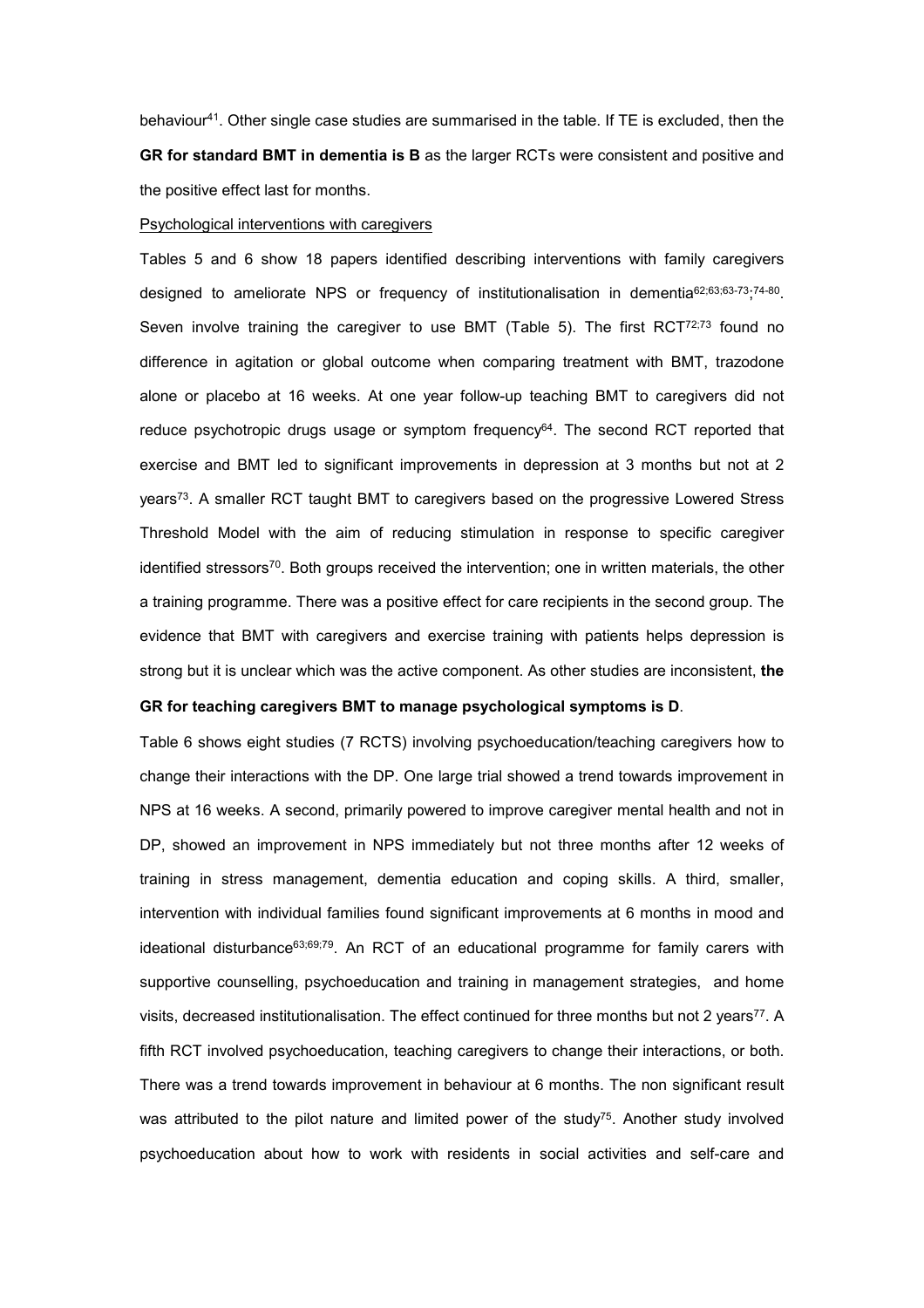resulted in a decrease in agitation after 6 months  $76$ . Finally a level 1 study of a comprehensive support and counselling intervention for spouse caregivers<sup>80</sup> which included problem solving, management of troublesome behaviour, education and increased practical support, followed by long term support groups did not directly measure NPS but found that it delayed time to institutionalisation by nearly a year. The other studies are non-controlled and either show a trend towards improvement or significant improvement $^{67,78}$ . The GR for BMT in the form of psychoeducation and teaching the caregiver how to change their interaction is A as there is consistent evidence from level 1 and 2 studies as well as level 4 studies and the effect last months.

Family counselling seemed helpful in terms of behaviour in an uncontrolled study<sup>66</sup>. A family support group in a non-RCT showed decrease in problem behaviour but not in depression<sup>65</sup>. This intervention is supported by two level four studies so GR is C.

 A single controlled study involving admiral nurses, specialist community dementia nurses working with carers of DP, compared to usual treatment showed no effect in terms of institutionalisation<sup>74</sup>. The GR is D.

#### Psychosocial interventions

Sensory enhancement

## Music/Music Therapy (see table 7)

Music/music therapy (MT) interventions included playing music from specific eras, or particular genres such as "Big Band" music, as part of MT activity sessions or during certain times of day e.g. mealtimes or bathtimes. Participants also played musical instruments, moved to music, or participated in composition and improvisation sessions. Of 24 MT interventions<sup>15;15;81-91;91-103</sup>, six were RCTs<sup>85,15;89</sup>,<sup>91;94;99</sup>. All were small and showed improvements in disruptive behaviour. In two, behaviour was observed during the music sessions but there was no evidence that benefit carried over past the session<sup>85;94</sup>. In three studies, behavioural change was observed outside the MT session. In the first,<sup>91</sup> patients were significantly less agitated, both during and immediately after MT in which music was chosen to fit the individuals' preference. The second study described similar results<sup>89</sup>. In the third study assessing music or hand massage or a combination of both for 10 minutes, decreased agitation was observed one hour after the intervention<sup>99</sup>. All but one of the other studies<sup>101</sup> were controlled. Most of them found a benefit although some did not $84$ . The GR for music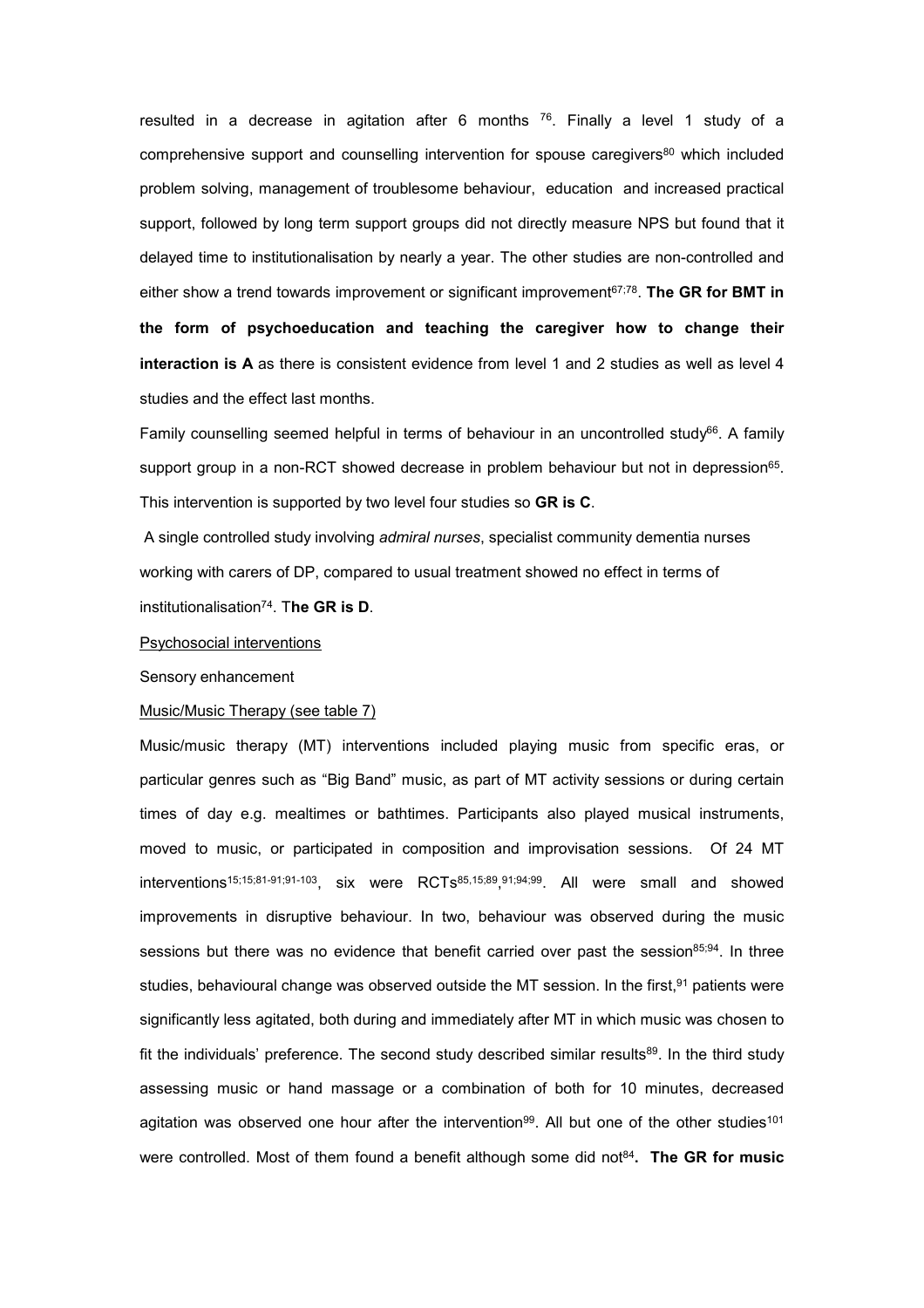therapy for immediate amelioration of disruptive behaviour is B as there is consistent level 2 evidence that it decreases agitation during sessions and immediately after. There is however no evidence that music therapy is useful for NPS in the longer term.

#### Snoezelen/Multi-sensory stimulation (Table 7)

Snoezelen therapy/multi-sensory stimulation (MSS) combines relaxation and exploration of sensory stimuli e.g. lights, sounds and tactile sensations based on the idea that NPS may result from periods of sensory deprivation. Interventions occurred in specially designed rooms and lasted 30- 60 minutes. Of six trials of MSS; three were RCTs. The first was very small with no clear results<sup>104</sup>. The other two, one being one of the few level 1 studies in this review, found that disruptive behaviour briefly improved outside the treatment setting but with no effect after the treatment had stopped<sup>105;106</sup>. The other reports were a series of single case study RCTs<sup>105;107;108</sup> and an uncontrolled trial which reported improvements but gave no  $\mathsf{statistics^{109}}.$  The GR for Snoezelen to ameliorate disruptive behaviour immediately is B as there are consistent level 2 studies and one level 1, but the effects are only apparent for a very short time after the session.

#### Other sensory stimulation (see table 8)

Of seven trials of other forms of sensory stimulation, three were RCTs. The first compared massage with control, or music or combined, it with music<sup>99</sup>. Decreased agitation was observed one hour after the intervention. The second was a sensory integration program (emphasising bodily responses, sensory stimulation and cognitive stimulation) and had no effect on behaviour<sup>110</sup>. Similarly, a small RCT of white noise for sleep disturbance and nocturnal wandering found no effect<sup>111</sup>. A study of "expressive physical touch" (10 days of 5.5 minutes of touching -gentle massage for 2.5 minutes and 3 minutes of intermittent touching with some talking) decreased disturbed behaviour from baseline immediately and for 5 days after the intervention<sup>112</sup>. White noise tapes led to immediate decrease in agitation<sup>113</sup>. A controlled trial of stimulation with "natural elements" while bathing, (sounds of birds, brooks and small animals were played and large bright pictures were displayed) found that agitation decreased significantly only during bathing<sup>114</sup>. The other single case study found no difference in agitation before and after using therapeutic touch or massage<sup>115</sup>. The final two studies used several forms of sensory stimulation involving touch, smell and taste; a small RCT reported no change <sup>116</sup> while the other study found the intervention helpful<sup>117</sup>. The GR for short term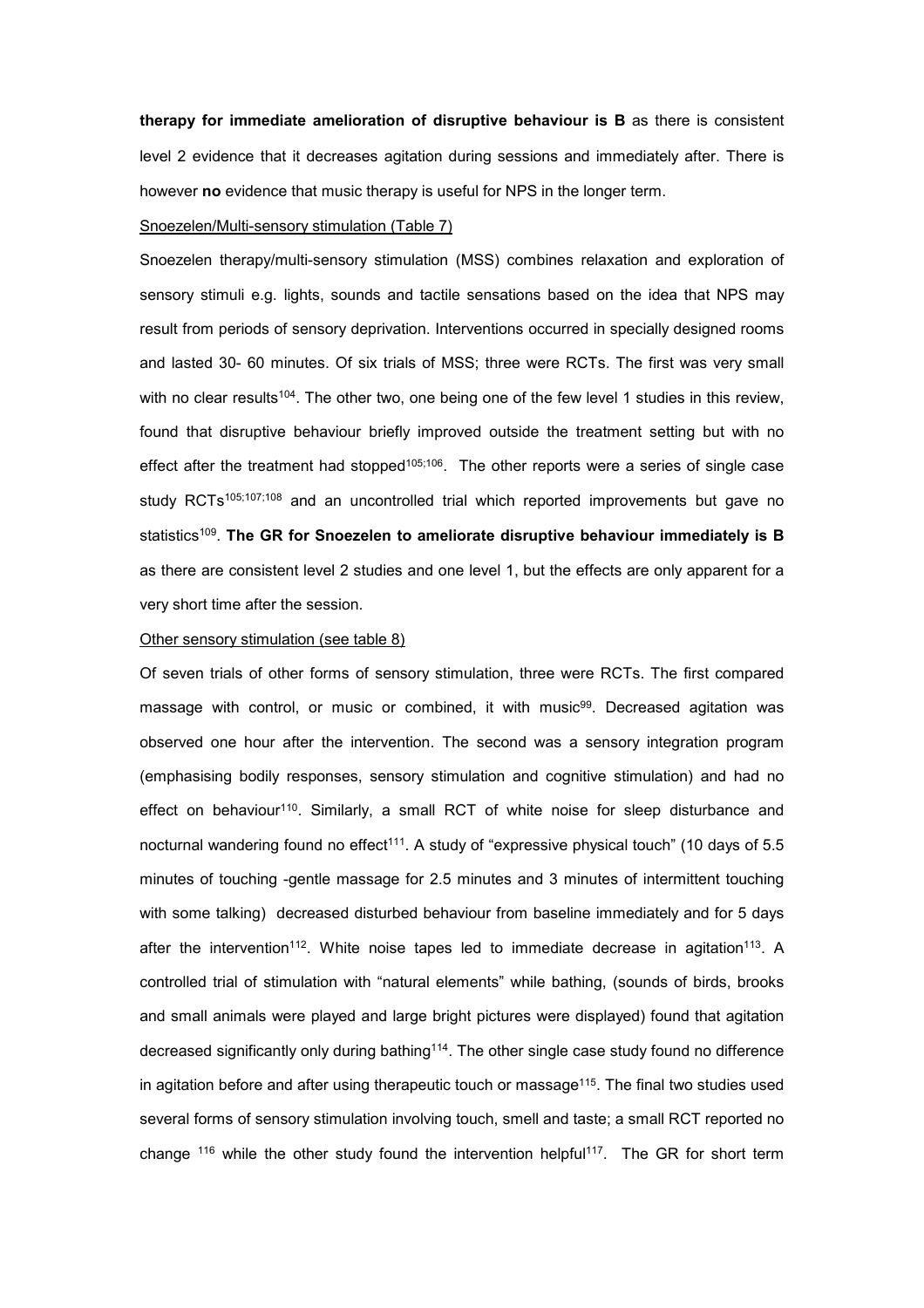benefits of sensory is C, but there is no evidence for sustained usefulness. As the overall results are contradictory, the GR is D.

### Simulated Presence Therapy (See table 9)

There were six studies of Simulated Presence Therapy (SPT) when positive autobiographical memories are played to the patient in the format of a telephone conversation using continuous play audiotape made by family or surrogate. One RCT found no change in agitated or withdrawn behaviours<sup>118</sup>. Staff observations suggested reduced agitation compared to placebo but not compared to usual care<sup>118</sup>. A small study found improved social interaction and attention<sup>119</sup>. When SPT was used for agitation it led to significant decreases in agitation, improved social interaction, but no change in aggressive behaviours<sup>120</sup>. When SPT was used regularly, problem behaviours were reduced by 91%. Finally in a series of single case studies, Peak et al<sup>121</sup> reported mixed results, with increased ill-being in one participant and reduced anxiety and increased social interaction in other participants. When video respite was used, no significant changes in agitated behaviour were seen<sup>122</sup>. The GR for SPT is D.

## Structured Activity

## Therapeutic activity programmes (table 9)

There were five RCTs of therapeutic activities (TA). A small-scale RCT of TA at home found significant decreases in agitation<sup>123</sup>. Another reported that discussion and being carried on a bicycle pedalled by volunteers alleviated depression, but not agitation at 10 weeks<sup>124</sup>. The third of puzzle-play found no change in social interaction and mood<sup>89</sup>. Similarly, a comparison of games and puzzle play with Snoezelen, and another of structured activity, found that mood and behaviour was not improved<sup>105;125</sup>. The other studies of TA were non-RCTs. Ishizaki<sup>126</sup> found no beneficial effects of weekly TA on depression. One study found that a combination of group and individualised activity sessions in day care significantly increased agitation over 10 weeks<sup>127</sup>. A controlled non-RCT of weekly activity groups run by nursing assistants, reported no behavioural changes<sup>128</sup>. There was however, less use of physical restraint generally and psychotropic medication was reduced in seven out of 20 participants. A specialist day care programme providing structured daily activities for DP led to decreased institutionalisation and was more cost effective than nursing home care<sup>30</sup>. Rocking people on a swing did not decrease aggression<sup>129</sup>. Three case studies of diverse group activities (games, music, exercise, socialising) found equivocal effects on behaviour<sup>130</sup>. Two studies used reading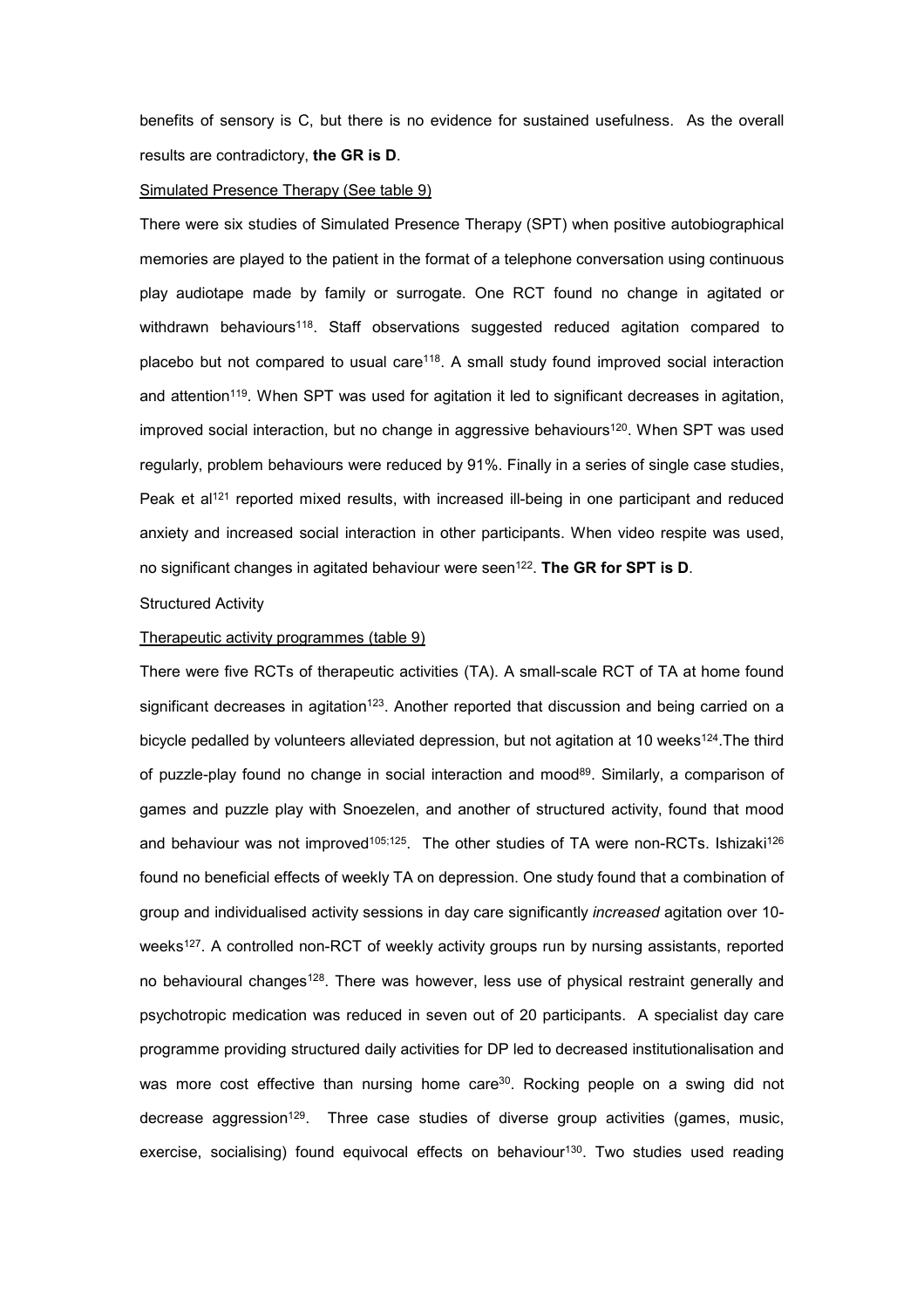sessions as an intervention and found that, in the first, some improvement in wandering was seen $87$ ; in the second, it decreased disruptive behaviours in two people both during and one week after the intervention<sup>88</sup>. Not all activities are alike, but overall, studies are inconsistent and inconclusive and the GR is D.

#### Montessori activities (Table 10)

Montessori activities use rehabilitation principles and make extensive use of external cues and progression in activities from simple to complex. Three non-RCTs, utilised Montessori-based activities and found no change in terms of depression and agitation<sup>131-133</sup>. The GR is D.

#### Exercise (Table 10)

Three studies used exercise/movement/walking as an intervention for NPS. A well conducted RCT found that a 'walk-talk' programme (where one caregiver walked up and down the corridor with two residents or walked and talked with two residents) had no effects on behaviour<sup>134</sup>. An RCT of a psychomotor activation programme found that no behavioural effect<sup>135</sup>. The other two studies were non-RCTs. One, comparing 11 patients with themselves, found a significant reduction in aggressive behaviours on walking group days<sup>136</sup>. The second was a small matched controlled group of exercise groups and led to no significant reduction in agitated behaviours<sup>137</sup>. The GR is D.

#### Social interaction

A small report of single cases studies of enforced social interaction with nurses for 1-2 months for three hours a day led to decreased NPS in a third of the sample $^{138}.$  The GR is D.

#### Decreased sensory stimulation (Table 10)

Two small studies investigated decreased sensory stimulation. A "quiet week" intervention (turning off the television, lowering voices and reducing fast movement by staff at a day centre) led to an immediate significant reduction in agitation on a non-standardised scale compared to before the intervention<sup>131</sup>. A specially designed reduced stimulation unit - without television, radio and telephones; with scheduled rest periods and limited access to visitors led to no reduction in NPS on a standardised scale before and after the intervention but decreased restraint use<sup>139</sup>. The GR is D.

#### Environmental manipulation

#### Visually complex environments (Table 10)

Eight studies (no RCTs) changed the visual environment. Painting two dimensional grids on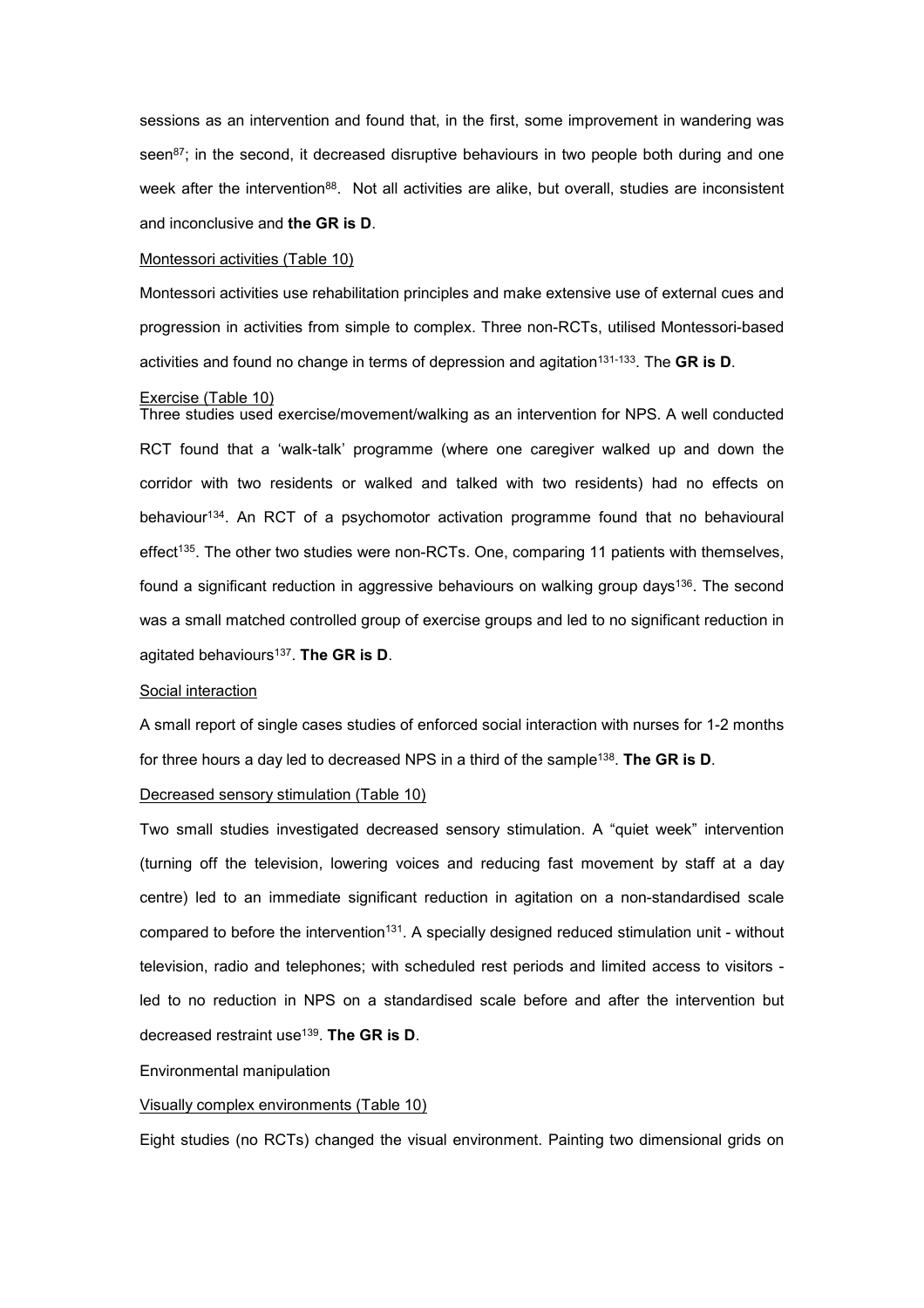the floor by doors led to no reduction in exiting behaviours<sup>140</sup>. Two studies using a horizontal grid pattern, however, reported a significant decrease in attempts to open doors and reduced ambulation<sup>141</sup>,<sup>142</sup>. Similar results were found using a mural painted over doorways<sup>143</sup>. Placing blinds and cloth barriers over doors/door handles or focussing attention on signs was also effective in reducing time spent attempting to exit the ward<sup>144</sup>,<sup>145;146</sup>. Enhancing the visual environment in a selected area of a residential home was associated with decreased agitated behaviours although this was not significant<sup>147</sup>. Consistent level 4 studies for changing the environment to obscure the exit indicates a GR of C.

#### The Use of Mirrors (Table 10)

Two small non-RCTs investigated the use of mirrors. In a single case design, one patient was less agitated following removal of mirrors from the ward environment<sup>148</sup>. Placing a full-length mirror over the doorway led to a significant decrease in exiting during the intervention for 9 patients<sup>149</sup>. The GR is D.

## Signposting (Table 10)

Three non-RCTs investigated the effects of signposting on NPS. Two single case studies found that signposting alone was ineffective, but when used in combination with RO it led to improvements in ward orientation in 2 out of 4 and 5 out of 5 patients respectively<sup>25,25;150;151</sup>. Signposts used alongside prompts to draw attention to them led to a reduction in NPS in all 5

residents<sup>146</sup>. The GR is D.

Other environmental manipulations

#### Group living (see table 11)

Group living (GL) is the name given to a specially designed nursing home, which encourages a home-like atmosphere. One RCT of GL<sup>152</sup> found no change in NPS compared to community dwelling waiting-list controls. Two other RCTs showed decreased aggression, anxiety and depression in residents, and less use of neuroleptic medication for one year153;154. There were no differences between GL and controls 3-years later Both studies were limited, since residents were selected for admission and were ineligible if they had frontal lobe symptoms, severe dementia, or a severe physical morbidity. A smaller, uncontrolled trial of GL reported beneficial effects on NPS at six months, and reduced physical restraint use<sup>155</sup>. However, in another study NPS significantly increased with GL compared to controls at 6 months and one year<sup>156</sup>. In summary, studies show that GL may have beneficial, deleterious, or no effect on NPS. GR is D.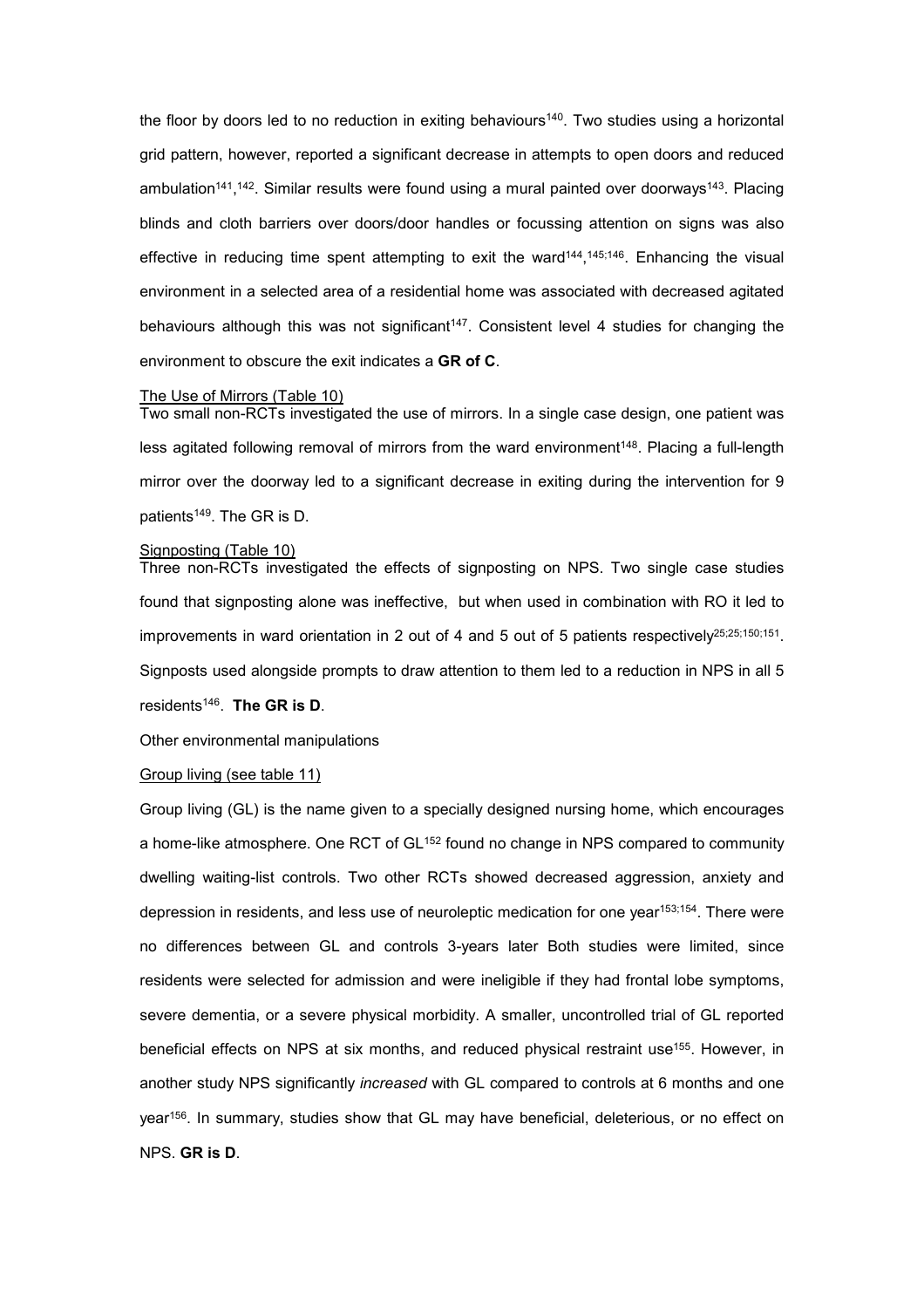## Unlocking doors

One small uncontrolled study of unlocking ward doors for 3 hour periods led to less NPS and decreased wandering when the door was open<sup>157</sup>. GR is D.

#### Staff education in managing behavioural problems (Table 11)

Nine studies investigated staff education for NPS. Three were RCTs<sup>158;158-160</sup>. An RCT of communication skills training for nursing and auxiliary staff led to significant reductions in patient aggression at three months and in patient depression at 6 months<sup>158</sup>. Education of staff to implement an emotion-focused care programme (validation, reminiscence, sensory stimulation) led to no change in any NPS<sup>159</sup>. Staff education programmes, focusing on knowledge of dementia and potential management strategies, reduced physical restraint use<sup>160</sup> and (a non- RCT) decreased aggressive behaviours towards staff<sup>161</sup>. Specialised care programmes for individuals in a residential home plus staff education improved emotional status and QOL for residents 12 months later<sup>162</sup>. A similar approach in a controlled tria,l with only 11 people in each arm, led to non-significant differences favouring the intervention group<sup>163</sup>. The result of a client-centred approach to agitation and sleep disturbance for 33 residents of a nursing home was equivocal. Verbal aggression decreased significantly but the (less frequent) episodes of non-verbal agitation increased<sup>164</sup>. Training staff in integritypromoting care (staff gave more time, made the environment more homelike, encouraged patients to do more and wear their own clothes) improved anxiety and depressed mood in a small controlled trial<sup>165</sup>. A large uncontrolled trial of a training day for nursing staff using nonstandardised observational outcomes led to an a increase in restraint use but had no effect on agitated behaviour<sup>166</sup>. Th**e GR for specific staff education programmes in managing NPS** is B (consistent level 1, 2 as well as level 4 supportive studies).

Other forms of staff education alone or combined with environmental manipulation (Table 12) Eight non-RCTs investigated special care dementia units (SCU), designed for DP and staffed by specially trained workers who receive on-going training. A controlled trial of admission to a "low-density" SCU, with fewer residents and larger living areas, was associated with a decrease in disrupted behaviour<sup>167</sup>. Similarly, a controlled trial of a combination of GL and staff training was associated with improved emotional and physical outcomes and was less costly than standard care168;168. SCU care was associated with decreased NPS, especially agitation and depression and with reduction in neuroleptic medication usage<sup>169;170</sup>. Aggression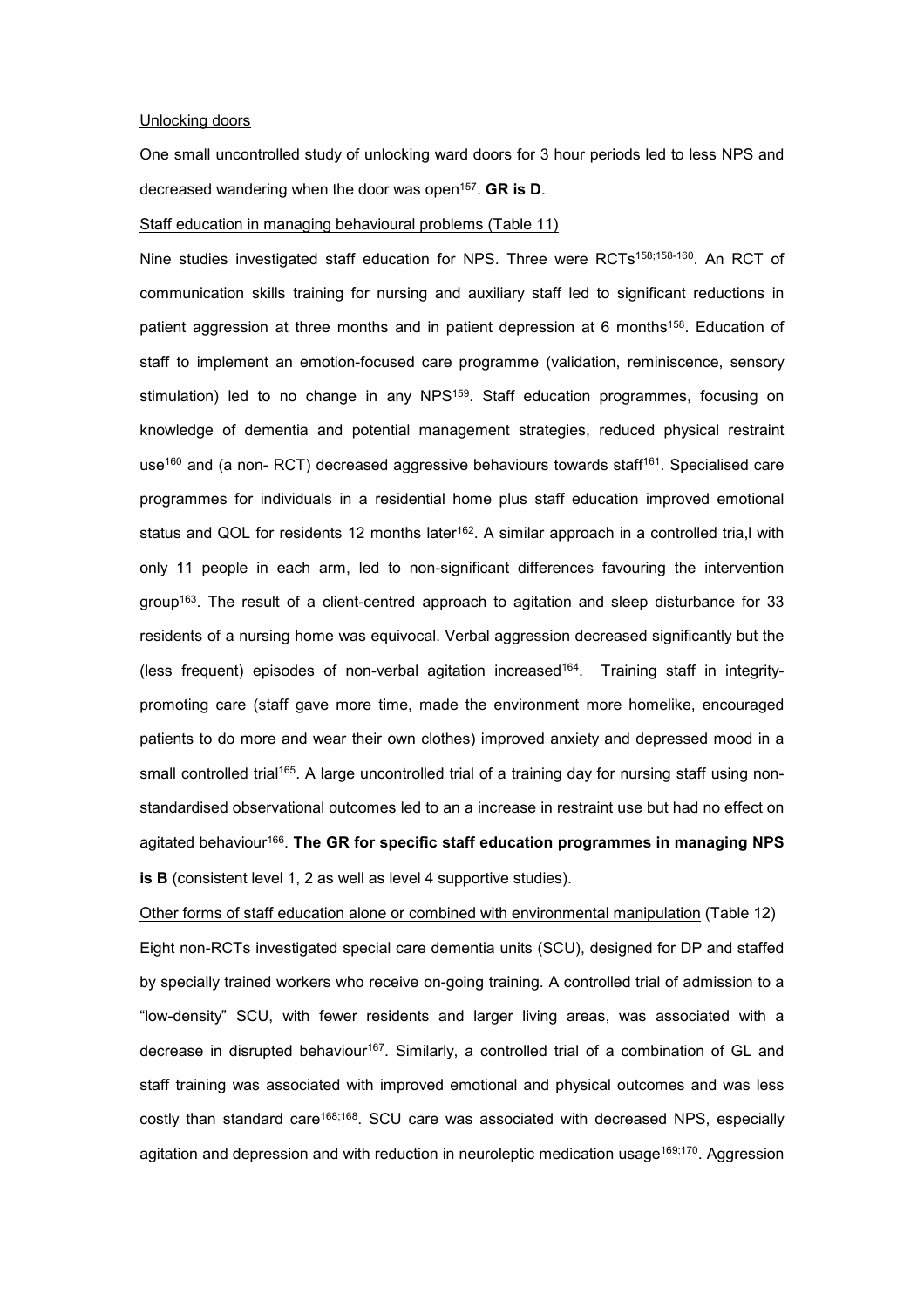and activity disturbances were improved in a small controlled trial of SCU care<sup>171</sup>. However, three other studies found no effect $172-174$ . The GR is D.

## **Discussion**

We found numerous studies reporting psychological approaches to NPS. We have tried to summarise and classify these using evidence-based guidelines in order to help clinicians understand which are efficacious and over what time period. We have also tried to distinguish interventions that are ineffective from those for which there is too little evidence to judge. As some interventions are made up of several elements, we could have classified them in different ways. We have tried to use the best fit and, by describing the interventions, make our judgment transparent. Some therapies may require a huge amount of work for very little benefit; we have not measured this aspect. It may also be that some may provide pleasure (either for DP or staff), which may be worthwhile despite not altering NPS. We do not attempt to judge this. Similarly, we did not study cognition as an endpoint although some therapies aim to effect cognition.

## Effective psychological therapies

BMT centred on individual patients' behaviour are generally successful for NPS. The interventions' effects (with the exception of TE) last for months, despite qualitative disparity. Psychoeducation for caregivers to change their caregiving behaviour worked, particularly individual rather than group education. Improvements in NPS were sustained for months. We therefore recommend these types of interventions.

Music therapy and snoezelen, and possibly some types of sensory stimulation, are useful treatments for NPS during the session but have no longer-term effects. The cost or complexity of snoezelen for such small benefit may be a barrier to its use.

Specific types of staff education are promising methods for improving NPS, leading to reduced behavioural symptoms and use of restraints and improved affective states. Staff education is however heterogeneous, teaching staff communication skills and about dementia may improve many NPS related outcomes. Teaching staff to use dementia specific psychological therapies for which there is limited evidence of efficacy may not.

#### What interventions need more evidence?

There is little evidence about reminiscence, but more positive evidence about CST. Training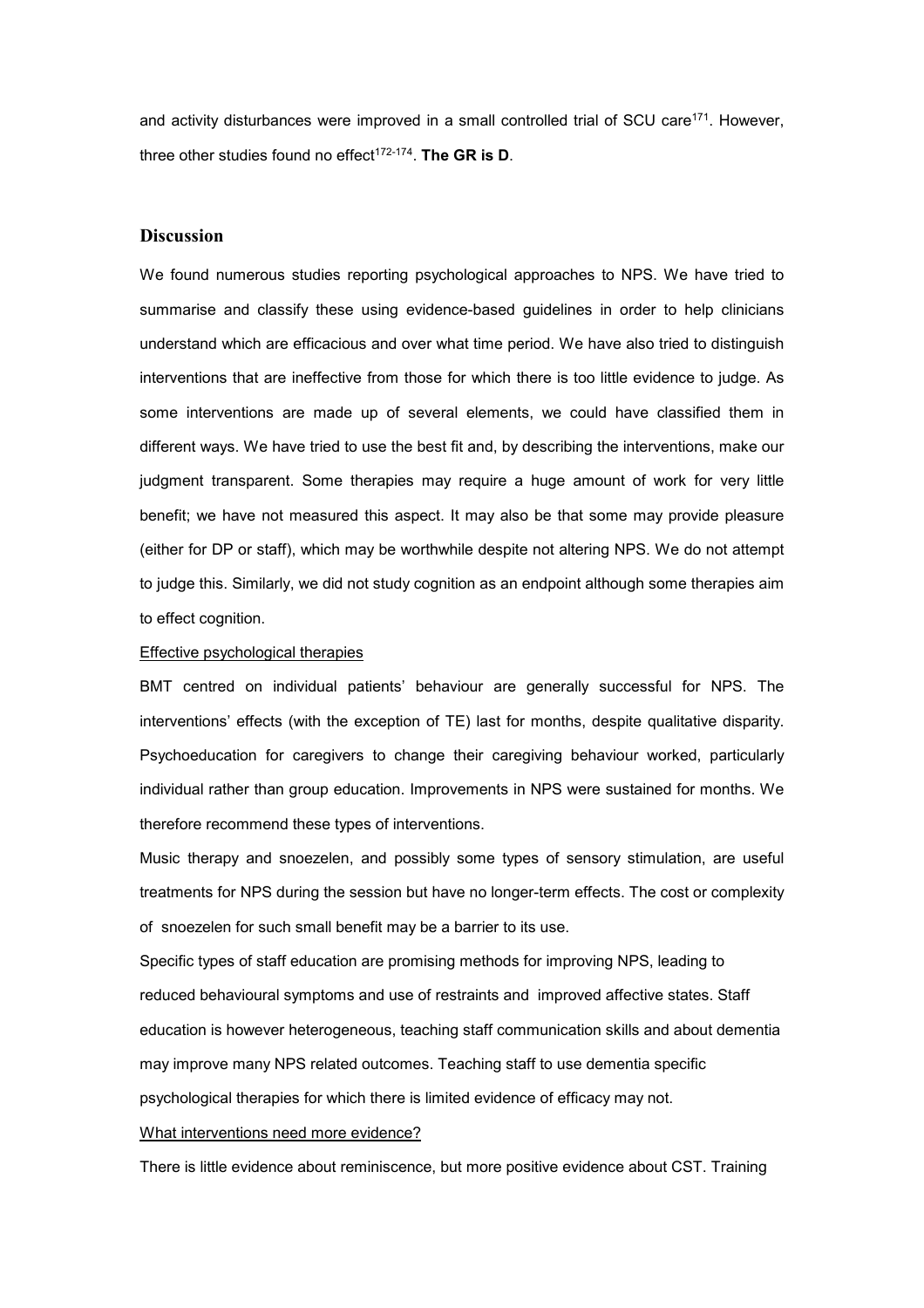the caregiver in BMT had inconsistent outcomes but merits further study. TA is very mixed, therefore studies were contradictory and inconclusive. Living in specialized dementia units, was not consistently of benefit. Changing the environment visually and unlocking doors were successful in reducing wandering in institutions. These promising interventions merit more study. There is no convincing evidence that SP interventions or reduced stimulation units are efficacious for NPS.

#### Which interventions were ineffective?

RO, VT, Admiral nurses and Montessori activities had no effect and are not useful for NPS. There is convincing evidence, that simple repetitive exercise does not work for NPS.

## Conclusion

Overall our conclusions are limited because of the paucity of high quality research. We found only 10 level 1 studies. Lack of evidence of efficacy does not mean lack of efficacy. The system of rating research in which RCTs gain the highest ratings inevitably means that most published psychological intervention studies will not reach the highest quality. The behavioural literature places greater weight on experimental single case studies particularly . where there is a case-series because the interventions are individualised. The purpose of publication, however, is to provide evidence that can be generalised for future use. We have, therefore, used the CEBM's system for assessing evidence. Future research should aim to use standardised interventions (which can be individualised as long as adhering to their basic principles) so that if successful, they can be used in other populations.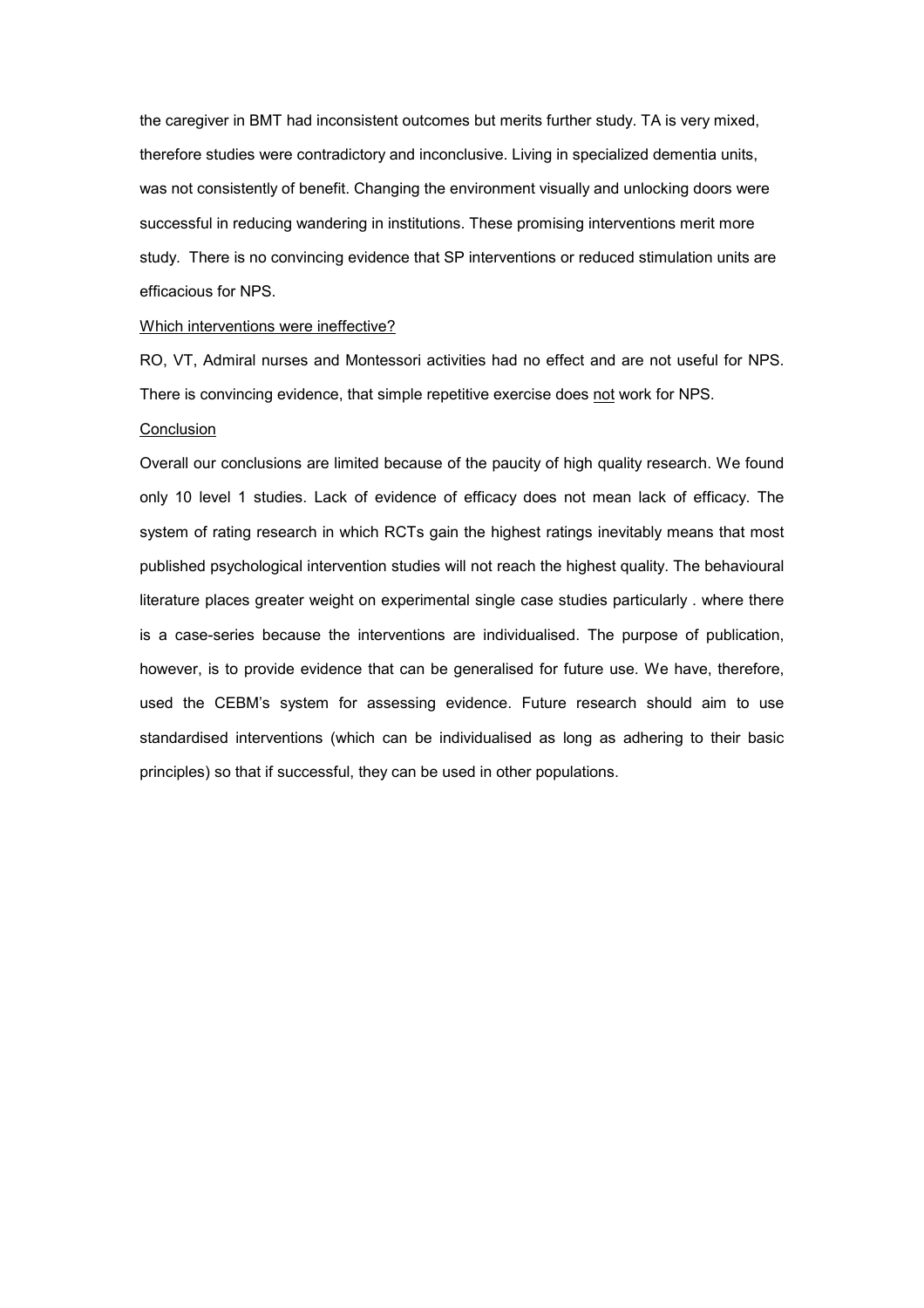# Table 1 Dementia specific therapies- reminiscence therapy and validation therapy

| <b>Author Year</b>                                                                           |     | Randomiṡation                        |                |                    |                                       | Control Patient number Control number Type of                                      |     |    |  |
|----------------------------------------------------------------------------------------------|-----|--------------------------------------|----------------|--------------------|---------------------------------------|------------------------------------------------------------------------------------|-----|----|--|
| intervention                                                                                 |     | Therapeutic regime                   |                | <b>Outcome</b>     | Level of evidence                     |                                                                                    |     |    |  |
| Brooker <sup>11</sup>                                                                        | No  | 25 <br>Yès                           | $\overline{?}$ |                    |                                       | Reminiscence Therapy RT, Group activities or unstructured                          |     |    |  |
| time                                                                                         |     | RT group ↑ wellbeing (? immediately) |                | 4                  |                                       |                                                                                    |     |    |  |
| Baines <sup>13</sup> Yes Yes                                                                 |     |                                      |                |                    | 10 (5, RO then RT, 5 RT then RO) $5$  | Reminiscence Therapy/ Reality                                                      |     |    |  |
| Orientation RO or RT therapy                                                                 |     |                                      |                |                    |                                       | Improved behaviour at 6 months follow up in group who received RO                  |     |    |  |
| then RT vs other groups- sig not given. 2b                                                   |     |                                      |                |                    |                                       |                                                                                    |     |    |  |
| Goldwasser <sup>14</sup> Yes Yes 9(Group RT), 9 (support)   9                                |     |                                      |                |                    |                                       | Reminiscence Therapy                                                               |     |    |  |
| Reminiscence group or supportive group therapy in affect. No effect on behaviour at 5 weeks. |     |                                      |                |                    |                                       |                                                                                    | 2b  |    |  |
| Haight <sup>16</sup> No                                                                      |     | Yes $11$ $11$                        |                |                    |                                       | Reminiscence therapy Reminiscence by life review                                   | Sig |    |  |
| improvement in carer rated mood in intervention group at 2 months                            |     |                                      |                |                    |                                       |                                                                                    |     |    |  |
| Korb <sup>15</sup> Yes                                                                       | Yes | 10                                   |                |                    |                                       | 10 (own control) Reminiscence Therapy 8 sessions of reminiscence therapy           |     |    |  |
| or music therapy                                                                             |     | Reminiscence had no effect on mood   |                |                    | 2 <sub>b</sub>                        |                                                                                    |     |    |  |
| Morton <sup>18</sup> No                                                                      | Yes |                                      |                |                    |                                       | 5 single cases N/a Malidation Therapy 20 weeks VT groups, then 10 weeks            |     |    |  |
| group work                                                                                   |     |                                      |                |                    |                                       | †verbal interaction post-VT group for 2/3 Ss. No change on behaviour rating scales |     | 5  |  |
|                                                                                              |     |                                      |                |                    |                                       |                                                                                    |     |    |  |
| Toseland <sup>19</sup>                                                                       | Yes | 31<br>Yės.                           |                |                    | 57 (28 social contact, 29 usual care) | Validation Therapy                                                                 |     | VT |  |
| group sessions No change in depression, psychotropics or restraint use in VT.                |     |                                      |                |                    |                                       | 2b                                                                                 |     |    |  |
| Babins <sup>17</sup> No                                                                      | Yes | $\overline{?}$<br>5 <sup>1</sup>     |                | Validation Therapy |                                       | 22 VT sessions ↑ irritability scores, general                                      |     |    |  |
| slowing of deterioration 4                                                                   |     |                                      |                |                    |                                       |                                                                                    |     |    |  |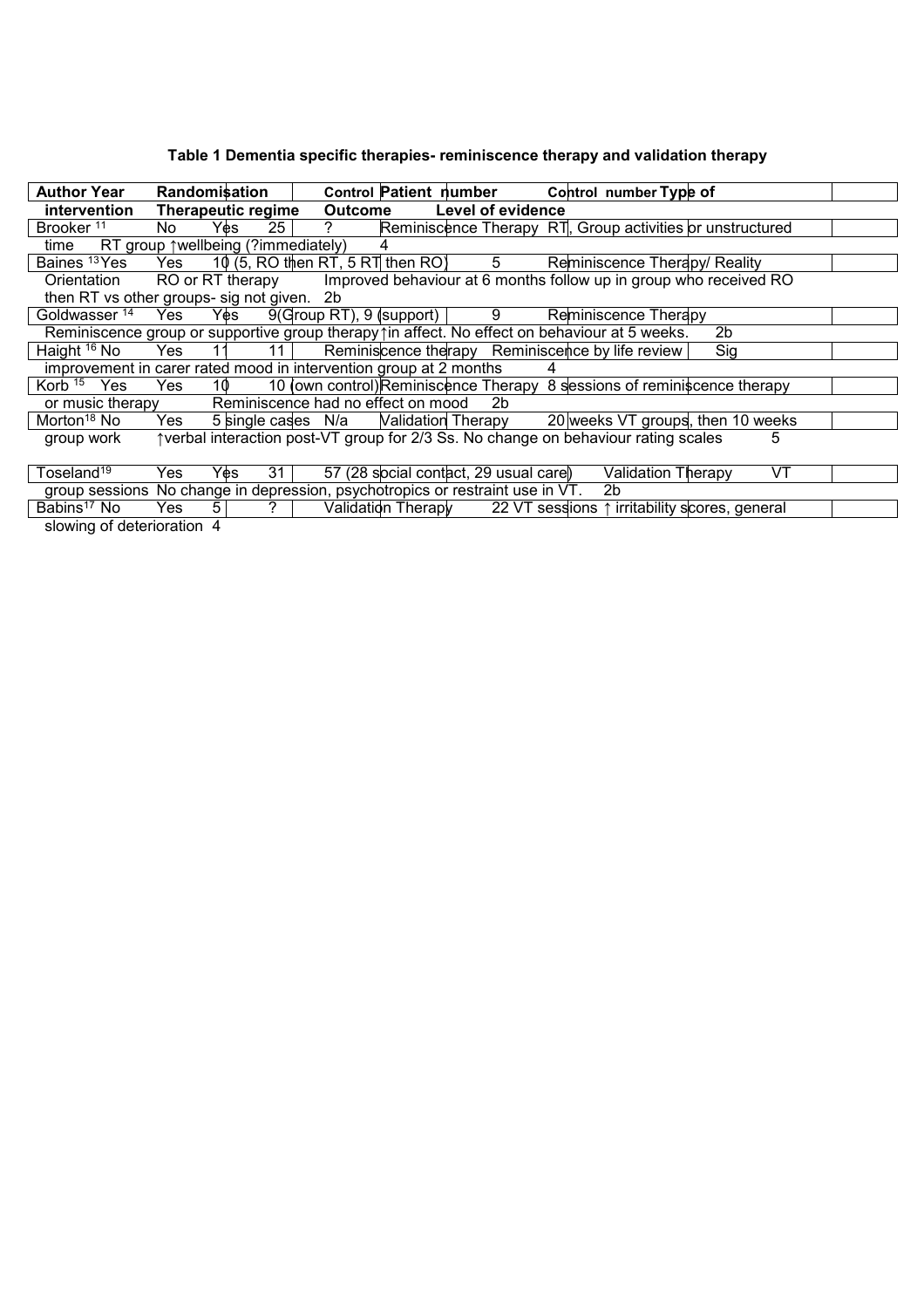## Table 2 Dementia specific therapies- reality orientation

| <b>Author Year</b>                                                                  |     | <b>Randomisation</b>      |                 |                     | <b>Control Patient nu</b>  |                            | Conl | rol number                                                            | Type of             |           |  |
|-------------------------------------------------------------------------------------|-----|---------------------------|-----------------|---------------------|----------------------------|----------------------------|------|-----------------------------------------------------------------------|---------------------|-----------|--|
| <b>intervention</b>                                                                 |     | <b>Therapeutic regime</b> |                 | <b>Outcome</b>      |                            | <b>Level of evidence</b>   |      |                                                                       |                     |           |  |
| Baldelli <sup>20</sup>                                                              | No  | Yes.                      |                 | 23 (half control) ? |                            | Reality orientation        |      | RO group                                                              |                     |           |  |
| depression in RO group 4                                                            |     |                           |                 |                     |                            |                            |      |                                                                       |                     |           |  |
| Brook <sup>21</sup> No                                                              | Yes | 9                         | 9               |                     | <b>Reality Orientation</b> |                            |      | RO group sessions                                                     | experimental groups |           |  |
| showed $\uparrow$ on non-standard social functioning scale.                         |     |                           |                 |                     | 3b                         |                            |      |                                                                       |                     |           |  |
| Greene <sup>23</sup>                                                                | No. | Yes.                      | 20              | N/a                 | <b>Reality Orientation</b> |                            |      | RO, 2 x 30 min sessions 2-3 days a                                    |                     |           |  |
| week Significant $\uparrow$ in mood of patients at the end of the orientation phase |     |                           |                 |                     |                            |                            |      |                                                                       |                     |           |  |
| Greene $22$                                                                         | No. | Y¢s                       |                 | 3 single cases N/a  |                            | <b>Reality Orientation</b> |      | RO sessions                                                           | some $\uparrow$ in  |           |  |
| behaviour (type not specified)                                                      |     |                           | 5               |                     |                            |                            |      |                                                                       |                     |           |  |
| Hanley <sup>24</sup> Yes                                                            | Yes | 28                        | $\overline{29}$ |                     | Reality Orientation        |                            |      | Classroom RO, ward orientation training No                            |                     |           |  |
| behavioural change in either group                                                  |     |                           |                 | 2b                  |                            |                            |      |                                                                       |                     |           |  |
| Ishizaki <sup>25</sup>                                                              | No  | Nb                        | 6               | 0                   | Reality Orientation        |                            |      | RO group sessions, 3 hours/week                                       |                     |           |  |
| for 3 months                                                                        |     | ↑in conversation,         |                 | 4                   |                            |                            |      |                                                                       |                     |           |  |
| Johnson <sup>26</sup>                                                               | No. | Yes                       | 75              | 23                  | <b>Reality Orientation</b> |                            |      | standard classroom RO, 2x daily                                       |                     |           |  |
| classroom RO, individual RO                                                         |     |                           |                 |                     |                            |                            |      | All groups showed same improved in non-standardised scores. Not clear |                     |           |  |
| what. 4                                                                             |     |                           |                 |                     |                            |                            |      |                                                                       |                     |           |  |
| Metitieri <sup>27</sup>                                                             | No. | Yès                       | 46              | 28                  | <b>Reality Orientation</b> |                            |      | RO sessions $(8 - 40)$ weeks)                                         |                     | <b>RO</b> |  |
| pts remained at home significantly longer.                                          |     |                           |                 |                     |                            |                            |      |                                                                       |                     |           |  |
| Reeve <sup>28</sup> No                                                              | Yes | 10                        | 8               |                     | <b>Reality Orientation</b> |                            |      | classroom RO, modified informal RO,                                   |                     |           |  |

environmental manipulation Combined environmental manipulation & informal RO improved behavioural symptoms, effects last up to 3 months with CRO 4

RO= reality orientation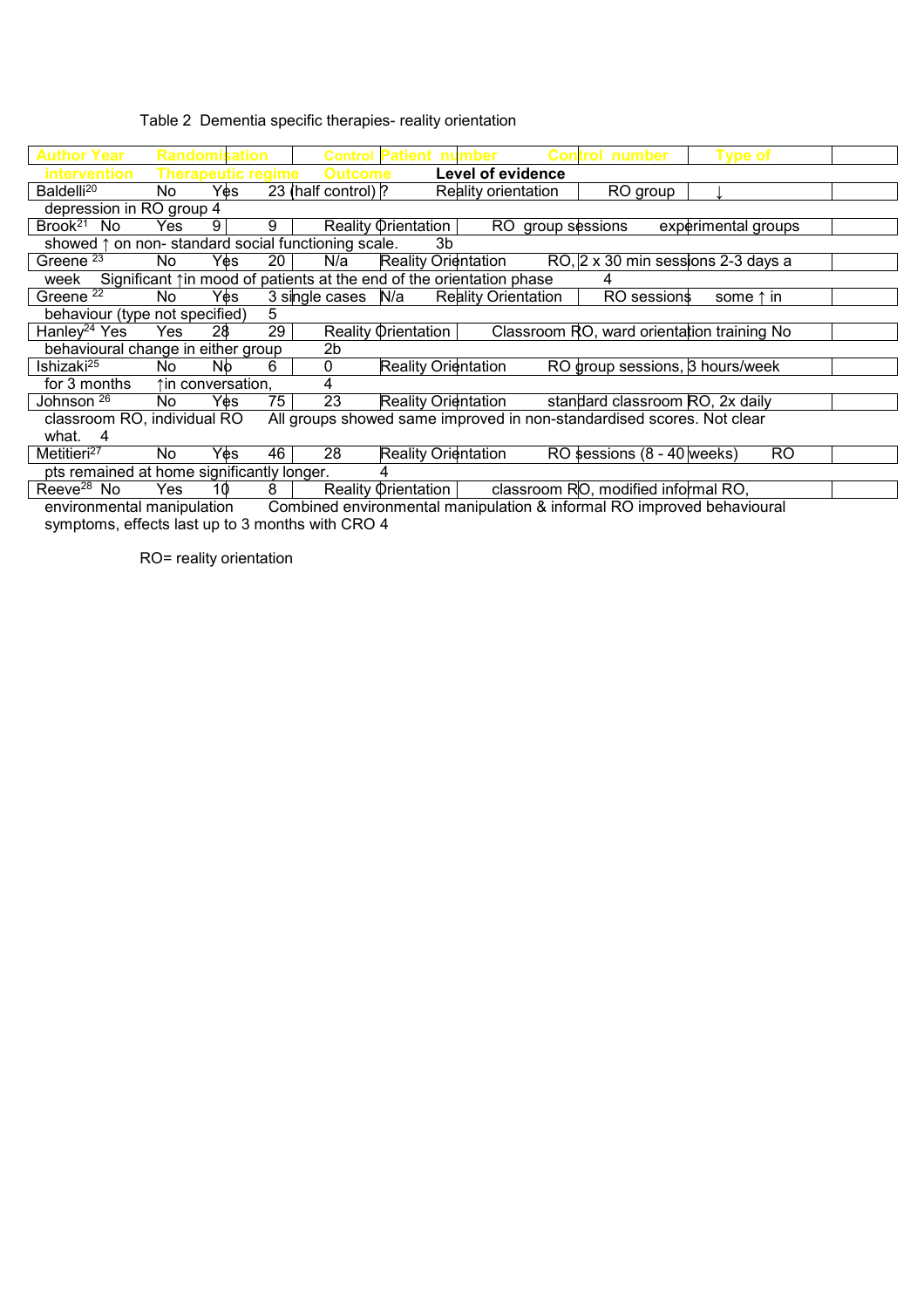| Table 3- Cognitive Stimulation and other dementia specific therapies |
|----------------------------------------------------------------------|
|----------------------------------------------------------------------|

| <b>Author Year</b>                                   | <b>Randomisation</b> |     | <b>Control</b>                                  | <b>Patient number</b> |                                                                                            | <b>Control</b> |  |
|------------------------------------------------------|----------------------|-----|-------------------------------------------------|-----------------------|--------------------------------------------------------------------------------------------|----------------|--|
| number                                               |                      |     | Type of intervention Therapeutic regime Outcome |                       |                                                                                            | Level of       |  |
|                                                      |                      |     |                                                 |                       |                                                                                            |                |  |
| evidence                                             |                      |     |                                                 |                       |                                                                                            |                |  |
| Mitchell <sup>29</sup>                               | Yes                  | Yes | 15                                              | 15                    | Individualised Special                                                                     |                |  |
| Instruction                                          | 5 half hour sessions |     |                                                 |                       | No sig deterioration in intervention group                                                 | 4              |  |
| Quayhagen $30$                                       | Yes                  | Yes | 25                                              |                       | 28 (placebo - passive activity) 25 (control)                                               |                |  |
|                                                      |                      |     |                                                 |                       | Cognitive Stimulation Therapy 12 weekly in-home sessions. CST                              |                |  |
|                                                      |                      |     |                                                 |                       | Experimental and placebo group had <i>J</i> behavioural problems at all time points        |                |  |
| than control group. Return to baseline by 9 month FU |                      |     |                                                 |                       | 2b                                                                                         |                |  |
| Quayhagen $31$ Yes                                   |                      | Yes |                                                 |                       | 88 total = 21 (CS), 29 (counselling), 22 (seminar) 16                                      |                |  |
| (day care)                                           | 15                   |     |                                                 |                       | Cognitive Stimulation 8 week RO programme                                                  | ? No           |  |
|                                                      |                      |     |                                                 |                       | significant differences in behavioural symptoms in any intervention (outcome does not seem |                |  |
| to be reported)4                                     |                      |     |                                                 |                       |                                                                                            |                |  |
| Romero <sup>35</sup>                                 | No.                  | Yes | 43                                              | N/A                   | Self- maintanance therapy 3                                                                |                |  |
|                                                      |                      |     |                                                 |                       | week inpatient programme Significant $\downarrow$ in depression and behavioural symptoms4  |                |  |
| Spector <sup>32</sup>                                | <b>Yes</b>           | Yes | 17                                              | 10                    | <b>Cognitive Stimulation Therapy</b>                                                       |                |  |
|                                                      |                      |     | 15 sessions cognitive stimulation               |                       | significant $\downarrow$ in depression 2b                                                  |                |  |
| Spector $33$                                         | <b>Yes</b>           | Yes | 115                                             | 86 -                  | Cognitive Stimulation Therapy                                                              |                |  |
|                                                      |                      |     | 14 cognitive stimulation sessions               |                       | ↑ QoL (more in women than men)                                                             | 1b             |  |

BT = behaviour therapy

RO = reality orientation therapy

QoL = quality of life

CMAI = Cohen-Mansfield Agitation Inventory

DV = disruptive vocalisation

CS- Cognitive stimulation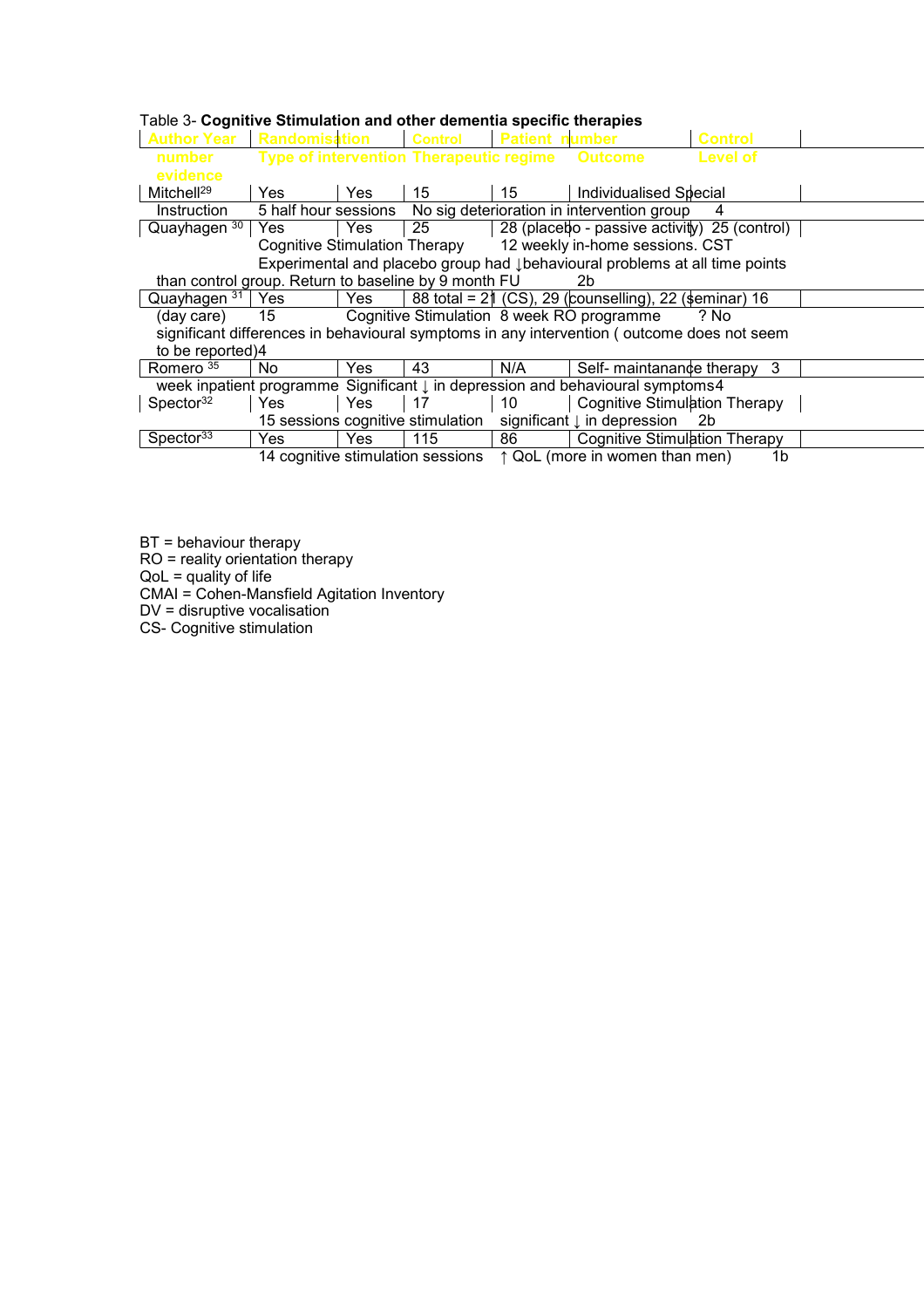| rable 4a  Non- gementia specific psychological therapies (Levels 1-4)                    |                          |            |                                       |                                                                                      |                       |                                  |  |
|------------------------------------------------------------------------------------------|--------------------------|------------|---------------------------------------|--------------------------------------------------------------------------------------|-----------------------|----------------------------------|--|
| <b>AUTHOR YEAR</b>                                                                       |                          |            | RANDOMISATION CONTROL                 | PATIENT NUMBER                                                                       |                       | <b>CONTROL</b>                   |  |
| <b>NUMBER</b>                                                                            |                          |            | <b>TYPE OF INTERVENTION</b>           | <b>THERAPEUTIC REGIME</b>                                                            |                       | <b>OUTCOME</b>                   |  |
|                                                                                          | <b>LEVEL OF EVIDENCE</b> |            |                                       |                                                                                      |                       |                                  |  |
| Beck $36$                                                                                | Yes                      | <b>Yes</b> | 89                                    | 54 (30 placebd, 24 no intervention)                                                  |                       |                                  |  |
|                                                                                          | BMT                      |            |                                       | Behavioural intervention during ADL or activity or both                              |                       |                                  |  |
|                                                                                          |                          |            | No reduction in disruptive behaviour. |                                                                                      | 2b                    |                                  |  |
| Benedict <sup>37</sup>                                                                   | <b>Yes</b>               | Yes        | 8                                     | 7                                                                                    | <b>BMT/Supportive</b> |                                  |  |
| Education, social skills training, identification of abnormal behaviour<br>psychotherapy |                          |            |                                       |                                                                                      |                       |                                  |  |
|                                                                                          |                          |            |                                       | BMT $\downarrow$ social aggression and disinhibition. No effect on depression        |                       |                                  |  |
|                                                                                          | 2b                       |            |                                       |                                                                                      |                       |                                  |  |
| DeYoung <sup>38</sup>                                                                    | <b>No</b>                | Yes        | 32 own control                        |                                                                                      | N/A                   | <b>BMT</b>                       |  |
|                                                                                          |                          |            |                                       | Behaviour management unit with behaviour management programme                        |                       |                                  |  |
|                                                                                          |                          |            |                                       | I aggressive, agitated or disruptive behaviours at 6/12.                             |                       |                                  |  |
| Hoeffer <sup>39</sup>                                                                    | No                       | Yes        | 10 own control                        |                                                                                      | N/A                   | <b>BMT</b>                       |  |
|                                                                                          |                          |            |                                       | Functional analysis of bathing and person centred bathing $\downarrow$ aggression    |                       |                                  |  |
|                                                                                          | 4                        |            |                                       |                                                                                      |                       |                                  |  |
| Mishara <sup>40</sup>                                                                    | Partial                  | <b>Yes</b> | 40                                    | 40                                                                                   | BMT                   | 1 ward token                     |  |
|                                                                                          |                          |            |                                       | economy system, 1 general milieu↓ bizarre behaviours after 6 months in non-BMT group |                       |                                  |  |
|                                                                                          | 2b                       |            |                                       |                                                                                      |                       |                                  |  |
| Rogers <sup>41</sup>                                                                     | <b>No</b>                | Yes        | 84                                    | N/a                                                                                  | <b>BMT</b>            | Usual care, skill                |  |
| elicitation, habit training for ADL tasks (dressing)                                     |                          |            |                                       |                                                                                      |                       | Significant Lin agitation scores |  |
| compared to usual care                                                                   |                          | 4          |                                       |                                                                                      |                       |                                  |  |
| Suhr <sup>42</sup>                                                                       | Yes                      | Yes        | 17                                    | 17                                                                                   | <b>BMT</b>            | Progressive                      |  |
| muscle relaxation                                                                        |                          |            |                                       | Significant $\downarrow$ behavioural symptoms compared to usual care                 |                       |                                  |  |
|                                                                                          | 2b                       |            |                                       |                                                                                      |                       |                                  |  |
| Teri $\overline{43,44}$                                                                  | Yes                      | Yes        | 42                                    | 30                                                                                   | <b>BMT</b>            | BT pleasant events               |  |
| (pt & carer, manualised), or BT problem-solving (carer only)                             |                          |            |                                       |                                                                                      |                       | Significant Jdepression for      |  |
| both groups immediately and at 6 month follow-up.                                        |                          |            |                                       |                                                                                      | 1b                    |                                  |  |
| Welden $\overline{45}$                                                                   | <b>No</b>                | Yes        | 24                                    | 24                                                                                   | <b>BMT</b>            | Progressive                      |  |
| muscle relaxation and imaging                                                            |                          |            |                                       | Significant ↓ in behavioural symptoms                                                |                       | 4                                |  |

Table 4a Non- dementia specific psychological therapies (Levels 1-4)

BMT = behaviour management techniques, NCR= Non contingent reinforcement , ADL= Activities of Daily Living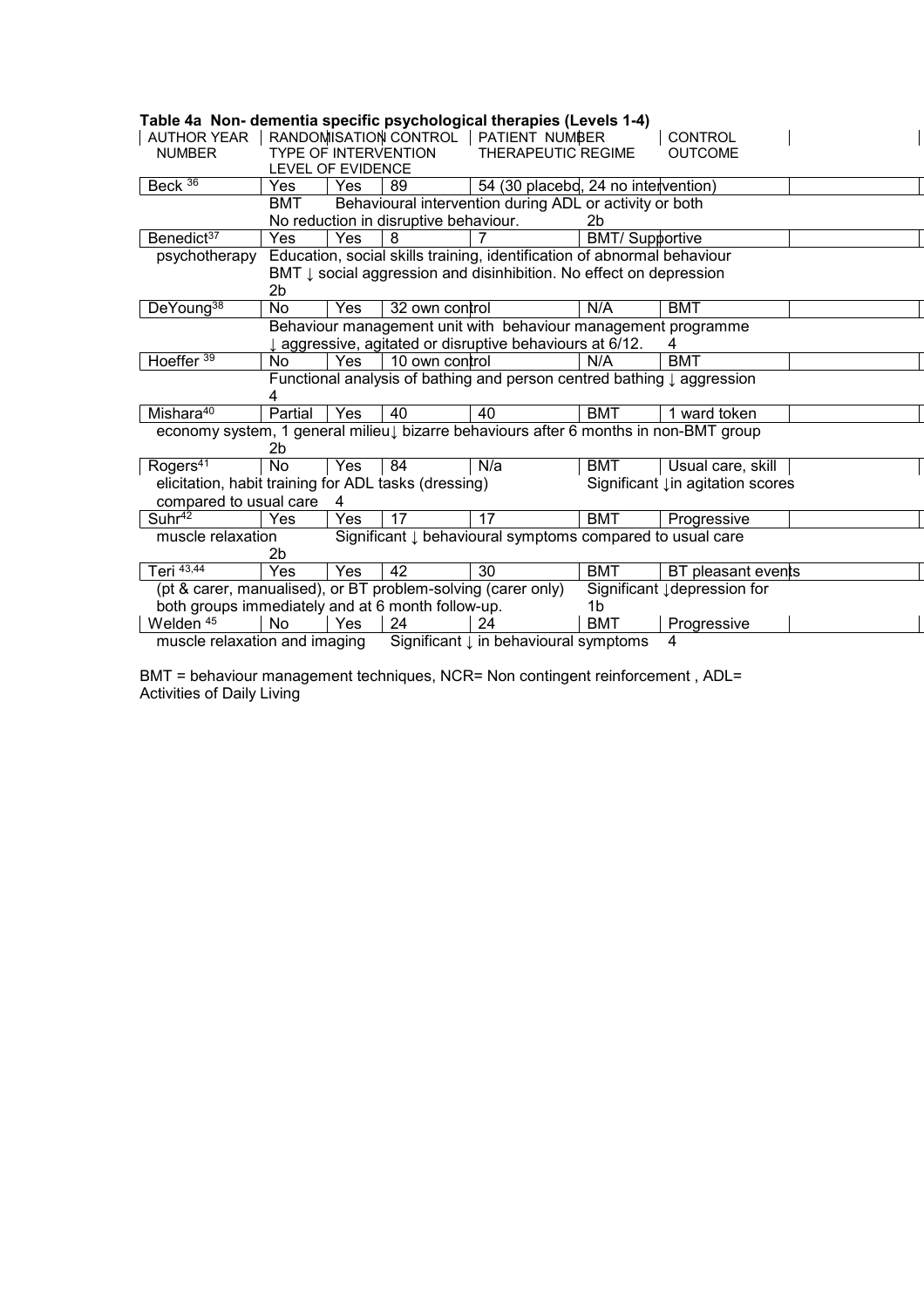|                                                                                                   |                                   |                         | Table 4b Non- dementia specific psychological therapies (Level 5 studies) |                                                            |                   |                 |                                                               |                                                                                 |                |
|---------------------------------------------------------------------------------------------------|-----------------------------------|-------------------------|---------------------------------------------------------------------------|------------------------------------------------------------|-------------------|-----------------|---------------------------------------------------------------|---------------------------------------------------------------------------------|----------------|
| AUTHOR YEAR RANDOMISATION                                                                         |                                   |                         |                                                                           | <b>CONTROL</b>                                             |                   | PATIENT NUMBER  |                                                               | CONTROL NUMBER                                                                  |                |
| <b>INTERVENTION</b>                                                                               |                                   |                         | <b>THERAPEUTIC REGIME</b>                                                 |                                                            | <b>OUTCOME</b>    |                 | <b>LEVEL OF EVIDENCE</b>                                      |                                                                                 |                |
| Alexopoulos <sup>46</sup>                                                                         | No                                | No                      | $\mathsf{1}$                                                              | N/A own control BMT                                        |                   |                 | Written cue with spaced retrieval                             |                                                                                 |                |
| Sexually disinhibited behaviour disappeared                                                       |                                   |                         |                                                                           | 5                                                          |                   |                 |                                                               |                                                                                 |                |
| Bakke <sup>47</sup> No                                                                            | Yes                               | $\mathbf{1}$            | N/A own control CBT                                                       |                                                            |                   |                 |                                                               | Functional analysis of behaviour, then behavioural                              |                |
| reinforcement                                                                                     |                                   |                         | <b>Jagitation during intervention period.</b>                             |                                                            | 5                 |                 |                                                               |                                                                                 |                |
| Birchmore <sup>48</sup>                                                                           | No                                | Yes                     |                                                                           | N/a own control BMT                                        |                   |                 |                                                               | behavioural programme to reduce shouting                                        |                |
| I time spent vocalising during treatment 5                                                        |                                   |                         |                                                                           |                                                            |                   |                 |                                                               |                                                                                 |                |
| Bird <sup>49</sup><br>No                                                                          | Yes                               |                         |                                                                           | 5 single cases N/A own control BMT                         |                   |                 |                                                               | Individualised programmes using fading                                          |                |
| cues & spaced retrieval 4 out of 5 showed "adaptive behaviour change". Effects not long-lasting 5 |                                   |                         |                                                                           |                                                            |                   |                 |                                                               |                                                                                 |                |
| Boehm <sup>50</sup> No                                                                            | Yes                               |                         |                                                                           | 2 single cases N/A own control BMT                         |                   |                 | Behavioural reinforcement                                     |                                                                                 |                |
| aggressive behaviours                                                                             |                                   | 5                       |                                                                           |                                                            |                   |                 |                                                               |                                                                                 |                |
| Buchanan <sup>51</sup>                                                                            | No                                | Yes                     |                                                                           | 2 single cases N/A own control BMT                         |                   |                 |                                                               | Functional assessment of disruptive                                             |                |
| vocalisations followed by NCR                                                                     |                                   |                         |                                                                           | Significant $\downarrow$ in disruptive vocalisations       |                   |                 | 5                                                             |                                                                                 |                |
| Carpenter <sup>52</sup>                                                                           | No                                | Yes                     | 3                                                                         | N/A- own control                                           |                   | <b>BMT</b>      |                                                               | 16 sessions of Restore-empower-                                                 |                |
| mobilise REM/ psychotherapy                                                                       |                                   |                         |                                                                           | Depression $\downarrow$ immediately. $\uparrow$ at FU      |                   |                 | 5                                                             |                                                                                 |                |
| Doyle 53 No                                                                                       | Yes                               | 7 single case           |                                                                           | N/A-own control BMT                                        |                   |                 |                                                               | Reinforcement of quiet behaviour and                                            |                |
| stimulation                                                                                       | 3/7 improved                      |                         | 5                                                                         |                                                            |                   |                 |                                                               |                                                                                 |                |
| Heard <sup>54</sup> No                                                                            | Yes                               |                         |                                                                           | 4 single cases N/A- own control                            |                   | <b>BMT</b>      |                                                               | Individual behavioural intervention                                             |                |
| programmes                                                                                        |                                   |                         |                                                                           | Individualised interventions Jwandering 5                  |                   |                 |                                                               |                                                                                 |                |
| Jozsvai <sup>55</sup>                                                                             | No                                | Yes                     | 1single case                                                              | N/A                                                        | BMT               |                 | Ttoken economy                                                | I target behaviours                                                             |                |
| but did not extinguish                                                                            |                                   | 5                       |                                                                           |                                                            |                   |                 |                                                               |                                                                                 |                |
| Kipling 56 No                                                                                     | Yes                               | 3 own control           | N/A                                                                       | <b>CBT</b>                                                 | Group CBT         |                 |                                                               | ↓ anxiety in all 3, ↑ mood in 2                                                 | 5              |
|                                                                                                   |                                   |                         |                                                                           |                                                            |                   |                 |                                                               |                                                                                 |                |
| Koder <sup>57</sup> No                                                                            | No                                | 2 single cases          | N/A                                                                       | <b>CBT</b>                                                 |                   |                 |                                                               | Anxiety management using CBT techniques                                         | Mild           |
| behavioural change in both.                                                                       |                                   |                         | 5                                                                         |                                                            |                   |                 |                                                               |                                                                                 |                |
| Lundervold 58                                                                                     | <b>No</b>                         | No                      | $\overline{1}$<br>N/A                                                     | <b>BMT</b>                                                 |                   |                 | applied behaviour analysis (using staff)                      |                                                                                 |                |
| aggressive episodes per month, restraint free 99% of time                                         |                                   |                         |                                                                           |                                                            |                   | 5               |                                                               |                                                                                 |                |
| Moniz- Cook 59                                                                                    | No                                | No                      | 5 single cases N/A                                                        |                                                            | <b>BMT</b>        |                 |                                                               | Individualised functional analysis based on                                     |                |
|                                                                                                   |                                   |                         |                                                                           |                                                            |                   |                 |                                                               |                                                                                 |                |
| patient's earlier superstitions                                                                   |                                   |                         |                                                                           | agitation/ aggression/refusal in all cases                 |                   |                 | 5                                                             |                                                                                 |                |
| Wisner <sup>60</sup>                                                                              | <b>No</b>                         | Yes                     | 1 own control                                                             | N/A                                                        | <b>CBT</b>        |                 |                                                               | CBT (time out, anger management, self-                                          |                |
| monitoring by pt)                                                                                 |                                   |                         |                                                                           | ↓ "outbursts" during intervention                          |                   | 5               |                                                               |                                                                                 |                |
|                                                                                                   |                                   |                         |                                                                           |                                                            |                   |                 |                                                               |                                                                                 |                |
|                                                                                                   |                                   |                         | AUTHOR YEAR RANDOMISATION                                                 |                                                            |                   |                 |                                                               | CONTROLPATIENT/ CARER NUMBER                                                    |                |
|                                                                                                   |                                   |                         |                                                                           | <b>CONTROL NUMBER</b>                                      |                   |                 | <b>THERAPEUTIC REGIME</b>                                     |                                                                                 |                |
|                                                                                                   |                                   |                         | <b>OUTCOME</b>                                                            |                                                            | LEVEL OF EVIDENCE |                 |                                                               |                                                                                 |                |
|                                                                                                   | Bourgeois <sup>61</sup>           |                         | Yes                                                                       | Yes                                                        | $\overline{7}$    |                 | $\overline{7}$                                                | BMT by training                                                                 |                |
|                                                                                                   | caregiver                         |                         |                                                                           |                                                            |                   |                 |                                                               | Intervention group $\downarrow$ repetitive verbalisations compared to baseline. | 4              |
|                                                                                                   |                                   |                         |                                                                           |                                                            |                   |                 |                                                               |                                                                                 |                |
|                                                                                                   | Gormley <sup>67</sup>             |                         | Yes                                                                       | Yes                                                        |                   | 43              | 28                                                            | BMT by training                                                                 |                |
|                                                                                                   | caregiver                         |                         |                                                                           |                                                            |                   |                 |                                                               | No difference in aggression between groups post-intervention. Trend towards     |                |
|                                                                                                   |                                   |                         |                                                                           |                                                            |                   | 2b              |                                                               |                                                                                 |                |
|                                                                                                   | Huang <sup>69</sup>               |                         | ↓ in behaviour management group<br>Yes                                    | Yes                                                        |                   | $\overline{24}$ | 24                                                            | BMT by caregiver                                                                |                |
|                                                                                                   |                                   |                         |                                                                           |                                                            |                   |                 |                                                               |                                                                                 | 2 <sub>b</sub> |
|                                                                                                   |                                   | training programme      |                                                                           |                                                            |                   |                 | Intervention group had lower agitation scores                 |                                                                                 |                |
|                                                                                                   | Teri <sup>70</sup>                |                         | No                                                                        | No                                                         | 4                 |                 | $\mathbf 0$                                                   | BMT - and increasing                                                            |                |
|                                                                                                   |                                   |                         |                                                                           |                                                            |                   |                 |                                                               | 2 patients improved in depression scores. Increased pleasant                    |                |
|                                                                                                   |                                   |                         | pleasant activity by caregiver                                            |                                                            |                   | 5               |                                                               |                                                                                 |                |
|                                                                                                   |                                   |                         |                                                                           | events was associated with $\downarrow$ depression.<br>Yes |                   | 41              |                                                               |                                                                                 |                |
|                                                                                                   | Teri $^{71}$                      |                         | Yes                                                                       |                                                            |                   |                 |                                                               | 36 on place bo and 71 on drugs                                                  |                |
|                                                                                                   |                                   |                         |                                                                           |                                                            |                   |                 |                                                               | BMT by training caregivers. Controls given haloperidol or trazodone or          |                |
|                                                                                                   | placebo.                          |                         |                                                                           |                                                            |                   |                 | No difference in global outcome or agitation between groups   |                                                                                 | 1b             |
|                                                                                                   |                                   |                         |                                                                           |                                                            |                   |                 |                                                               |                                                                                 |                |
|                                                                                                   | Teri <sup>72</sup>                |                         | Yes                                                                       | Yes                                                        |                   | 76              | 77                                                            | BMT by training                                                                 |                |
|                                                                                                   |                                   | caregiver plus exercise |                                                                           |                                                            |                   |                 |                                                               | Participants * depression vs control group No better at 2                       |                |
|                                                                                                   | years.                            |                         | 1b                                                                        |                                                            |                   |                 |                                                               |                                                                                 |                |
|                                                                                                   | Weiner <sup>63</sup><br>caregiver |                         | Yes                                                                       | Yes                                                        |                   | 17              | 21<br>psychotropic drugs* symptom frequency* after 12 months. | BMT by training                                                                 | 2 <sub>b</sub> |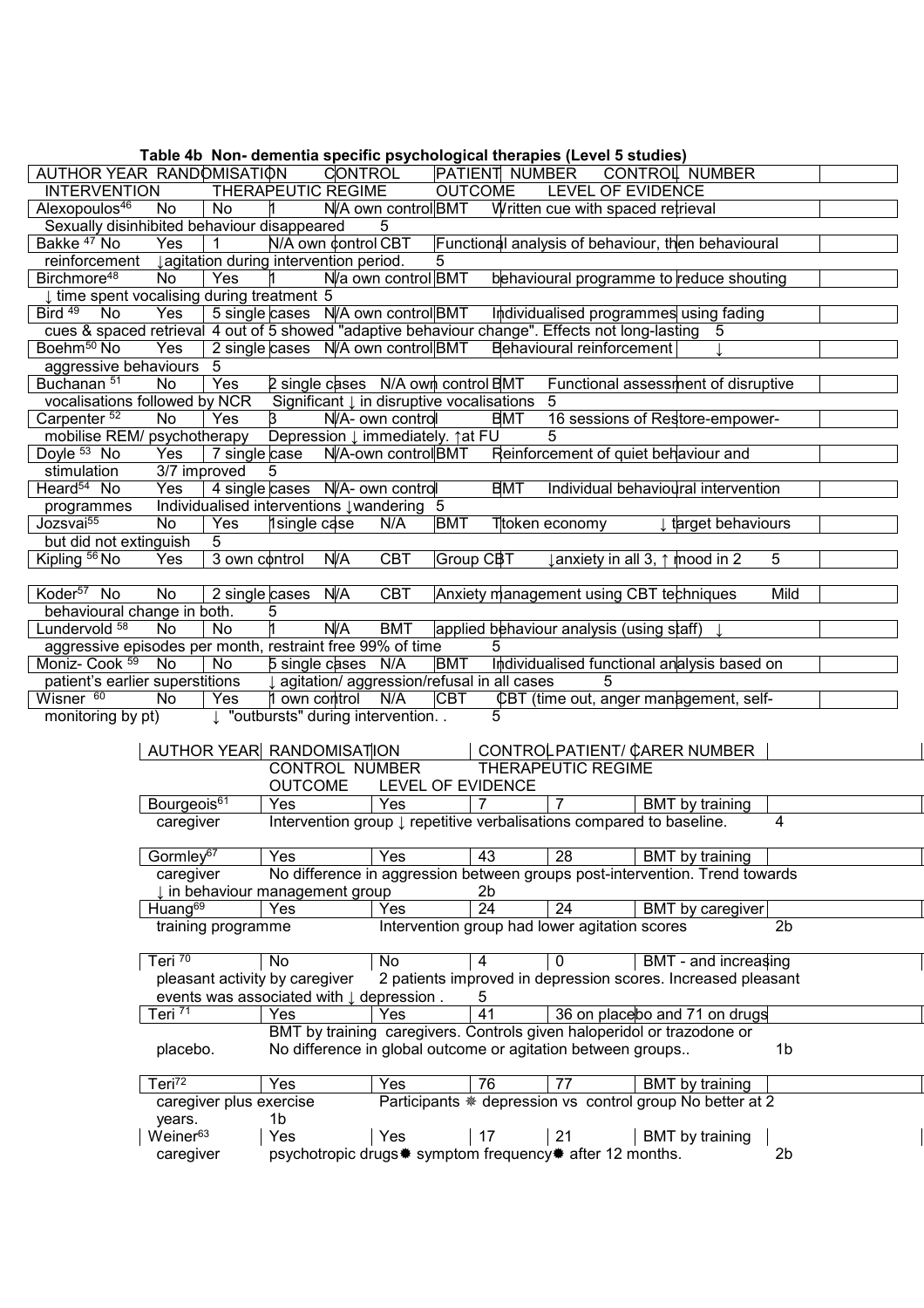Table 5 -Interventions with caregiver: Behavioural Management Therapy by training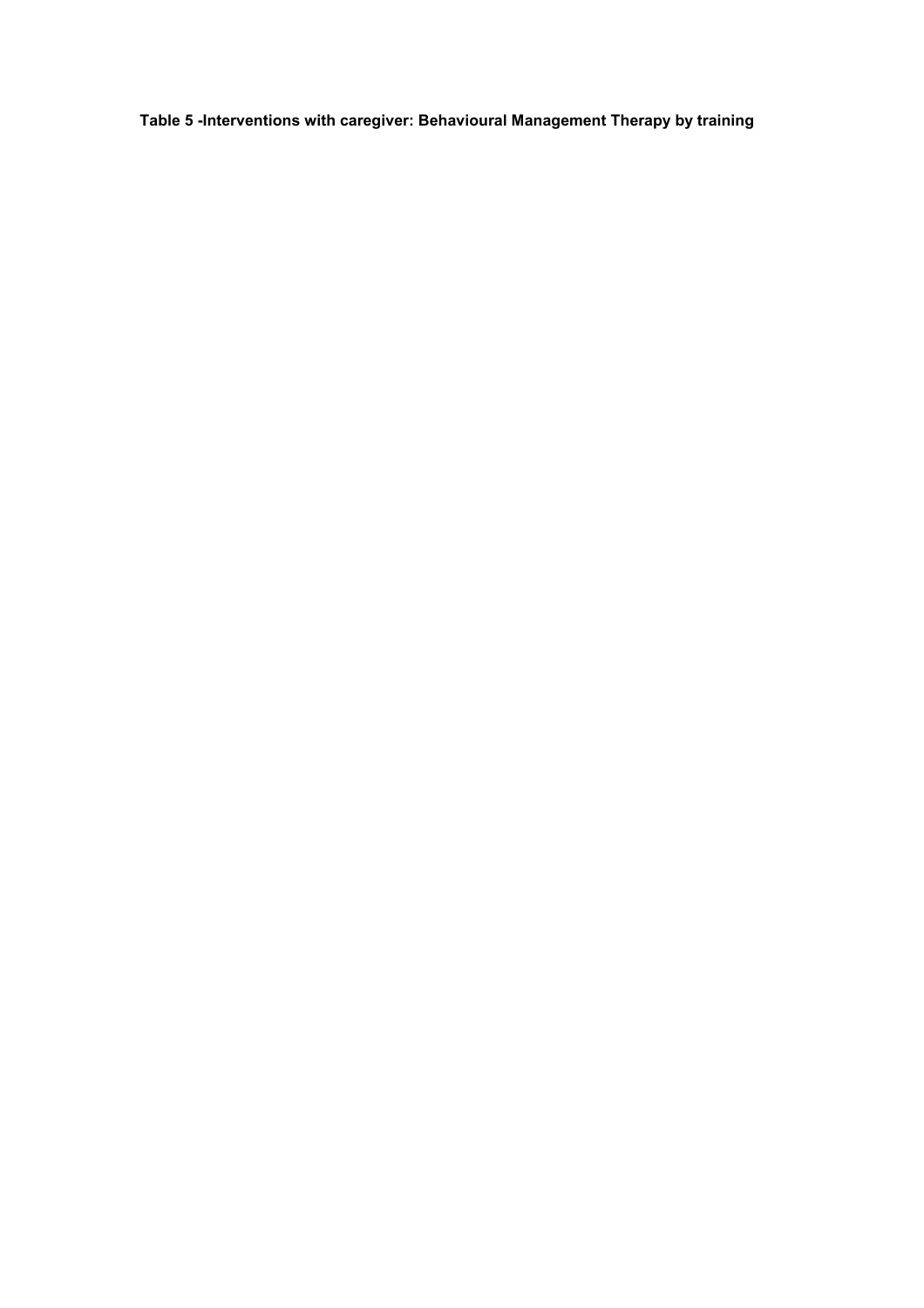|                                                                                                |            | Table 6 - Other interventions with caregivers                   |                                      |                                             |                                                                                                            |                          |                |  |  |  |
|------------------------------------------------------------------------------------------------|------------|-----------------------------------------------------------------|--------------------------------------|---------------------------------------------|------------------------------------------------------------------------------------------------------------|--------------------------|----------------|--|--|--|
| AUTHOR YEAR RANDOMISATION                                                                      |            |                                                                 | <b>CONTROL NUMBER</b>                |                                             | PATIENT/ CARER NUMBER CONTROL                                                                              |                          |                |  |  |  |
|                                                                                                |            | THERAPEUTIC REGIMEOUTCOME LEVEL OF EVIDENCE                     |                                      |                                             |                                                                                                            |                          |                |  |  |  |
| Burgener <sup>74</sup>                                                                         | Yes        | Yes                                                             | 35                                   | 12                                          | Education re dementia and teaching to                                                                      |                          |                |  |  |  |
| change interaction                                                                             |            |                                                                 | Disruptive behaviour $*$ at 6 months |                                             | 2 <sub>b</sub>                                                                                             |                          |                |  |  |  |
| Marriot <sup>78</sup>                                                                          | <b>Yes</b> | Yes                                                             | 14                                   | 28                                          | BMT- by training caregiver                                                                                 | Significantly            |                |  |  |  |
| behaviour vs. control immediately but not at 3 months.                                         |            |                                                                 |                                      |                                             | 2b                                                                                                         |                          |                |  |  |  |
| Eloniemi-Sulkava <sup>76</sup>                                                                 |            | Yes                                                             | Yes                                  | 43                                          | 43                                                                                                         | Support for patients     |                |  |  |  |
| and carers (counselling, advocacy, training)                                                   |            |                                                                 |                                      |                                             | I institutionalisation during first three months. Benefit                                                  |                          |                |  |  |  |
| decreased with time.<br>1b                                                                     |            |                                                                 |                                      |                                             |                                                                                                            |                          |                |  |  |  |
| Ghatak <sup>66</sup>                                                                           | <b>No</b>  | Yes                                                             | $\overline{20}$                      | 20                                          | Awareness, training problem solving                                                                        |                          |                |  |  |  |
| intervention programme with carers                                                             |            |                                                                 |                                      |                                             | 80% carers felt positive emotional outcomes on pt. Significant                                             |                          |                |  |  |  |
| difference in patient behaviour (no figures reported).                                         |            |                                                                 |                                      | 4                                           |                                                                                                            |                          |                |  |  |  |
| Haupt <sup>77</sup>                                                                            | <b>No</b>  | Yes                                                             | 14 - own controls                    |                                             | N/a                                                                                                        | Manualised group         |                |  |  |  |
| intervention with carers (CBT, modelling, knowledge financial and social advice)               |            |                                                                 |                                      |                                             |                                                                                                            | NPS #during              |                |  |  |  |
| intervention. Significant $\downarrow$ in pt anxiety and agitation pre- and post-intervention. |            |                                                                 |                                      |                                             |                                                                                                            | 4                        |                |  |  |  |
| Herbert <sup>68</sup>                                                                          | Yes        | Yes                                                             | 79                                   | 79                                          | Psychoeducational group programme                                                                          |                          |                |  |  |  |
|                                                                                                |            | Frequency of behaviour problems $\downarrow$ (trend toward sig) |                                      |                                             |                                                                                                            | 2 <sub>b</sub>           |                |  |  |  |
| McCallion <sup>62</sup>                                                                        | Yes        | Yes                                                             | 32                                   | 34                                          | Family visit with feedback about                                                                           |                          |                |  |  |  |
| interaction, education programme, carer groups and family conferences.                         |            |                                                                 |                                      |                                             |                                                                                                            | $\downarrow$ depression, |                |  |  |  |
|                                                                                                |            |                                                                 |                                      |                                             | ideational disturbance and agitation during family visits and↓ pacing. Significant ↓ restraint use at 6/12 |                          | 2 <sub>b</sub> |  |  |  |
|                                                                                                |            |                                                                 |                                      |                                             |                                                                                                            |                          |                |  |  |  |
| Droes <sup>64</sup>                                                                            | <b>No</b>  | Yes                                                             | $\overline{33}$                      | 23                                          | Integrated family support programme                                                                        |                          |                |  |  |  |
| behavioural problems in family support group after 7 months. No effects on mood.               |            |                                                                 |                                      |                                             |                                                                                                            |                          |                |  |  |  |
| Ferris <sup>65</sup>                                                                           | <b>No</b>  | <b>No</b>                                                       | 41                                   | 0                                           | Family counselling sessions                                                                                |                          |                |  |  |  |
| behavioural problems in patients.                                                              |            |                                                                 | 4                                    |                                             |                                                                                                            |                          |                |  |  |  |
| Wells <sup>75</sup>                                                                            | Yes        | Yes                                                             | 12                                   | 20                                          | Educational programme on abilities-                                                                        |                          |                |  |  |  |
| focused morning care                                                                           |            |                                                                 |                                      | agitation in intervention group at 6 months |                                                                                                            | 2 <sub>b</sub>           |                |  |  |  |
| Mittleman <sup>80</sup>                                                                        | Yes        | Yes                                                             | 103                                  | 103                                         | 6 sessions psychoeducation, problem                                                                        |                          |                |  |  |  |
| solving+ support groups                                                                        |            |                                                                 |                                      |                                             | Time to placement was 329 days longer in treatment than control group                                      |                          | 1 <sub>b</sub> |  |  |  |
|                                                                                                |            |                                                                 |                                      |                                             |                                                                                                            |                          |                |  |  |  |
| Woods <sup>73</sup>                                                                            | <b>No</b>  | Yes                                                             | 55                                   | 73                                          | Specialist Admiral Nurse service                                                                           |                          | <b>No</b>      |  |  |  |

differences between groups 2c

NPS- neuropsychiatric symptoms

# Table 7 Music Therapy

| Ashida <sup>79</sup>                         | No        | Yes | 20                      | N/a             | Group music therapy sessions I depressive symptoms        |                          |
|----------------------------------------------|-----------|-----|-------------------------|-----------------|-----------------------------------------------------------|--------------------------|
| during and after therapy. No lasting effect. |           |     |                         | 4               |                                                           |                          |
| Brotons <sup>81</sup>                        | <b>No</b> | Yes | 20                      | N/a             | 5 music therapy sessions                                  | ↓agitation during and    |
| after music therapy sessions.                |           |     | 5                       |                 |                                                           |                          |
| Casby <sup>82</sup>                          | No        | Yes | 3                       | N/a             | Classical or favourite music                              | disruptive vocalisation  |
| in $2.$                                      | 4         |     |                         |                 |                                                           |                          |
| Clair <sup>83</sup>                          | <b>No</b> | Yes | 28                      | own control     |                                                           | No music, stimulating or |
| sedative music No significant lagitation     |           |     |                         | 4               |                                                           |                          |
| Clark <sup>84</sup>                          | Yes       | Yes | 19                      | own control     |                                                           | Preferred music during   |
| bathtime.                                    |           |     | aggression during music | 4               |                                                           |                          |
| Denney <sup>85</sup>                         | No        | Yes | 9                       | N/a             | Quiet music at mealtimes                                  | ↓ Agitation during       |
|                                              |           |     |                         |                 |                                                           |                          |
| therapy.                                     | 4         |     |                         |                 |                                                           |                          |
| Fitzgerald-Cloutier <sup>86</sup>            |           | No  | Yes                     |                 | N/a                                                       | Either music therapy or  |
| reading sessions                             |           |     |                         |                 | sitting time for singing vs reading (but no stats)        | 5                        |
| Gardiner <sup>87</sup>                       | No        | Yes | 2                       | N/a             | Music therapy or reading sessions $\downarrow$ Disruptive |                          |
| behaviour during music session.              |           |     | 5                       |                 |                                                           |                          |
| Gaebler <sup>88</sup>                        | No.       | Yes | 6                       | N/a             | reminiscence music therapy                                | 5<br>Positive for 2/6    |
|                                              |           |     |                         |                 |                                                           |                          |
| Gerdner <sup>89</sup>                        | <b>No</b> | Yes | 5                       | N/a             | Individual music therapy programme                        | ⊥agitation               |
| during, and in the hour after therapy        |           |     |                         | 5               |                                                           |                          |
| Gerdner <sup>89</sup>                        | Yes       | Yes | 39                      | $\overline{39}$ | Classical/ individualised music therapy for 6 weeks       |                          |
|                                              |           |     |                         |                 | Individualised therapy morel agitation (30 vs 10 mins)    | 2b                       |
| Goddaer <sup>92</sup>                        | No.       | Yes | 29                      | N/a             | Relaxing music followed by no intervention or vica-       |                          |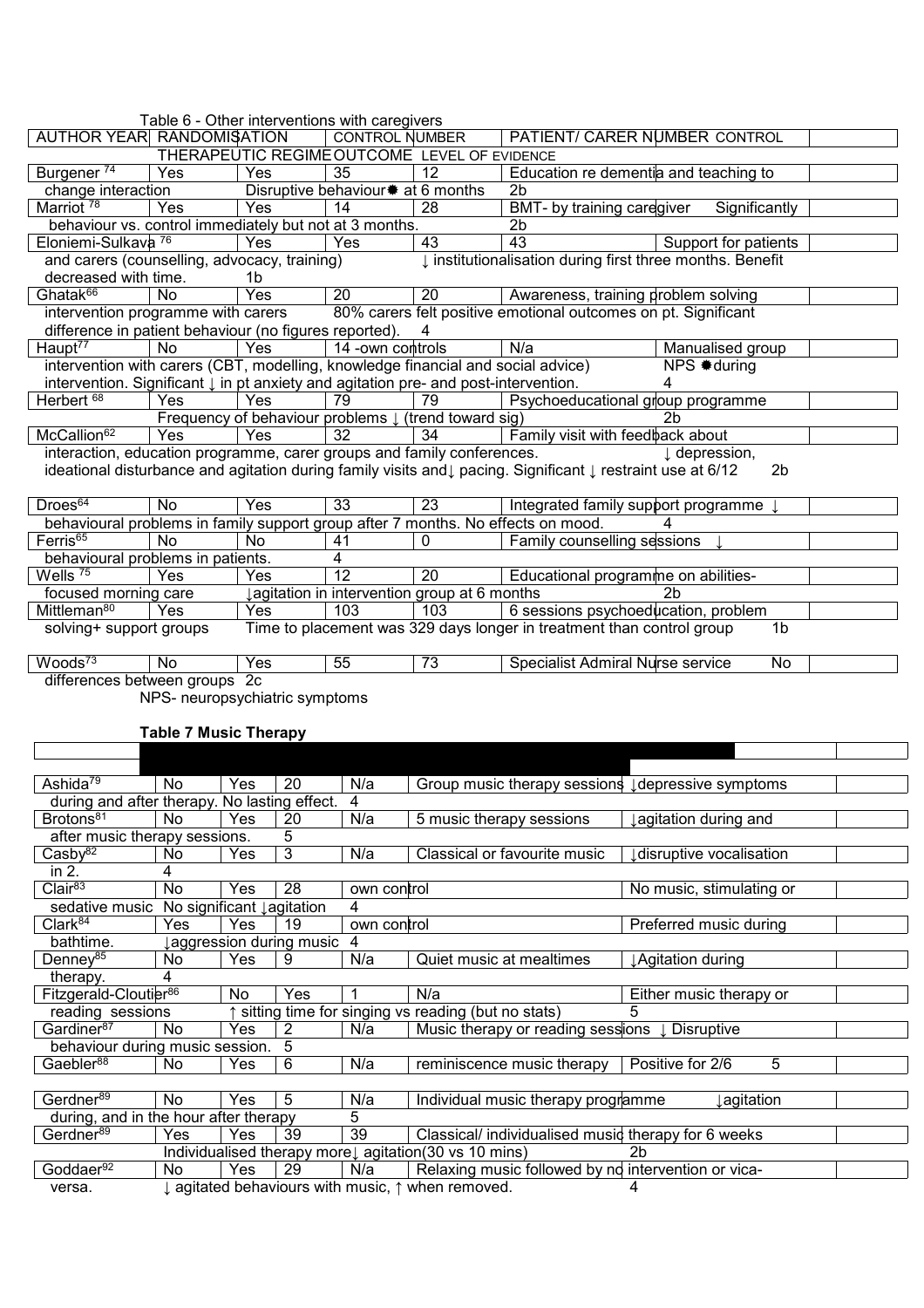| Groene <sup>93</sup>          | Yes                          | Yes       | ? 30 in total                           |       | ? 30 in total                                                |                                                                                                       | 2 reading + 5 music |                               |  |
|-------------------------------|------------------------------|-----------|-----------------------------------------|-------|--------------------------------------------------------------|-------------------------------------------------------------------------------------------------------|---------------------|-------------------------------|--|
| sessions or vica-versa        |                              |           |                                         |       | ↑ sitting still during mostly music vs. mostly reading.      |                                                                                                       | 2 <sub>b</sub>      |                               |  |
| Jennings <sup>94</sup>        | No.                          | Yes       | 17                                      | N/a   |                                                              | Group music 30 mins weekly   JAgitation after class                                                   |                     |                               |  |
|                               | 4                            |           |                                         |       |                                                              |                                                                                                       |                     |                               |  |
| Korb <sup>15</sup>            | Yes                          | Yes       | 10                                      | N/a   |                                                              | 30 minutes of music therapy- rhythm or singing x2 for                                                 |                     |                               |  |
| 12 weeks or RT.               |                              |           |                                         |       |                                                              | ↑ mood for all music immediately after music compared to reminiscence                                 |                     | 2b                            |  |
|                               |                              |           |                                         |       |                                                              |                                                                                                       |                     |                               |  |
| Lindenmuth <sup>95</sup>      | No.                          | Yes       | 10                                      | 10    |                                                              | Played relaxing music as participants went to sleep                                                   |                     |                               |  |
|                               | Improved sleep               |           | 4                                       |       |                                                              |                                                                                                       |                     |                               |  |
| Lord <sup>88</sup>            | Yes                          | Yes       | 20                                      | 20/20 |                                                              | "Big Band" music, puzzle-play sessions, standard                                                      |                     |                               |  |
| treatment                     |                              |           |                                         |       | Music groups better in terms of mood and social interaction. |                                                                                                       | 2b                  |                               |  |
| Millard <sup>96</sup>         | No                           | Yes       | 10                                      | N/a   |                                                              | 10 singing sessions (30 mins) x2 for 5 weeks vs                                                       |                     |                               |  |
| discussion                    |                              |           |                                         |       | talking in singing group during/immediately after group      |                                                                                                       |                     |                               |  |
| Ragneskog <sup>97</sup>       | No                           | Yes       | 20                                      | N/a   | Music during mealtimes                                       |                                                                                                       | ↓irritability and   |                               |  |
| depression                    | $\overline{4}$               |           |                                         |       |                                                              |                                                                                                       |                     |                               |  |
| Remington <sup>98</sup>       | Yes                          | Yes       | 51                                      | 17    |                                                              | 10 mins of calming music or hand massage/ one after                                                   |                     |                               |  |
| another/ simultaneously       |                              |           |                                         |       | All $\downarrow$ agitation compared to control for 1 hour.   |                                                                                                       | 2b                  |                               |  |
| Runci <sup>99</sup>           | No                           | Yes       |                                         | N/a   |                                                              | Language relevant intervention (music therapy and                                                     |                     |                               |  |
| interaction in Italian)       |                              |           |                                         |       |                                                              | Disruptive vocalisations and $\uparrow$ talking when intervention in Italian                          |                     |                               |  |
| Sambandham <sup>100</sup> No  |                              | <b>No</b> | 19                                      | 0     |                                                              | Group music sessions, 1 hour X2 for 3 weeks                                                           |                     |                               |  |
| quieter and more interaction. |                              |           | 5                                       |       |                                                              |                                                                                                       |                     |                               |  |
| Tabloski <sup>101</sup>       | No                           | Yes       | 20                                      | N/a   |                                                              | 15 minutes of calming music following period of                                                       |                     |                               |  |
| agitation                     |                              |           |                                         |       |                                                              | Significantly $\downarrow$ agitated behaviour during and post-music sessions                          | $\overline{4}$      |                               |  |
| Thomas <sup>102</sup>         | No                           | Yes       | 14                                      | N/a   |                                                              | Individualised music played prior and during bathing No                                               |                     |                               |  |
| <i>l</i> aggression           | 4                            |           |                                         |       |                                                              |                                                                                                       |                     |                               |  |
|                               |                              |           |                                         |       |                                                              |                                                                                                       |                     |                               |  |
|                               |                              |           |                                         |       |                                                              |                                                                                                       |                     |                               |  |
|                               |                              |           |                                         |       |                                                              |                                                                                                       |                     |                               |  |
|                               | Baker <sup>105</sup>         | Yes       | Yes                                     |       | 31(half control)                                             | ?                                                                                                     |                     | $8 \times 1:1$ ;              |  |
|                               |                              |           |                                         |       | twice weekly sessions of Snoezlen or general activity        |                                                                                                       |                     | ↓ Socially                    |  |
|                               |                              |           |                                         |       |                                                              | disturbed behaviour in snoezelen group at home during period of treatment                             |                     | 2 <sub>b</sub>                |  |
|                               | Baker 104                    | Yes       | Yes                                     | 25    | 25                                                           | Snoezlen or general activity sessions                                                                 |                     |                               |  |
|                               |                              |           |                                         |       |                                                              | Snoezelen group improved in mood and behaviour but did not last on one                                |                     |                               |  |
|                               | month follow-up              |           | 1 <sub>b</sub>                          |       |                                                              |                                                                                                       |                     |                               |  |
|                               | Burgio <sup>112</sup>        | No        | Yes                                     | 13    | own controls                                                 |                                                                                                       |                     | Exposure to                   |  |
|                               |                              |           | white noise audiotapes during agitation |       |                                                              | Sig $\downarrow$ agitation during white noise tapes 4                                                 |                     |                               |  |
|                               | Hope <sup>108</sup>          | No        | No                                      | 29    | 0                                                            | Exposure to multi-sensory environment                                                                 |                     |                               |  |
|                               |                              |           |                                         |       | Positive mood when in room (no stats).                       |                                                                                                       |                     |                               |  |
|                               | Kempenaar <sup>115</sup> Yes |           | Yes                                     | 16    | 19                                                           | 20 x 2 weekly therapist facilitated sensory                                                           |                     |                               |  |
|                               |                              |           |                                         |       |                                                              | stimulation-presentation of sounds, smells, taste, touch, sights. No changes                          |                     |                               |  |
|                               |                              | 4         |                                         |       |                                                              |                                                                                                       |                     |                               |  |
|                               | Kim <sup>111</sup>           | No        | Yes                                     | 29    | N/a own controls                                             |                                                                                                       |                     | Use of touch                  |  |
|                               |                              |           | behaviour for 5.5 minutes for 10 days.  |       |                                                              | Improved behaviour during intervention and for 5                                                      |                     |                               |  |
|                               | days afterwards              |           | 4                                       |       |                                                              |                                                                                                       |                     |                               |  |
|                               | Remington $98$   Yes         |           | Yes                                     | 51    | 17                                                           | Calming music or hand massage or one                                                                  |                     |                               |  |
|                               |                              |           |                                         |       | after another or both simultaneously for 10 minutes each     |                                                                                                       |                     | All                           |  |
|                               |                              |           |                                         |       |                                                              | experimental groups had $\downarrow$ agitation compared to control group. Effect lasted for one hour. |                     |                               |  |
|                               |                              | 2b        |                                         |       |                                                              |                                                                                                       |                     |                               |  |
|                               | Robichaud <sup>109</sup>     | Yes       | Yes                                     | 84    | $\overline{18}$                                              | 3 X 45 minute sessions of sensory                                                                     |                     |                               |  |
|                               | integration for 10 weeks     |           |                                         |       |                                                              | No immediate significant $\downarrow$ disruptive behaviours                                           |                     | 2 <sub>b</sub>                |  |
|                               | Snyder <sup>114</sup>        | No        | Yes                                     | 19    | N/a own controls                                             |                                                                                                       |                     | Hand                          |  |
|                               |                              |           |                                         |       | massage, therapeutic touch or control in a cross-over design |                                                                                                       |                     | No change                     |  |
|                               | in agitated behaviours 4     |           |                                         |       |                                                              |                                                                                                       |                     |                               |  |
|                               | Spaull <sup>106</sup>        |           |                                         |       |                                                              |                                                                                                       |                     |                               |  |
|                               |                              |           |                                         |       |                                                              |                                                                                                       |                     |                               |  |
|                               |                              | No        | Yes                                     | 4     |                                                              | N/a own controls                                                                                      |                     | Snoezelen                     |  |
|                               |                              |           |                                         |       |                                                              | I challenging behaviours after sessions. No difference in wellbeing scores 5                          |                     |                               |  |
|                               |                              |           |                                         |       |                                                              |                                                                                                       |                     |                               |  |
|                               | Van Diepen <sup>103</sup>    | Yes       | Yes                                     | 5     | 5                                                            | 8 x 1:1, twice weekly snoezelen                                                                       |                     |                               |  |
|                               |                              |           |                                         |       |                                                              | Tendency for agitation scores to be lower in Snoezelen group                                          |                     | 2 <sub>b</sub>                |  |
|                               | Young <sup>110</sup>         | Yes       | Yes                                     | 8     | N/a own controls                                             |                                                                                                       |                     | white noise                   |  |
|                               | Wareing <sup>107</sup>       | No        | Yes                                     | 4     | N/a own controls                                             | played at night (either nights 5-8 or 9-12) No immediate effect on sleep                              |                     | 2 <sub>b</sub><br>3 x 3weekly |  |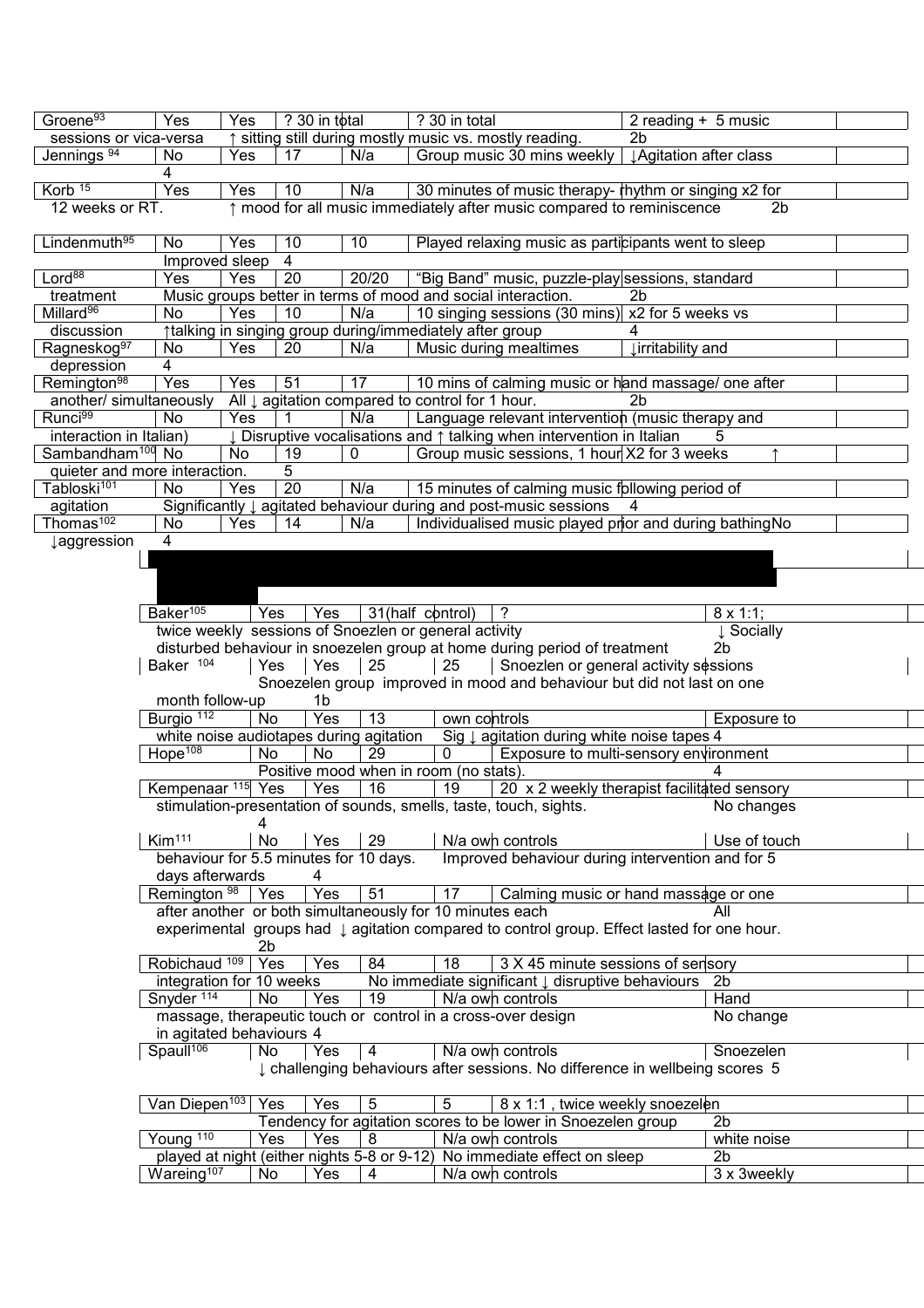| Snoezelen session                                              |     |                           |                              |                                                   | Behavioural rating improved for everyone and stayed improved for 3                        |   |                |
|----------------------------------------------------------------|-----|---------------------------|------------------------------|---------------------------------------------------|-------------------------------------------------------------------------------------------|---|----------------|
| weeks post-treatment.                                          |     |                           | 5                            |                                                   |                                                                                           |   |                |
| Whall 113                                                      | No  | Yes                       | 15                           | $\overline{16}$                                   | Sounds of birds, brooks and small animals                                                 |   |                |
| and large bright pictures during baths                         |     |                           |                              |                                                   | Agitation Isignificantly in treatment compared to                                         |   |                |
| control group 4                                                |     |                           |                              |                                                   |                                                                                           |   |                |
| Witucki <sup>116</sup>                                         | No  | Yes                       | 15                           | N/a own controls                                  |                                                                                           |   | Sensory        |
|                                                                |     |                           |                              |                                                   | stimulation activities (touch, smell, music) $\uparrow$ psychological well-being          | 4 |                |
| <b>Table 8 Sensory stimulation</b>                             |     |                           |                              |                                                   |                                                                                           |   |                |
| Author and year                                                |     | Randomised                |                              | Control                                           | Patient number                                                                            |   | Control        |
| number                                                         |     | <b>Therapeutic Regime</b> |                              |                                                   | Outcome Level of evidence                                                                 |   |                |
| Camberg <sup>117</sup>                                         | Yes | Yes                       | 19                           | 18 placebo 18 usual                               |                                                                                           |   |                |
|                                                                |     |                           |                              | simulated presence therapy (SPT) for 17 days      |                                                                                           |   | No             |
| difference in agitated or withdrawn behaviours.                |     |                           |                              |                                                   | 2 <sub>b</sub>                                                                            |   |                |
| Miller <sup>118</sup>                                          | No  | Yes                       | 7                            | N/a                                               | Modification of simulated presence                                                        |   |                |
| therapy. Audio tapes made by family members                    |     |                           |                              |                                                   | improved social interaction and                                                           |   |                |
| attention-awareness following intervention during agitation.   |     |                           |                              |                                                   |                                                                                           |   | 4              |
| Woods <sup>119</sup>                                           | No  | No                        | 27                           | N/a                                               | SPT tapes played when pt displayed                                                        |   |                |
| agitation                                                      |     |                           |                              |                                                   | improvements in social isolation, and agitation; no improvement in aggression             |   |                |
|                                                                | 4   |                           |                              |                                                   |                                                                                           |   |                |
| Woods <sup>119</sup>                                           | No  | Yes                       | $\overline{9}$               | N/a                                               | SPT tapes played twice during day                                                         |   |                |
|                                                                |     |                           |                              | Problem behaviours improved 91% of time           |                                                                                           |   | 4              |
| Peak 120                                                       | No  | Yes                       | 4 single cases               |                                                   | N/a                                                                                       |   | <b>SPT</b>     |
| tape played for 10 sessions                                    |     |                           |                              | Result for 4 cases inconsistent                   |                                                                                           |   | 5              |
| $Ha\overline{\ 1^{21}}$                                        | No  | Yes                       | 36                           | N/a                                               | Simulated presence using videb tape                                                       |   |                |
|                                                                |     |                           |                              |                                                   | Significant in positive behaviours during/ after video but no differences in              |   |                |
| agitated behaviour                                             |     | 4                         |                              |                                                   |                                                                                           |   |                |
| Buettner <sup>123</sup>                                        | Yes | Yes                       | ?-35 (in total)              |                                                   | $? - 35$                                                                                  |   | 1 hour a       |
|                                                                |     |                           |                              |                                                   | day, 5/7 small group discussion then 15 mins of biking. 10 week maintenance - accompanied |   |                |
| biking twice a week                                            |     |                           |                              |                                                   | Significant ↓ in depression at 10 week follow up group. No significant                    |   |                |
| effects on agitation.                                          |     | 2 <sub>b</sub>            |                              |                                                   |                                                                                           |   |                |
| Fitzsimmons <sup>122</sup> Yes                                 |     | Yes                       | 29                           | 30                                                | Therapeutic recreation activities                                                         |   |                |
|                                                                |     |                           |                              | Significantly less agitation in activities group. |                                                                                           |   | 2 <sub>b</sub> |
|                                                                |     |                           |                              |                                                   |                                                                                           |   |                |
| Ishizaki <sup>124</sup>                                        | No  | Yes                       | 14                           | 11                                                | Activity sessions at day centre once a                                                    |   |                |
| week<br>K <sub>im125</sub>                                     |     |                           | No change in depression      | $\overline{4}$<br>$\overline{0}$                  |                                                                                           |   |                |
|                                                                | No  | No                        | 13                           |                                                   | Day care programme (individualised                                                        |   |                |
| and group interventions) for 10 weeks                          |     |                           |                              |                                                   | Increase in agitation over 10 week period                                                 |   | $\overline{4}$ |
| Martichuski <sup>126</sup> No                                  |     | Yes                       | 51                           | N/a                                               | Small group activities run by nurses                                                      |   |                |
| assistants once a week                                         |     |                           |                              |                                                   | No behaviour change. $\downarrow$ physical restraint use in all facilities. $\downarrow$  |   |                |
| psychotropic use in 7/20 patients                              |     |                           |                              | 4                                                 |                                                                                           |   |                |
| $S$ ival <sup>128</sup>                                        | No  | Yes                       | 3                            | N/a                                               | Wide variety of activities                                                                |   | 1better,       |
| 1worse, 1 same                                                 |     | 5                         |                              |                                                   |                                                                                           |   |                |
| Snyder <sup>127</sup>                                          | No  | Yes                       | 18                           | N/A-own dontrol                                   |                                                                                           |   | 20             |
| minutes per day on the glider swing                            |     |                           |                              |                                                   | Immediate significant enjoyment. No change in                                             |   |                |
| aggression at 5 days                                           |     | 4                         |                              |                                                   |                                                                                           |   |                |
| Lawton <sup>124</sup>                                          | Yes | Yes                       | 49                           | 48                                                | Activity programming, staff training,                                                     |   |                |
| interdisciplinary care planning, family support                |     |                           |                              |                                                   | No significant effects on behaviour. 2b                                                   |   |                |
|                                                                |     |                           |                              |                                                   |                                                                                           |   |                |
| Panella <sup>29</sup>                                          | No  | No                        | 69                           | 0                                                 | RO, VT, family support, recreation                                                        |   |                |
| therapy                                                        |     |                           | Reduced institutionalisation |                                                   | 4                                                                                         |   |                |
| Fitzgerald-Cloutier <sup>86</sup>                              |     | No                        | Yes                          |                                                   | N/a                                                                                       |   | Either         |
|                                                                |     |                           |                              |                                                   | music therapy or reading activity sessions Less time spent in repetitive motor activities |   | 5              |
|                                                                |     |                           |                              |                                                   |                                                                                           |   |                |
| Gardiner <sup>87</sup>                                         | No  | Yes                       | $\overline{2}$               | N/a                                               | Music therapy or reading/book                                                             |   |                |
| exploration sessions                                           |     |                           | 1 improved, 1 did not        |                                                   | 5                                                                                         |   |                |
| Lord <sup>88</sup>                                             | Yes | Yes                       | 20 (puzzle-play)             |                                                   | $\overline{20}$                                                                           |   | Music          |
| therapy, puzzle-play sessions, standard treatment              |     |                           |                              |                                                   | No effect of puzzle play on behaviour.                                                    |   |                |
|                                                                | 2b  |                           |                              |                                                   |                                                                                           |   |                |
| Baker <sup>105</sup>                                           | Yes | Yes                       | 31 (half dontrol)            |                                                   | ?                                                                                         |   | MSS or         |
| general activity sessions                                      |     |                           |                              |                                                   | No effect of activity on behaviour                                                        |   | 2 <sub>b</sub> |
| Table 8 Simulated processes therapy and therapoutic activities |     |                           |                              |                                                   |                                                                                           |   |                |

Table 9 Simulated presence therapy and therapeutic activities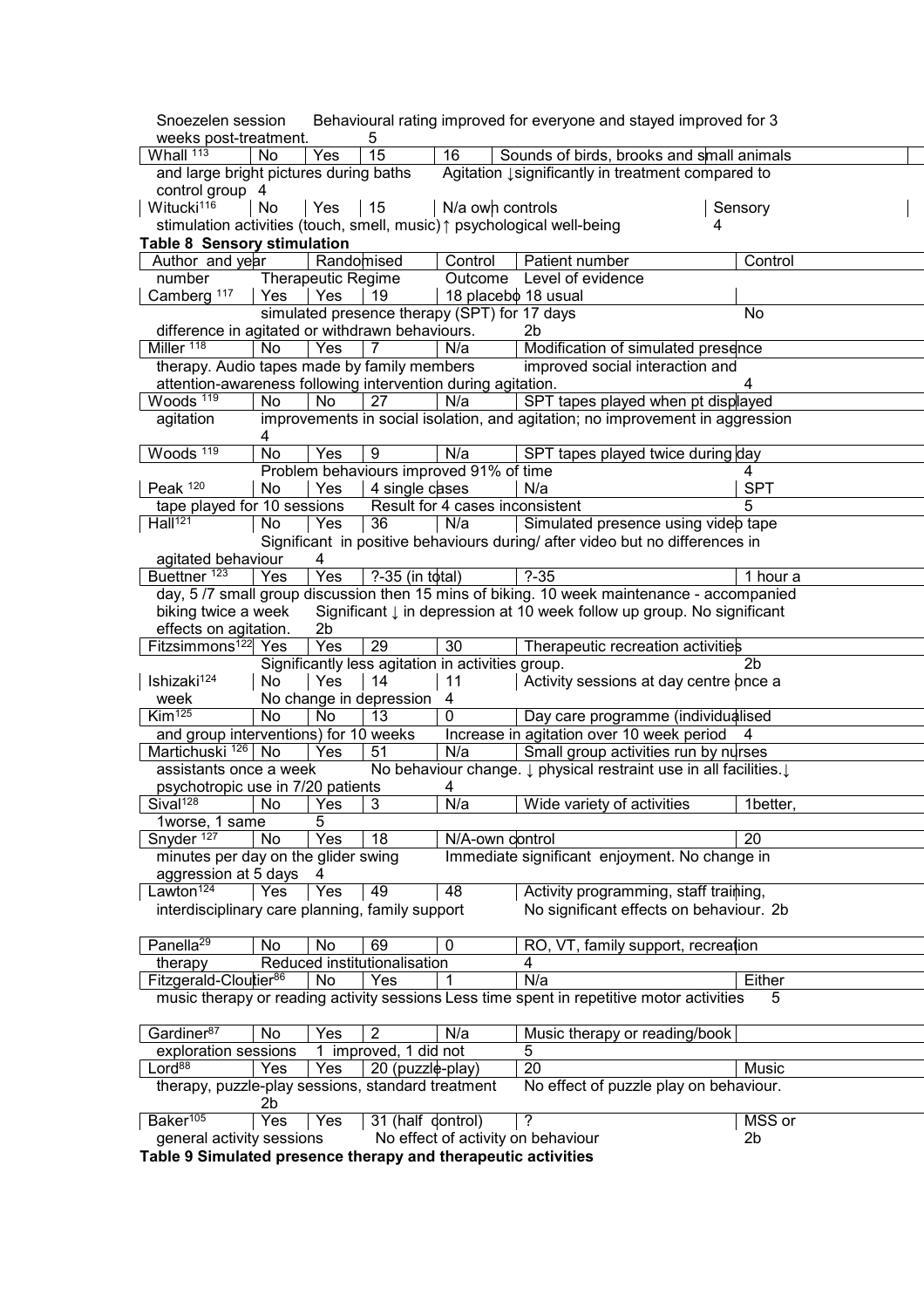|                           |                                              |     |                                                    |                                     |                 | slight Lin anxiety/depression. GL. taggression but less than control group | 4                                                                                                  |                        |                   |
|---------------------------|----------------------------------------------|-----|----------------------------------------------------|-------------------------------------|-----------------|----------------------------------------------------------------------------|----------------------------------------------------------------------------------------------------|------------------------|-------------------|
| Annerstedt <sup>154</sup> | No                                           | Yes | 28                                                 | 28                                  |                 |                                                                            | Designed environment (Group Living)                                                                | linstitutionalisation, |                   |
|                           |                                              |     |                                                    |                                     |                 |                                                                            | laggression, anxiety and depression in GL. Lower costs and lneuroleptics. No difference at 3 years |                        | 4                 |
| Annerstedt <sup>153</sup> | No                                           | Yes | 28                                                 | 29                                  |                 |                                                                            | Designed environment (Group Living-GL)                                                             | At 1 yr,               |                   |
| Outcome                   |                                              |     | Level of evidence                                  |                                     |                 |                                                                            |                                                                                                    |                        |                   |
| Author and year           |                                              |     | Randomised                                         |                                     |                 |                                                                            | Control Patient number Control number Therapeutic Regime                                           |                        |                   |
|                           |                                              |     |                                                    |                                     |                 |                                                                            | Table 11 Other environmental manipulation and staff education                                      |                        |                   |
|                           |                                              |     | compared to control group                          |                                     |                 |                                                                            |                                                                                                    |                        |                   |
|                           |                                              |     | signposting) and informal RO with staff            |                                     |                 |                                                                            | Significant in behaviour on intervention ward                                                      |                        |                   |
|                           | Williams <sup>150</sup>                      |     | No                                                 | Yes                                 | 5               | 5                                                                          | Environmental changes in ward (e.g.                                                                |                        |                   |
|                           |                                              |     |                                                    |                                     |                 |                                                                            | cover, barriers)Cloth covering door/ door handle was most effective                                |                        |                   |
|                           | Namazi <sup>144</sup>                        |     | No                                                 | Yes                                 | 9               | N/a                                                                        | 9 visual barriers tried (grids, door knob                                                          |                        |                   |
|                           |                                              |     |                                                    |                                     |                 |                                                                            | Significant $\downarrow$ in door contacts when mirror used.                                        |                        |                   |
|                           | Mayer <sup>148</sup>                         |     | No                                                 | Yes                                 | 9               | N/a                                                                        | Full-length mirror placed in front of door                                                         |                        |                   |
|                           | for 1 week in 1.                             |     |                                                    | 5                                   |                 |                                                                            |                                                                                                    |                        |                   |
|                           | Kittur <sup>147</sup>                        |     | No                                                 | Yes                                 | $\overline{2}$  | N/a                                                                        | Removing mirrors                                                                                   |                        | <i>Jagitation</i> |
|                           | ward                                         |     |                                                    |                                     |                 | Significantly* door testings with mural.                                   |                                                                                                    |                        |                   |
|                           | Kincaid <sup>142</sup>                       |     | No                                                 | Yes                                 | 12              | N/a                                                                        | Wall mural painted over walls/doors of                                                             |                        |                   |
|                           |                                              |     | 4                                                  |                                     |                 |                                                                            |                                                                                                    |                        |                   |
|                           | ward                                         |     |                                                    |                                     |                 |                                                                            | 7/8 patients Jambulation when grids used. 8 horizontal lines was most effective                    |                        |                   |
|                           | Hussain <sup>141</sup>                       |     | No                                                 | Yes                                 | 8               | N/a                                                                        | 2 dimensional grid pattern by door of                                                              |                        |                   |
|                           | period                                       |     | 5                                                  |                                     |                 |                                                                            |                                                                                                    |                        |                   |
|                           | on cues/signposts                            |     |                                                    |                                     |                 |                                                                            | Problem behaviours were reduced in all patients during intervention                                |                        |                   |
|                           | Hussain <sup>145</sup>                       |     | <b>No</b>                                          | Yes                                 | 5               | N/a                                                                        | Verbal/physical prompts to focus attention                                                         |                        |                   |
|                           | grid.                                        |     | 4                                                  |                                     |                 |                                                                            |                                                                                                    |                        |                   |
|                           | ward                                         |     |                                                    |                                     |                 |                                                                            | Horizontal grid pattern most effective. All patients J door contacts with use of                   |                        |                   |
|                           | Hewawasam 139 No                             |     |                                                    | Yes                                 | 10              | N/a                                                                        | 2 dimensional grid pattern by door of                                                              |                        |                   |
|                           |                                              |     |                                                    |                                     |                 | +training, improvements for all pts. 2/4 continued at 3 month              |                                                                                                    |                        |                   |
|                           |                                              |     |                                                    | signposting, signposting + training |                 |                                                                            | Signposting not effective. Signposting                                                             |                        |                   |
|                           | Hanley <sup>149</sup>                        |     | No                                                 | Yes-own control 6                   |                 |                                                                            | N/a                                                                                                |                        |                   |
|                           |                                              |     | doors/windows $\downarrow$ number of exit attempts |                                     |                 | 4                                                                          |                                                                                                    |                        |                   |
|                           | Dickinson <sup>143</sup>                     |     | No                                                 | Yes                                 | $\overline{7}$  | N/a                                                                        | Blinds and cloth barriers used to cover                                                            |                        |                   |
|                           |                                              |     |                                                    |                                     |                 | internal corridors in NH No significant aggression/agitation               |                                                                                                    |                        |                   |
|                           | Cohen-Mansfield <sup>146</sup>               |     |                                                    | No                                  | Yes             | 27                                                                         | N/A                                                                                                |                        | Design of         |
|                           | individual)                                  |     |                                                    | Yes                                 |                 | No differences in depression or agitation.                                 | Montessori activities (group and                                                                   | 4                      |                   |
|                           | a day<br>Orsulic-Jeras <sup>13</sup> Partial |     |                                                    |                                     | 13              | p behavioural problems in 30% of sample<br>12                              |                                                                                                    | 5                      |                   |
|                           | Okawa <sup>137</sup>                         |     | No.                                                | No                                  | 24              | 8                                                                          | Enforced social activity with nurses, 3hrs                                                         |                        |                   |
|                           | mins for 4 weeks                             |     |                                                    |                                     |                 |                                                                            | Significant $\downarrow$ in agitation in exercise group.                                           |                        |                   |
|                           | Namazi <sup>144</sup>                        |     | No                                                 | Yes                                 | $\overline{11}$ | 11                                                                         | Exercise/movement program daily for 40                                                             |                        |                   |
|                           | during week                                  |     | $\overline{4}$                                     |                                     |                 |                                                                            |                                                                                                    |                        |                   |
|                           | Meyer <sup>130</sup>                         |     | No                                                 | Yes                                 | 11              | N/A                                                                        | Quiet week intervention                                                                            |                        | <b>Jagitation</b> |
|                           |                                              |     |                                                    |                                     |                 | restraint in all facilities. Į psychotropics 7/20 patients 4               |                                                                                                    |                        |                   |
|                           |                                              |     | small group activities run by nurses assistants    |                                     |                 |                                                                            | No behaviour changes. $\downarrow$ physical                                                        |                        |                   |
|                           | Martichuski <sup>127</sup> No                |     |                                                    | Yes                                 | 51              | N/a- own control                                                           |                                                                                                    |                        | Weekly            |
|                           |                                              |     | minutes volunteer led outdoor walking              |                                     |                 |                                                                            | No difference in aggressive incidents                                                              | 4                      |                   |
|                           | Holmberg <sup>135</sup>                      |     | No                                                 | Yes                                 | 11              | own control                                                                |                                                                                                    | 90                     |                   |
|                           |                                              |     |                                                    |                                     |                 |                                                                            | Psychomotor activation programme No overall effect on behaviour                                    | 2 <sub>b</sub>         |                   |
|                           | Hopman-Rock <sup>134</sup>                   |     |                                                    | Yes                                 | Yes             | 72                                                                         | 62                                                                                                 |                        |                   |
|                           | change in NPS4                               |     |                                                    |                                     |                 |                                                                            |                                                                                                    |                        |                   |
|                           |                                              |     | trained in Montessori activities                   |                                     |                 |                                                                            | Significantly constructive engagement and pleasure. No                                             |                        |                   |
|                           | Gorzelle 131                                 |     | No                                                 | Yes                                 | 10              | N/a- own control                                                           |                                                                                                    |                        | Carers            |
|                           |                                              |     | significant behaviour changes                      |                                     | 1 <sub>b</sub>  |                                                                            |                                                                                                    |                        |                   |
|                           | Cott <sup>133</sup>                          |     | Yes                                                | Yes                                 | 90              | 30                                                                         | Walking/talking programme                                                                          |                        | No                |
|                           | restraint use. 4                             |     | stimulation unit, staff education                  |                                     |                 |                                                                            | No $\downarrow$ agitation/ change in medication, but decreased                                     |                        |                   |
|                           | $C$ leary <sup>138</sup>                     |     | No                                                 | Yes                                 | 11              | N/a-own control                                                            |                                                                                                    |                        | Reduced           |
|                           | number                                       |     |                                                    | <b>Therapeutic Regime</b>           |                 |                                                                            | Outcome Level of evidence                                                                          |                        |                   |
|                           | Author and year                              |     |                                                    | Randomised                          |                 | Control                                                                    | Patient number                                                                                     |                        | Control           |
|                           |                                              |     |                                                    |                                     |                 |                                                                            | rable to Other Structured activity and afteration of visual environment                            |                        |                   |

# Table 10 Other structured activity and alteration of visual environment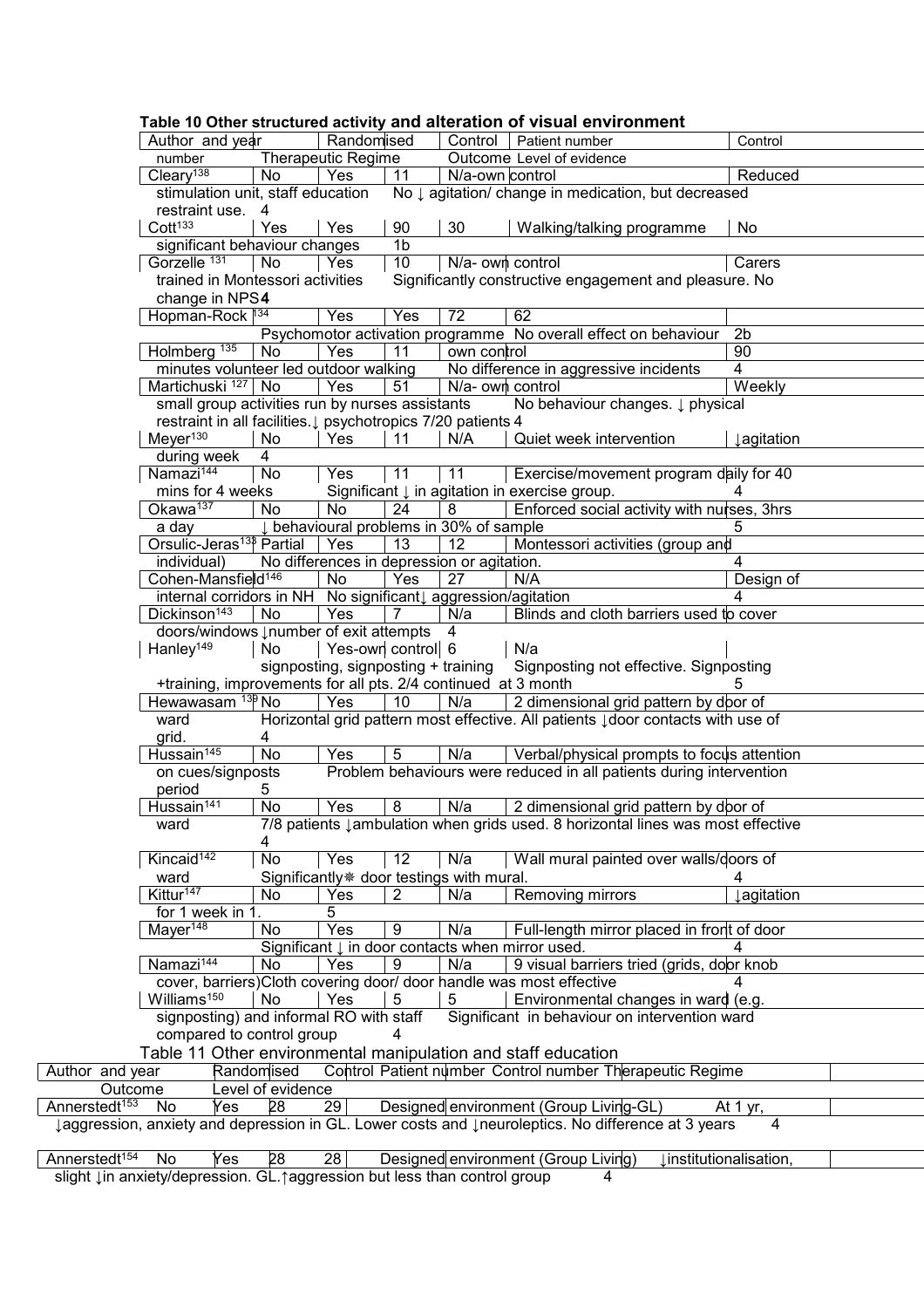| Bianchetti <sup>155</sup>                             | No        | No             | 17              | $0-1$           |                                                                                 |                |                                   | Designed environment Significant   in behavioural                                                                          |    |  |
|-------------------------------------------------------|-----------|----------------|-----------------|-----------------|---------------------------------------------------------------------------------|----------------|-----------------------------------|----------------------------------------------------------------------------------------------------------------------------|----|--|
| problems, psychotropics, physical restraints at 6/12  |           |                |                 |                 | 4                                                                               |                |                                   |                                                                                                                            |    |  |
| Namazi <sup>157</sup>                                 | No.       | No.            | 32              | $\mathbf{0}$    | Doors unlocked for 3 hour periods                                               |                |                                   | $\downarrow$ negative,                                                                                                     |    |  |
| aggressive behaviours, wandering when door unlocked 4 |           |                |                 |                 |                                                                                 |                |                                   |                                                                                                                            |    |  |
| Wells <sup>152</sup>                                  | Yes       | Yes            | 12 <sub>1</sub> | 10 <sup>1</sup> |                                                                                 |                |                                   | Specialised design No differences in problem                                                                               |    |  |
| behaviours in pts.                                    |           | 2 <sub>b</sub> |                 |                 |                                                                                 |                |                                   |                                                                                                                            |    |  |
| Wimo <sup>156</sup>                                   | No.       | Yes            | 46              | 62              |                                                                                 |                |                                   | Group living Significantly behavioural disturbances in GL                                                                  |    |  |
|                                                       |           |                |                 |                 |                                                                                 |                |                                   | group vs controls at 6 and 9 months. Aggression significantly $\uparrow$ in GL group after 6 and 12 months)                | 4  |  |
| Benson <sup>162</sup>                                 | No        | Yes            | 32 <sub>2</sub> |                 |                                                                                 |                |                                   | $N/a$ (own controls) Specialised care plans for each pt, education                                                         |    |  |
| for nurses, family support and education              |           |                |                 |                 |                                                                                 |                |                                   | Emotional and mental status significantly at 12 months.                                                                    |    |  |
| quality of life 4                                     |           |                |                 |                 |                                                                                 |                |                                   |                                                                                                                            |    |  |
| Brane <sup>165</sup>                                  | No        | Yes            | 17              | 19              |                                                                                 |                |                                   | Staff training in integrity promoting care Improved anxiety                                                                |    |  |
| and depressed mood in treatment group                 |           |                |                 |                 |                                                                                 |                |                                   |                                                                                                                            |    |  |
| Cohen-Mansfield <sup>166</sup>                        |           | No.            | Yes             |                 | $103$ (staff) $N/a$ (own controls)                                              |                |                                   | Training programme for                                                                                                     |    |  |
|                                                       |           |                |                 |                 | nursing staff  No change in agitation or mood. Significant ↑ in restraint at FU |                | 4                                 |                                                                                                                            |    |  |
| Edberg <sup>163</sup>                                 | No        | Yes            | 11              | 11              |                                                                                 |                |                                   | Staff training, individualised care plans, clinical supervision                                                            |    |  |
|                                                       |           |                |                 |                 | No difference between control and experimental group 4                          |                |                                   |                                                                                                                            |    |  |
| Hagen $\overline{161}$                                | No.       | Yes            | $171$ (carers)  |                 | N/a                                                                             |                | Staff education programme         | Significant I                                                                                                              |    |  |
|                                                       |           |                |                 |                 | aggression directed towards staff 2 weeks after programme                       | $\overline{4}$ |                                   |                                                                                                                            |    |  |
| Matthews 164                                          | <b>No</b> | Yes            | 33              |                 |                                                                                 |                |                                   | N/a (own controls) Staff educated to provide client centred care                                                           |    |  |
|                                                       |           |                |                 |                 |                                                                                 |                |                                   | re agitation and sleep Significantly $\downarrow$ verbal agitation 6-8 weeks post-intervention. Other agitated behaviours. |    |  |
| Sleep.                                                | 4         |                |                 |                 |                                                                                 |                |                                   |                                                                                                                            |    |  |
| McCallion 168 Yes                                     |           | Yes            |                 |                 |                                                                                 |                |                                   | 49 NA 56 nursing assistants Manualised course for nursing assistants                                                       |    |  |
|                                                       |           |                |                 |                 |                                                                                 |                |                                   | Significant Į disturbance and aggression at 3/12 and Į in depression at 6/12. Restraint use *                              | 1b |  |
| Schrijnemaekers <sup>159</sup>                        |           | Yes            | Yes             | 77              | 74                                                                              |                | Training in emotion focussed care | No                                                                                                                         |    |  |
| difference between groups at 3, 6 and 12/12.          |           |                |                 |                 | 2 <sub>b</sub>                                                                  |                |                                   |                                                                                                                            |    |  |
| Testad 160                                            | Yes       | Yes            | 140             | 140             | Staff education programme                                                       |                |                                   | I restraint use in treatment                                                                                               |    |  |

group. Agitation score \* post-intervention 2b

GL=group living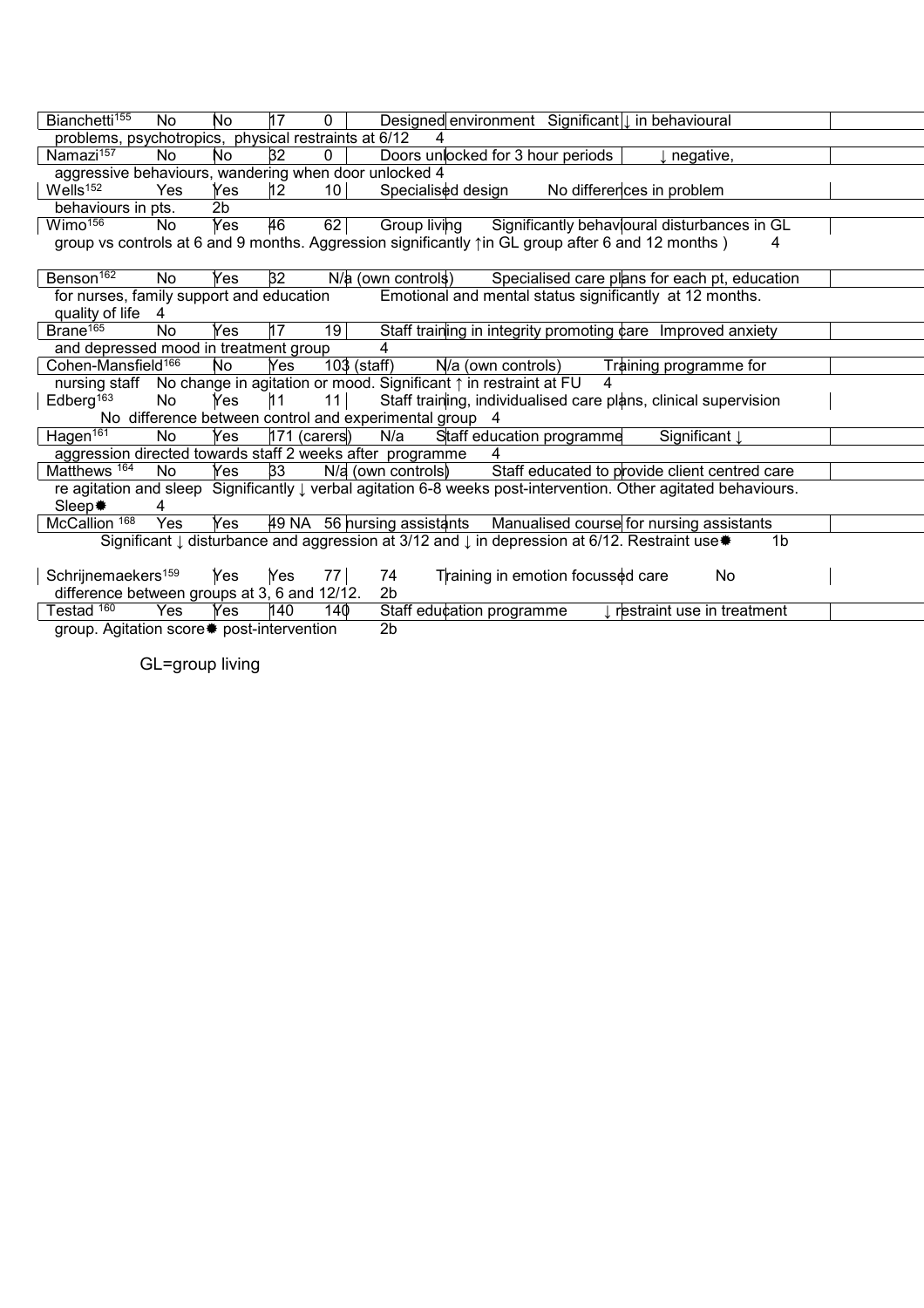| Table 12: Combined staff education and environmental interventions                                           |     |            |                   |                                                                                           |                                                                    |                                     |
|--------------------------------------------------------------------------------------------------------------|-----|------------|-------------------|-------------------------------------------------------------------------------------------|--------------------------------------------------------------------|-------------------------------------|
| Author and year                                                                                              |     | Randomised |                   | Control                                                                                   | Patient number                                                     | Control number                      |
| <b>Therapeutic Regime</b>                                                                                    |     |            |                   |                                                                                           | Outcome Level of evidence                                          |                                     |
| Annerstedt 168   No                                                                                          |     | <b>Yes</b> | 28                | 31                                                                                        | designed environment and staff                                     |                                     |
| 6 months emotional functioning $\uparrow$ , no difference at 12 months. $\uparrow$ medication in<br>training |     |            |                   |                                                                                           |                                                                    |                                     |
| control group. Less costly                                                                                   |     |            | 3                 |                                                                                           |                                                                    |                                     |
| Bellelli <sup>169</sup>                                                                                      | No  | No.        | 55                | $\Omega$                                                                                  | designed environment, staff training,                              |                                     |
| ↓ behavioural disturbance (NPI), especially agitation and aberrant motor<br>activity provision               |     |            |                   |                                                                                           |                                                                    |                                     |
| behaviour in SCU care at 6/12 follow-up. Ineuroleptic medication usage.                                      |     |            |                   |                                                                                           |                                                                    |                                     |
| Chafetz $\overline{174}$                                                                                     | No  | Yes        | 12 <sup>°</sup>   | 8                                                                                         |                                                                    | SCU care with designed environment, |
| staff training, family involvement No difference in problem behaviour at 15 month follow-up 4                |     |            |                   |                                                                                           |                                                                    |                                     |
|                                                                                                              |     |            |                   |                                                                                           |                                                                    |                                     |
| Frisoni <sup>170</sup>                                                                                       | No. | Yes.       | 31                | 35                                                                                        |                                                                    | SCU care with designed environment, |
| staff training, family involvement *NPS in both groups after 3 months. Jdepression in SCU,                   |     |            |                   |                                                                                           |                                                                    |                                     |
| improvement in psychotic symptoms. Physical restraints * (1in control)                                       |     |            |                   |                                                                                           |                                                                    |                                     |
| Kovach <sup>171</sup>                                                                                        | No  | Yes        | $22 \overline{ }$ | N/a                                                                                       | Lived in a specialist dementia care                                |                                     |
| unit, staff training                                                                                         |     |            |                   |                                                                                           | Significantly lin behavioural problems at time 2 (not clear when). |                                     |
| Biggest $\downarrow$ was in activity disturbance and aggression.<br>4                                        |     |            |                   |                                                                                           |                                                                    |                                     |
| Morgan 168                                                                                                   | No  | <b>Yes</b> | 52                | 11                                                                                        | Low density SCU $\vert \downarrow$ in disruptive                   |                                     |
| 3<br>behaviour in low density group at one year                                                              |     |            |                   |                                                                                           |                                                                    |                                     |
| Warren <sup>173</sup>                                                                                        | No  | Yes        | 44                | 36                                                                                        | Admission to SCU Behavioural and                                   |                                     |
| depression scores did not significantly change for SCU residents at 18 months<br>3                           |     |            |                   |                                                                                           |                                                                    |                                     |
| Webber <sup>172</sup>                                                                                        | No  | <b>Yes</b> | 22                | $\gamma$                                                                                  | Specialised design, staffing and                                   |                                     |
|                                                                                                              |     |            |                   | activity programming No significant differences between SCU and standard care in terms of |                                                                    |                                     |
| neuropsychiatric symptoms at 6/12                                                                            |     |            |                   | 4                                                                                         |                                                                    |                                     |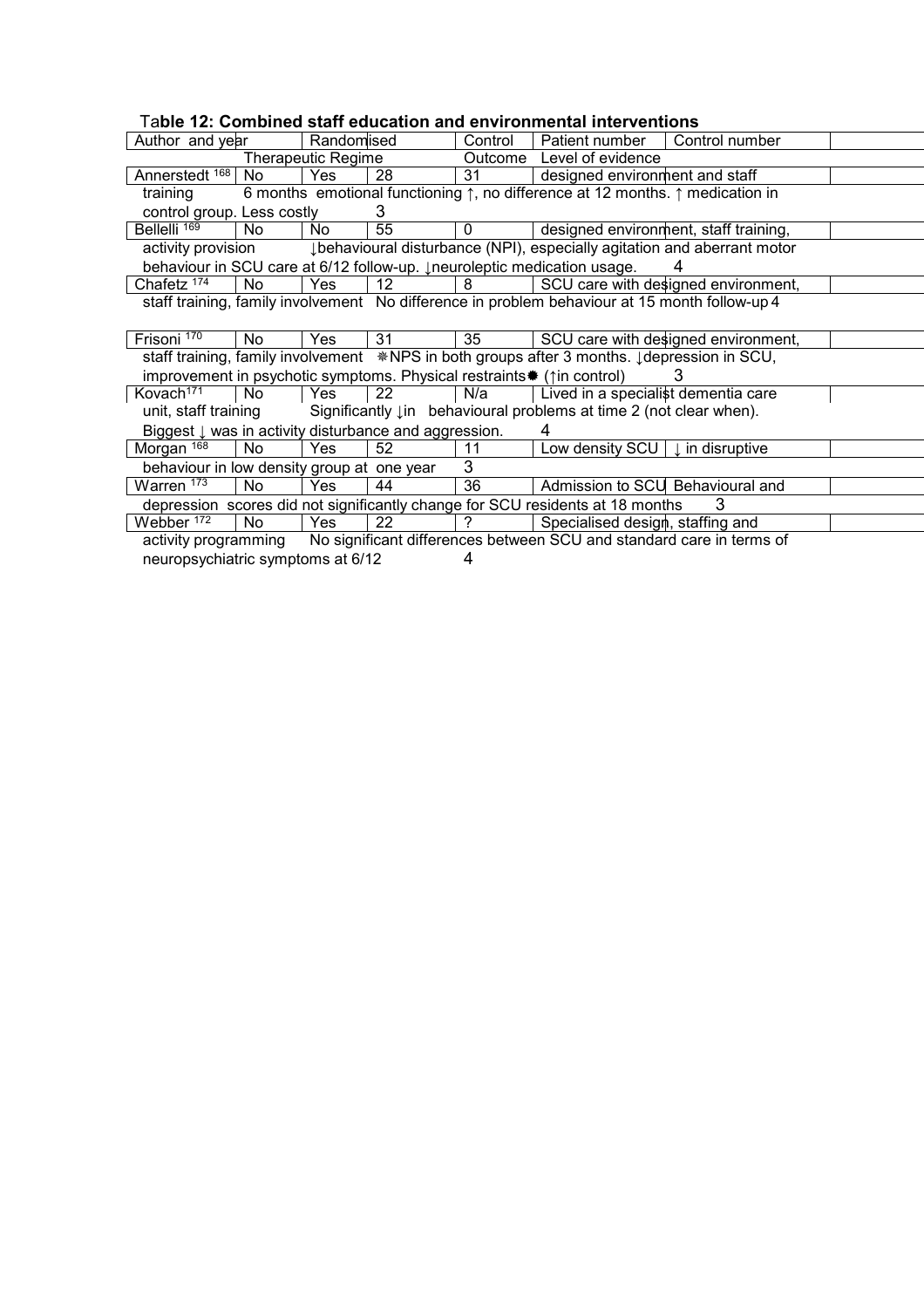#### Reference List

- (1) Finkel S, Costa e Silva J, Cohen G, Miller S, Sartorius N. Behavioral and psychological signs and symptoms of dementia: a consensus
- statement on current knowledge and implications for research and treatment. International Psychogeriatrics 1996; 8(S3):497-500.
	- (2) Lyketsos CG, Steinberg M, Tschanz JT, Norton MS, Steffens DC, Breitner JCS. Mental and Behavioral Disturbances in Dementia: Findings From the Cache County Study on Memory and Aging. American Journal of Psychiatry, 2000; 157:708-714.
	- (3) Lyketsos C, Lopez O, Jones B, Fitzpatrick A, Breitner J, DeKosky S. Prevalence of Neuropsychiatric Symptoms in dementia and mild cognitive impairment. JAMA 2002; 288(12):1475-1483.
	- (4) Margallo-Lana et al 2001, Reichelt K, Hayes P, Lee L, Fossey J, O'Brien J et al. Longitudinal comparison of depression, coping, and turnover among NHS and private sector staff caring for people with dementia. BMJ 2001; 322(7289):769-770.
	- (5) Lawlor B. Managing behavioural and psychological symptoms in dementia. British Journal of Psychiatry 2000; 181:463-465.
	- (6) Coen R, Swanwick G, O'Boyle C, Coakley D. Behaviour disturbance and other predictors of caregiver burden in Alzheimer's Disease. International Journal of Geriatric Psychiatry 1997; 12:331-336.
	- (7) O'Donnell B, Drachman D, Barned H. Incontinence and troublesome behaviour predict institutionalisation in dementia. Journal of Geriatric Psychiatry and Neurology 2004; 5:45-52.
	- (8) Lopez OL, Wisniewski SR, Becker JT, Boller F, DeKosky ST. Psychiatric medication and abnormal behaviour as predictors of progression in probable Alzheimer's disease. Archives of neurology 1999; 56:1266-1272.
	- (9) Smith DA, Beier MT. Association between Risperidone treatment and cerebrovascular adverse events: Examining the evidence and postulating hypotheses for an underlying mechanism. Journal of the American Med Dir Assoc 2004; 5(2):129-132.
	- (10) Wooltorton E. Risperidone (Risperdal): Increased rate of cerebrovascular event in dementia trials. CMAJ 2002; 167(11):1269-1270.
	- (11) Moher D, Jadad A, Nichol G, Penman M, Tugwell P, Walsh S. Assessing the quality of randomized controlled trials: An annotated bibliography of scales and checklists. Controlled Clinical Trials 1995; 16:62-73.
	- (12) Brooker D, Duce L. Wellbeing and activity in dementia: A comparison of group reminiscence therapy, structured goal-directed group activity and unstructured time. Aging and Mental Health 2000; 4(4):354-358.
	- (13) Baines S, Saxby P, Ehlert K. Reality orientation and reminescence therapy. A controlled cross-over study of elderly confused people. British Journal of Psychiatry 1987; 151:222-231.
	- (14) Goldwasser AN, Auerbach SM, Harkins SW. Cognitive, affective, and behavioral effects of reminiscence group therapy on demented elderly. Int J Aging Hum Dev 1987; 25(3):209-222.
	- (15) Korb C. The influence of music therapy on patients with a diagnosed dementia. Canadian Journal of Music Therapy 1997; 5(1):26-54.
	- (16) Haight BK, Bachman DL, Hendrix S, Wagner MT, Meeks A, Johnson J. Life review: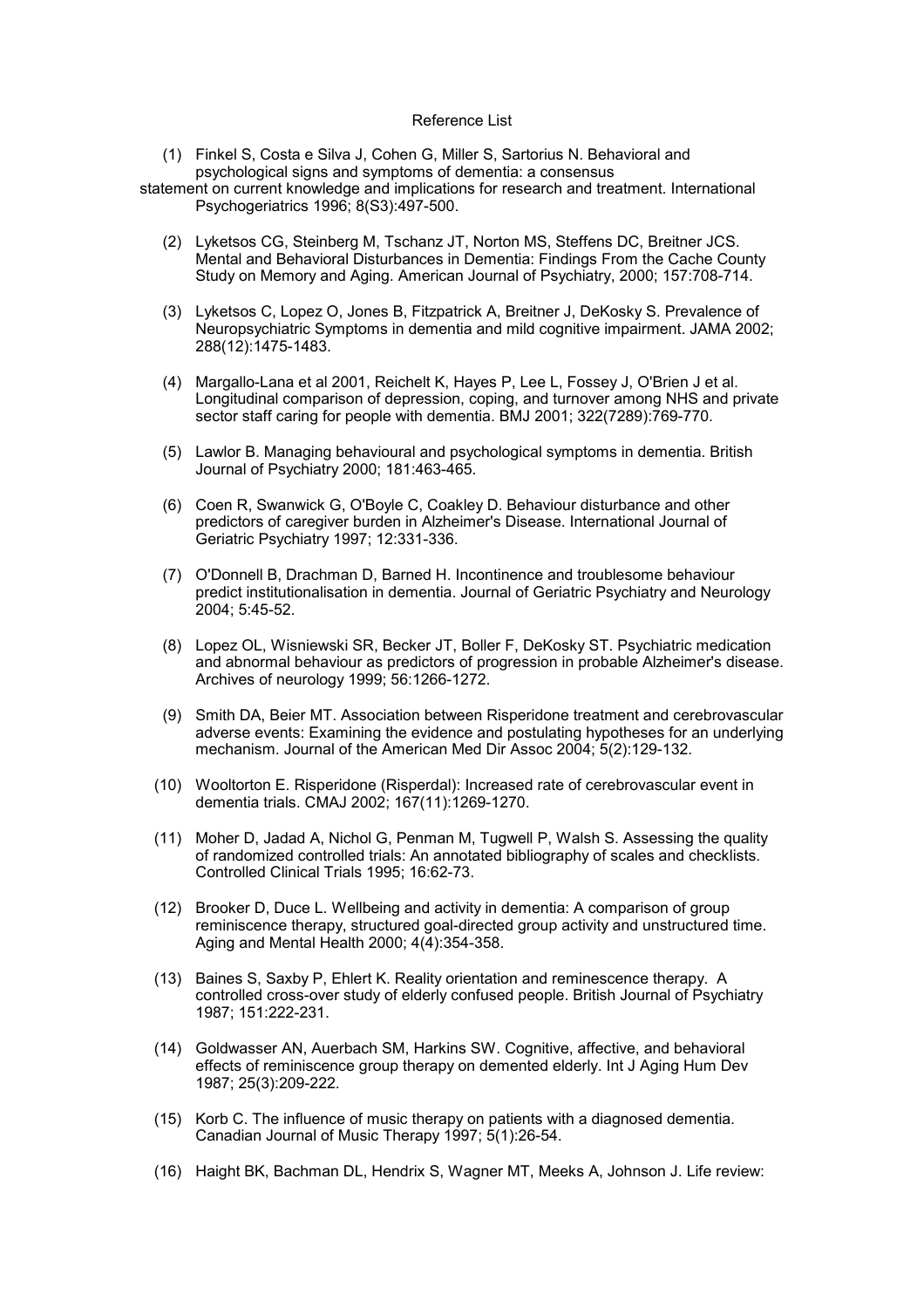Treating the dyadic family unit with dementia. Clinical Psychology & Psychotherapy 2003; 10(3):165-174.

- (17) Babins L. Conceptual analysis of validation therapy. Int J Aging Hum Dev 1988; 26 (3):161-168.
- (18) Morton I, Bleathman C. The effectiveness of validation therapy in dementia- a pilot study. International Journal of Geriatric Psychiatry 1991; 6(5):327-330.
- (19) Toseland RW, Diehl M, Freeman K, Manzanares T, Naleppa M, McCallion P. The impact of validation group therapy on nursing home residents with dementia. Journal of Applied Gerontology 1997; 16(1):31-50.
- (20) Baines S, Saxby P, Ehlert K. Reality orientation and reminiscence therapy. A controlled cross-over study of elderly confused people. British Journal of Psychiatry 1987; 151:222-231.
- (21) Baldelli MV, Piriani A, Motta M, Abati E, Mariani E, Manzi V. Effects of reality orientation therapy on elderly patients in the community. Archives of Gerontology and Geriatrics 1993; 17(3):211-218.
- (22) Brook P, Degun G, Mather M. Reality orientation, a therapy for psychogeriatric patients: a controlled study. Br J Psychiatry 1975; 127:42-45.
- (23) Greene JG, Nicol R, Jamieson H. Reality orientation with psychogeriatric patients. Behav Res Ther 1979; 17(6):615-618.
- (24) Greene JG, Timbury GC, Smith R, Gardiner M. Reality orientation with elderly patients in the community: an empirical evaluation. Age Ageing 1983; 12(1):38-43.
- (25) Hanley IG, McGuire RJ, Boyd WD. Reality orientation and dementia: a controlled trial of two approaches. Br J Psychiatry 1981; 138:10-14.
- (26) Ishizaki J, Meguro K, Ishi H, Yamaguchi S, Shimada M, Yamadori A et al. The effects of group work therapy in patients with Alzheimer's disease. International Journal of Geriatric Psychiatry 2000; 15(6):532-535.
- (27) Johnson CH, McLaren SM, McPherson FM. The comparative effectiveness of three versions of 'classroom' reality orientation. Age Ageing 1981; 10(1):33-35.
- (28) Metitieri T, Zanetti O, Geroldi C, Frisoni GB, De Leo D, Dello Buono M et al. Reality Orientation Therapy to delay outcomes of progression in patients with dementia. A retrospective study. Clin Rehabil 2001; 15(5):471-478.
- (29) Reeve W, Ivison D. Use of environmental manipulation and classroom and modified informal reality orientation with institutionalized, confused elderly patients. Age Ageing 1985; 14(2):119-121.
- (30) Panella JJ, Jr., Lilliston BA, Brush D, McDowell FH. Day care for dementia patients: an analysis of a four-year program. J Am Geriatr Soc 1984; 32(12):883-886.
- (31) Quayhagen MP, Quayhagen M, Corbeil RR, Roth PA, Rodgers JA. A dyadic remediation program for care recipients with dementia. Nurs Res 1995; 44(3):153- 159.
- (32) Quayhagen MP, Quayhagen M, Corbeil RR, Hendrix RC, Jackson JE, Snyder L et al. Coping with dementia: evaluation of four nonpharmacologic interventions. Int Psychogeriatr 2000; 12(2):249-265.
- (33) Spector A, Orrell M, Davies S, Woods RT. Can reality orientation be rehabilitated? Development and piloting of an evidence-based programme of cognition-based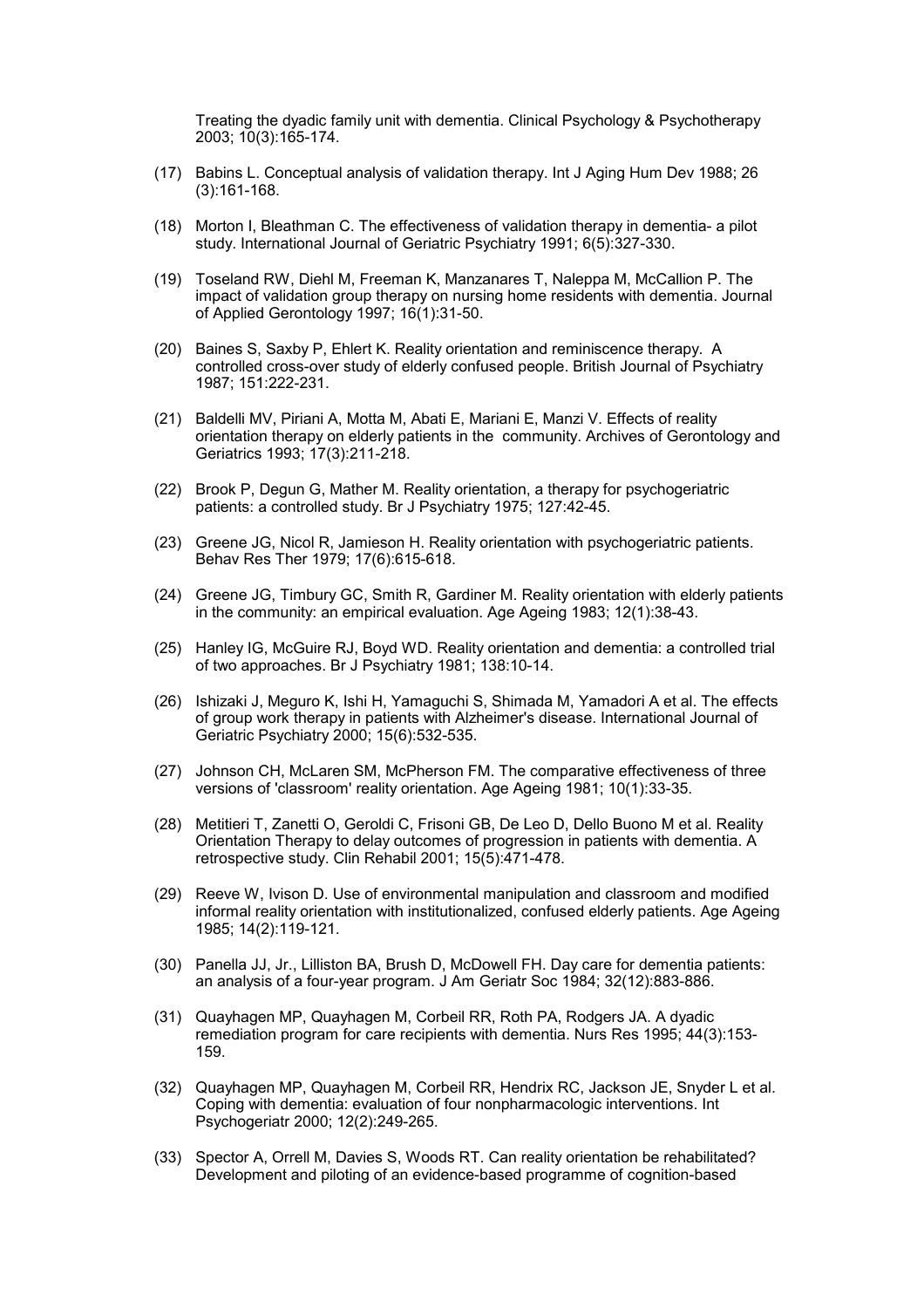therapies for people with dementia. Neuropsychological Rehabilitation 2001; 11(3- 4):377-379.

- (34) Spector A, Thorgrimsen L, Woods B, Royan L, Davies S, Butterworth M et al. Efficacy of an evidence-based cognitive stimulation therapy programme for people with dementia: Randomised controlled trial. Br J Psychiatry 2003; 183(3):248-254.
- (35) Mitchell LA, Maercklein G. The effect of individualized special instruction on the behaviors of nursing home residents diagnosed with dementia. AM J ALZHEIMERS DIS OTHER DEMENTIAS 1996; 11(1):23-31.
- (36) Romero B, Wenz M. Self-maintenance therapy in Alzheimer's disease. Neuropsychological Rehabilitation 2001; 11(3/4):333-355.
- (37) Beck CK, Vogelpohl TS, Rasin JH, Uriri JT, O'Sullivan P, Walls R et al. Effects of behavioral interventions on disruptive behavior and affect in demented nursing home residents. Nurs Res 2002; 51(4):219-228.
- (38) Benedict RHB, Shapiro A, Priore R, Miller C, Munschauer F, Jacobs L. Neuropsychological counselling improves social behavior in cognitively-impaired multiple sclerosis patients. Multiple Sclerosis 2000; 6(6):391-396.
- (39) DeYoung S, Just G, Harrison R. Decreasing aggressive, agitated, or disruptive behavior: perticipation in a behavior management unit. J Gerontol Nurs 2002; 28 (6):22-31.
- (40) Hoeffer B, Rader J, McKenzie D, Lavelle M, Stewart B. Reducing aggressive behaviour during bathing cognitively impaired nursing home residents. Journal of Gerontological Nursing 1997; 23(5):16-23.
- (41) Mishara BL. Geriatric patients who improve in token economy and general milieu treatment programs: a multivariate analysis. J Consult Clin Psychol 1978; 46(6):1340- 1348.
- (42) Rogers JC, Holm MB, Burgio LD, Granieri E, Hsu C, Hardin JM et al. Improving Morning Care Routines of Nursing Home Residents with Dementia. Journal of the American Geriatrics Society 1999; 47(9):1049-1057.
- (43) Suhr J, Anderson S, Tranel D. Progressive muscle relaxation in the management of behavioural disturbance in Alzheimer's disease. Neuropsychological Rehabilitation 1999; 9(1):31-44.
- (44) Teri L, Logsdon RG, Uomoto J, McCurry SM. Behavioral treatment of depression in dementia patients: a controlled clinical trial. J Gerontol B Psychol Sci Soc Sci 1997; 52(4):159-166.
- (45) Teri L. Behavioral treatment of depression in patients with dementia. Alzheimer Dis Assoc Disord 1994; 8 Suppl 3:66-74.
- (46) Welden S, Yesavage JA. Behavioral improvement with relaxation training in senile dementia. CLIN GERONTOL 1982; 1(1):45.
- (47) Alexopoulos P. Management Of Sexually Disinhibited Behavior By A Dementia Patient. Australian Journal on Ageing 1994; 13(3):119-119
- 7.
	- (48) Bakke BL, Kvale S, Burns T, McCarten JR, Wilson L, Maddox M et al. Multicomponent intervention for agitated behavior in a person with Alzheimer's disease. Journal of Applied Behavior Analysis 1994; 27(1):175-176.
	- (49) Birchmore T, Clague S. A behavioural approach to reduce shouting. Nurs Times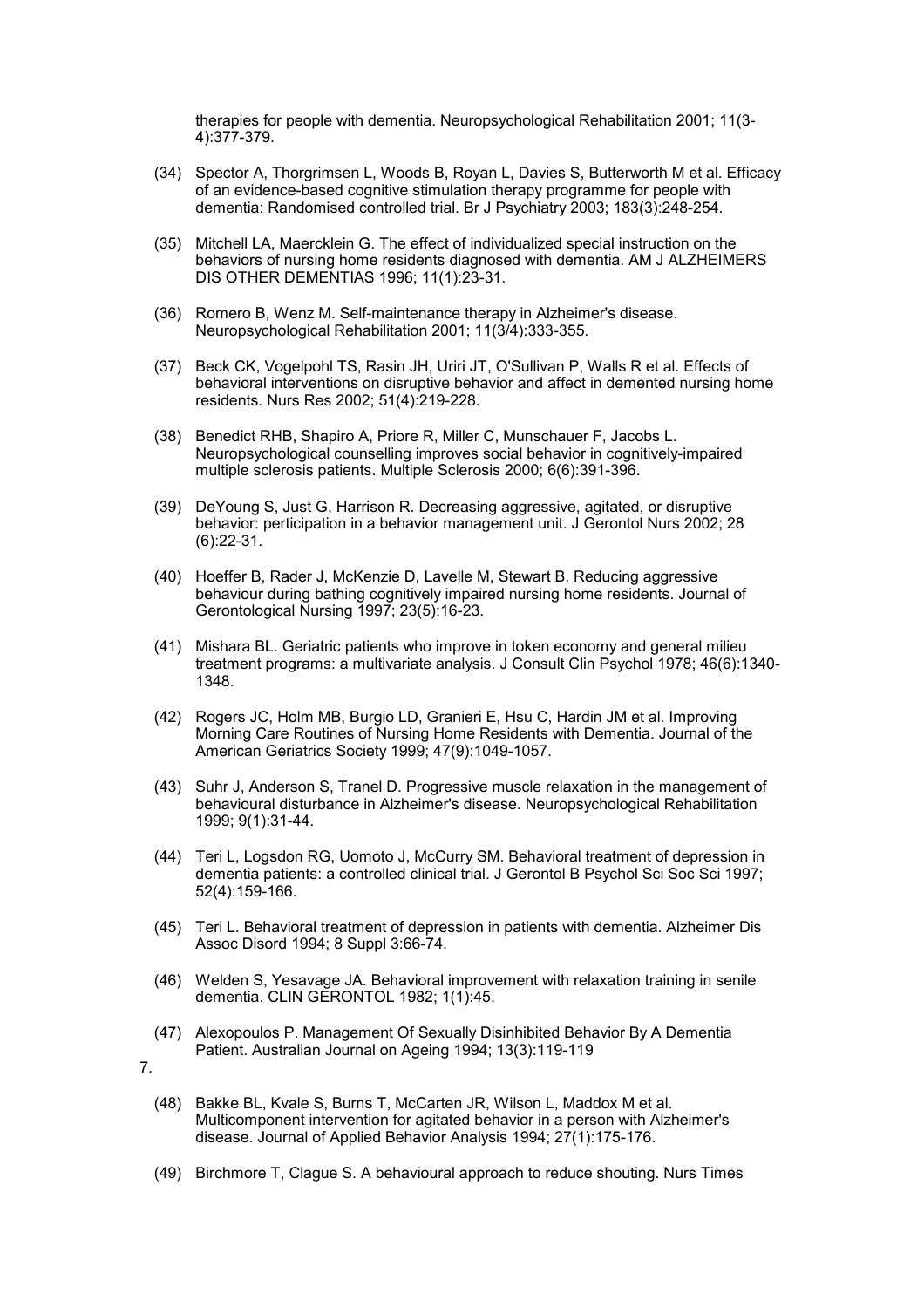1983; 79(16):37-39.

- (50) Bird M, Alexopoulos P, Adamowicz J. Success and failure in 5 case-studies use of cued-recall to ameliorate behavior problems in senile dementia. International Journal of Geriatric Psychiatry 1995; 10(4):305-311.
- (51) Boehm S, Whall AL, Cosgrove KL, Locke JD, Schlenk EA. Behavioral analysis and nursing interventions for reducing disruptive behaviors of patients with dementia. Appl Nurs Res 1995; 8(3):118-122.
- (52) Buchanan JA, Fisher JE. Functional assessment and noncontingent reinforcement in the treatment of disruptive vocalization in elderly dementia patients. J Appl Behav Anal 2002; 35(1):99-103.
- (53) Carpenter B, Ruckdeschel K, Ruckdeschel H, Van Haitsma K. R-E-M psychotherapy: A manualized approach for long-term care residents with depression and dementia. CLIN GERONTOL 2003; 25(1-2):25-49.
- (54) Doyle C, Zapparoni T, O'Connor D, Runci S. Efficacy of psychosocial treatments for noisemaking in severe dementia. Int Psychogeriatr 1997; 9(4):405-422.
- (55) Heard K, Watson TS. Reducing Wandering by Persons With Dementia Using Differential Reinforcements. Journal of Applied Behavior Analysis 1999; 32(3):381- 384.
- (56) Jozsvai E, Richards B, Leach L. Behaviour management of a patient with Creutzfeld-Jacob disease. CLIN GERONTOL 1996; 16(3):11-17.
- (57) Kipling T, Bailey M, Charlesworth G. The feasibility of a cognitive behavioural therapy group for men with mild/moderate cognitive impairment. Behavioural & Cognitive Psychotherapy 1999; 27(2):189-193.
- (58) Koder DA. Treatment of anxiety in the cognitively impaired elderly: can cognitivebehavior therapy help? Int Psychogeriatr 1998; 10(2):173-182.
- (59) Lundervold DA, Jackson T. Use of applied behaviour analysis in treating nursing home residents. Hosp Community Psychiatry 1992; 43(2):171-173.
- (60) Moniz- Cook E, Woods R, Richards K. Functional analysis of challenging behaviour in dementia: the role of superstition. International Journal of Geriatric Psychiatry 2001; 16:45-56.
- (61) Wisner E, Green M. Treatment of a demented patients anger with cognitivebehavioural strategies. Psychol Rep 1986; 59(2 Pt 1):447-450.
- (62) Bourgeois MS, Burgio LD, Schulz R, Beach S, Palmer B. Modifying repetitive verbalizations of community-dwelling patients with AD. Gerontologist 1997; 37(1):30- 39.
- (63) McCallion P, Toseland RW, Freeman K. An evaluation of a family visit education program. J Am Geriatr Soc 1999; 47(2):203-214.
- (64) Weiner MF, Tractenberg RE, Sano M, Logsdon R, Teri L, Galasko D et al. No longterm effect of behavioral treatment on psychotropic drug use for agitation in Alzheimer's disease patients. J Geriatr Psychiatry Neurol 2002; 15(2):95-98.
- (65) Droes RM, Breebaart E, Ettema TP, van Tilburg W, Mellenbergh GJ. Effect of integrated family support versus day care only on behavior and mood of patients with dementia. International Psychogeriatrics 2000; 12(1):99-115.
- (66) Ferris SH, Steinberg G, Shulman E, Kahn R, Reisberg B. Institutionalization of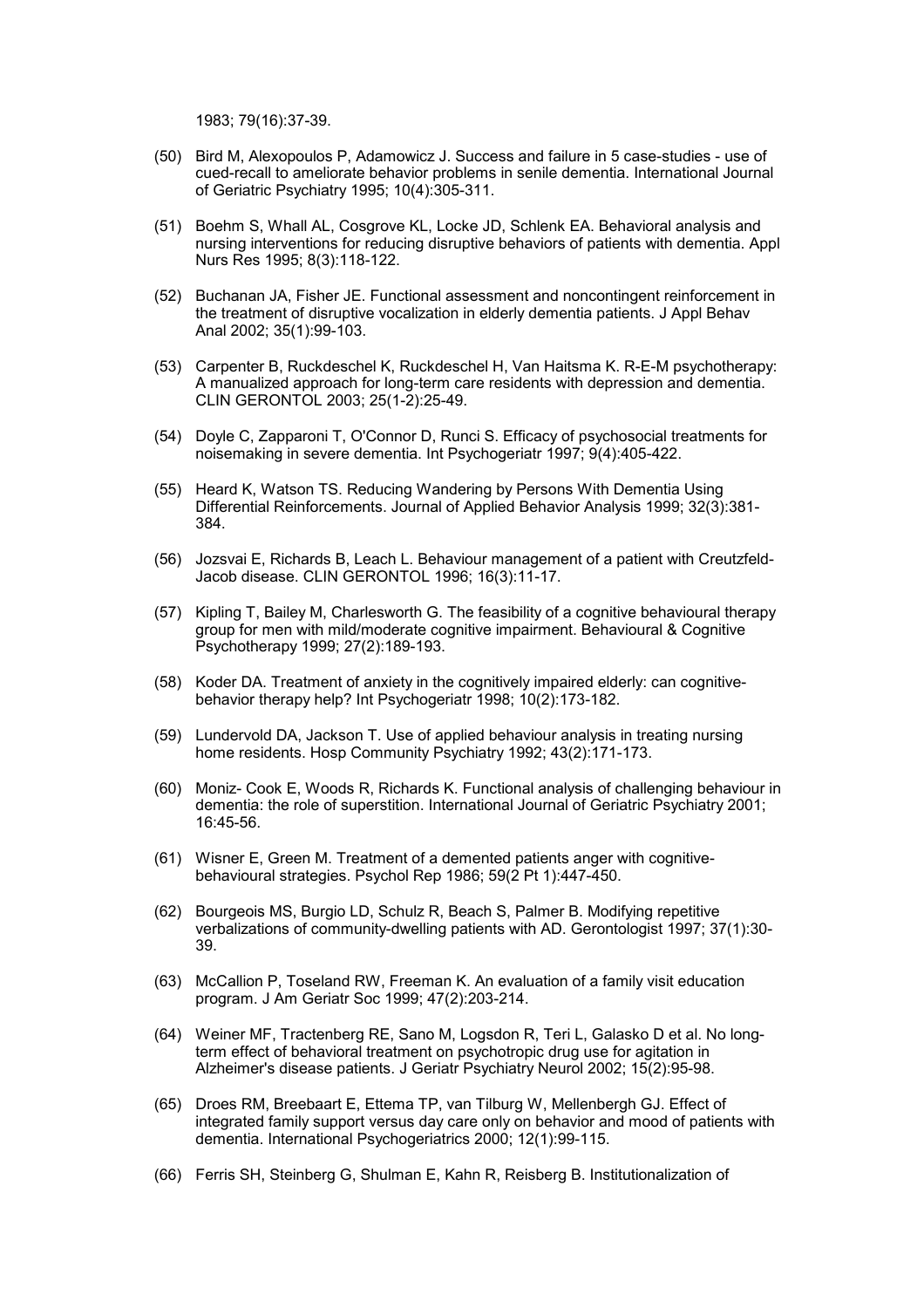Alzheimer's disease patients: reducing precipitating factors through family counseling. Home Health Care Serv Q 1987; 8(1):23-51.

- (67) Ghatak R. Effects of an intervention program on dementia patients & their caregivers. Caring 1994; 13(8):34-39.
- (68) Gormley N, Lyons D, Howard R. Behavioural management of aggression in dementia: a randomized controlled trial. Age Ageing 2001; 30(2):141-145.
- (69) Herbert R, Levesque L, Vezina J, Lavoie JP, Ducharme F, Gendron C et al. Efficacy of a psychoeducative group program for caregivers of demented persons living at home: a randomized controlled trial. Journal of Gerontology Series B - Psychological Sciences and Social Sciences 2003; 58(1):S58-S67.
- (70) Huang HL, Shyu YI, Chen MC, Chen ST, Lin LC. A pilot study on a home-based caregiver training program for improving caregiver self-efficacy and decreasing the behavioral problems of elders with dementia in Taiwan. Int J Geriatr Psychiatry 2003; 18(4):337-345.
- (71) Teri L, Uomoto JM. Reducing Excess Disability in Dementia Patients: Training Caregivers to Manage Patient Depression. CLIN GERONTOL 1991; 10(4):49-63.
- (72) Teri L, Logsdon RG, Peskind E, Raskind M, Weiner MF, Tractenberg RE et al. Treatment of agitation in AD: a randomized, placebo-controlled clinical trial. Neurology 2000; 55(9):1271-1278.
- (73) Teri L, Gibbons L, McCurry S, Logsdon R, Buchner D, Barlow W et al. Exercise plus behavioral management in patients with Alzheimer's Disease A randomised controlled trial. Journal of the American Medical Association 2003; 290:2015-2022.
- (74) Woods RT, Wills W, Higginson IJ, Hobbins J, Whitby M. Support in the community for people with dementia and their carers: A comparative outcome study of specialist mental health service interventions. International Journal of Geriatric Psychiatry 2003; 18(4):298-307.
- (75) Burgener SC, Bakas T, Murray C, Dunahee J, Tossey S. Effective caregiving approaches for patients with Alzheimer's disease. Geriatric Nursing 1998; 19(3):121- 126.
- (76) Wells DL, Dawson P, Sidani S, Craig D, Pringle D. Effects of an Abilities-Focused Program of Morning Care on Residents Who Have Dementia and On Caregivers. Journal of the American Geriatrics Society 2000; 48(4):442-449.
- (77) Eloniemi-Sulkava U, Notkola IL, Hentinen M, Kivela SL, Sivenius J, Sulkava R. Effects of supporting community-living demented patients and their caregivers: a randomized trial. J Am Geriatr Soc 2001; 49(10):1282-1287.
- (78) Haupt M, Karger A, Janner M. Improvement of agitation and anxiety in demented patients after psychoeducative group intervention with their caregivers. Int J Geriatr Psychiatry 2000; 15(12):1125-1129.
- (79) Marriot ALIS, Donaldson C, Tarrier N, Burns A. Effectiveness of cognitive- behavioural family intervention in reducing the burden of care in carers of patients with Alzheimer's disease. Br J Psychiatry 2000; 176(6):557-562.
- (80) Mittelman MS, Ferris SH, Shulman E, Steinberg G, Levin B. A family intervention to delay nursing home placement of patients with Alzheimer disease. A randomized controlled trial. JAMA 1996; 276(21):1725-1731.
- (81) Ashida S. The effect of reminiscence music therapy sessions on changes in depressive symptoms in elderly persons with dementia. J Music Ther 2000; 37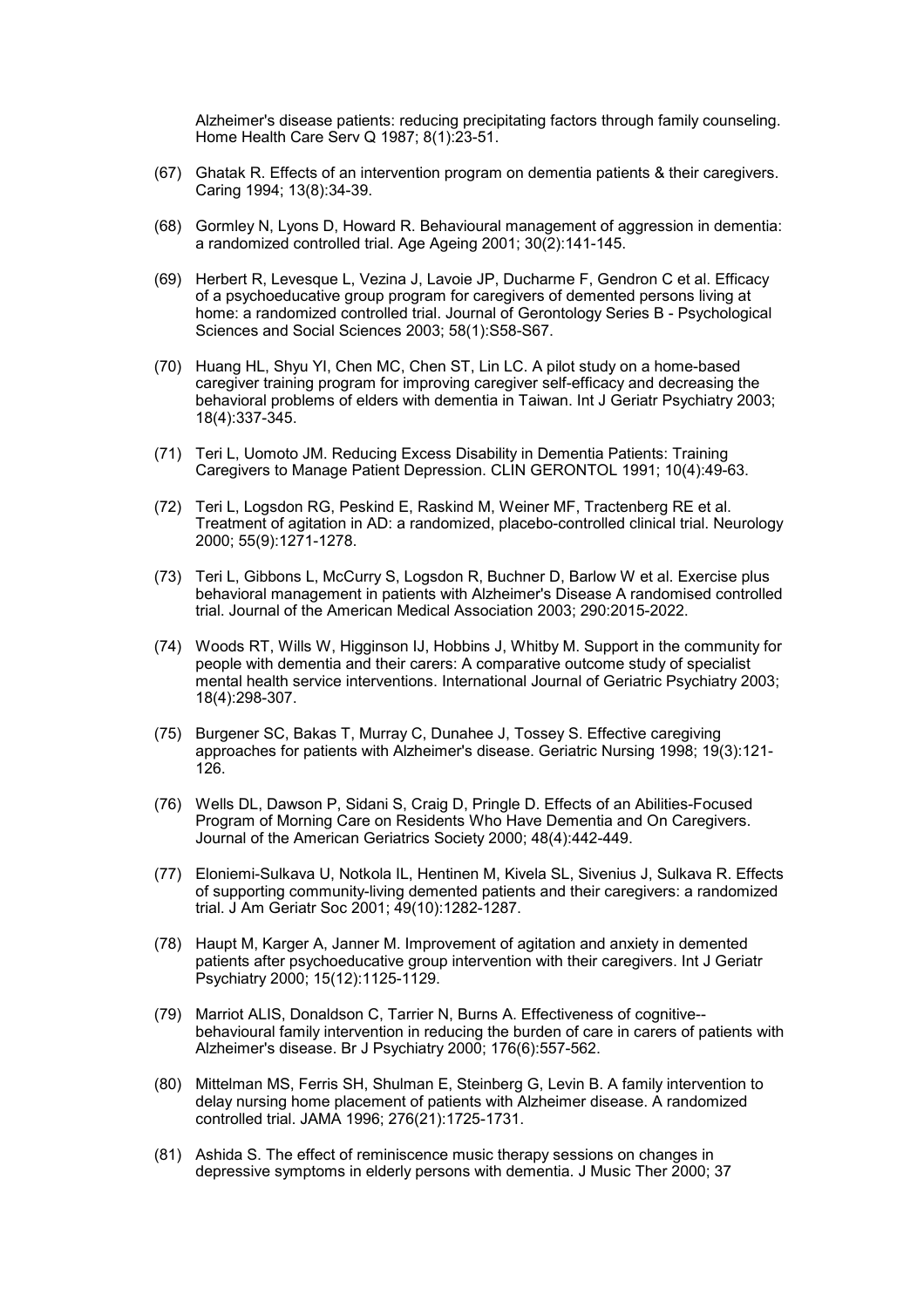(3):170-182.

- (82) Brotons M, PickettCooper PK. The effects of music therapy intervention on agitation behaviors of Alzheimer's disease patients. Journal of Music Therapy 1996; 33(1):2- 18.
- (83) Casby JA, Holm MB. The effect of music on repetitive disruptive vocalizations of persons with dementia. Am J Occup Ther 1994; 48(10):883-889.
- (84) Clair AA, BERNSTEIN B. The Effect of No Music, Stimulative Background Music and Sedative Background Music on Agitated Behaviours in Persons with Severe Dementia. Activities, Adaptation and Aging 1994; 19(1):61-70.
- (85) Clark ME, Lipe AW, Bilbrey M. Use of music to decrease aggressive behaviors in people with dementia. J Gerontol Nurs 1998; 24(7):10-17.
- (86) Denney A. Quiet music. An intervention for mealtime agitation? J Gerontol Nurs 1997; 23(7):16-23.
- (87) Fitzgerald-Cloutier ML. The use of music therapy to decrease wandering: An alternative to restraints. Music Therapy Perspectives 1994; 11(1).
- (88) Gardiner JC, Furois M, Tansley DP, Morgan B. Music therapy and reading as intervention strategies for disruptive behavior in dementia. CLIN GERONTOL 2000; 22(1):31-46.
- (89) Lord TR, Garner JE. Effects of music on Alzheimer patients. Perceptual & Motor Skills 1993; 76(2):451.
- (90) Gaebler HC, Hemsley DR. The assessment and short-term manipulation of affect in the severely demented. Behavioural Psychotherapy 1991; 19(2):145-156.
- (91) Gerdner LA. Effects of individualized versus classical "relaxation" music on the frequency of agitation in elderly persons with Alzheimer's disease and related disorders. Int Psychogeriatr 2000; 12(1):49-65.
- (92) Gerdner LA, Swanson EA. Effects of individualized music on confused and agitated elderly patients. Arch Psychiatr Nurs 1993; 7(5):284-291.
- (93) Goddaer J, Abraham IL. Effects of Relaxing Music on Agitation During Meals Among Nursing Home Residents With Severe Cognitive Impairment. Archives of Psychiatric Nursing 1994; 8(3):150-158.
- (94) Groene RW. Effectiveness of music therapy. 1:1 intervention with individuals having senile dementia of the Alzheimer's type. Journal of Music Therapy 1993; 30(3):138- 157.
- (95) Jennings B, Vance D. The short-term effects of music therapy on different types of agitation in adults with Alzheimer's. ACTIVITIES ADAPT AGING 2002; 26(4):27-33.
- (96) Lindenmuth GF, Patel M, Chang PK. Effects of music on sleep in healthy elderly and subjects with senile dementia of the Alzheimer type. The American Journal of Alzheimer's Care and Related Disorders & Research 1992;(March/April):13-20.
- (97) Millard KA, Smith JM. The influence of group singing therapy on the behavior of Alzheimer's disease patients. J Music Ther 1989; 26(2):58-70.
- (98) Ragneskog H, Brane G, Karlsson I, Kihlgren M. Influence of dinner music on food intake and symptoms common in dementia. Scand J Caring Sci 1996; 10(1):11-17.
- (99) Remington R. Calming music and hand massage with agitated elderly. Nursing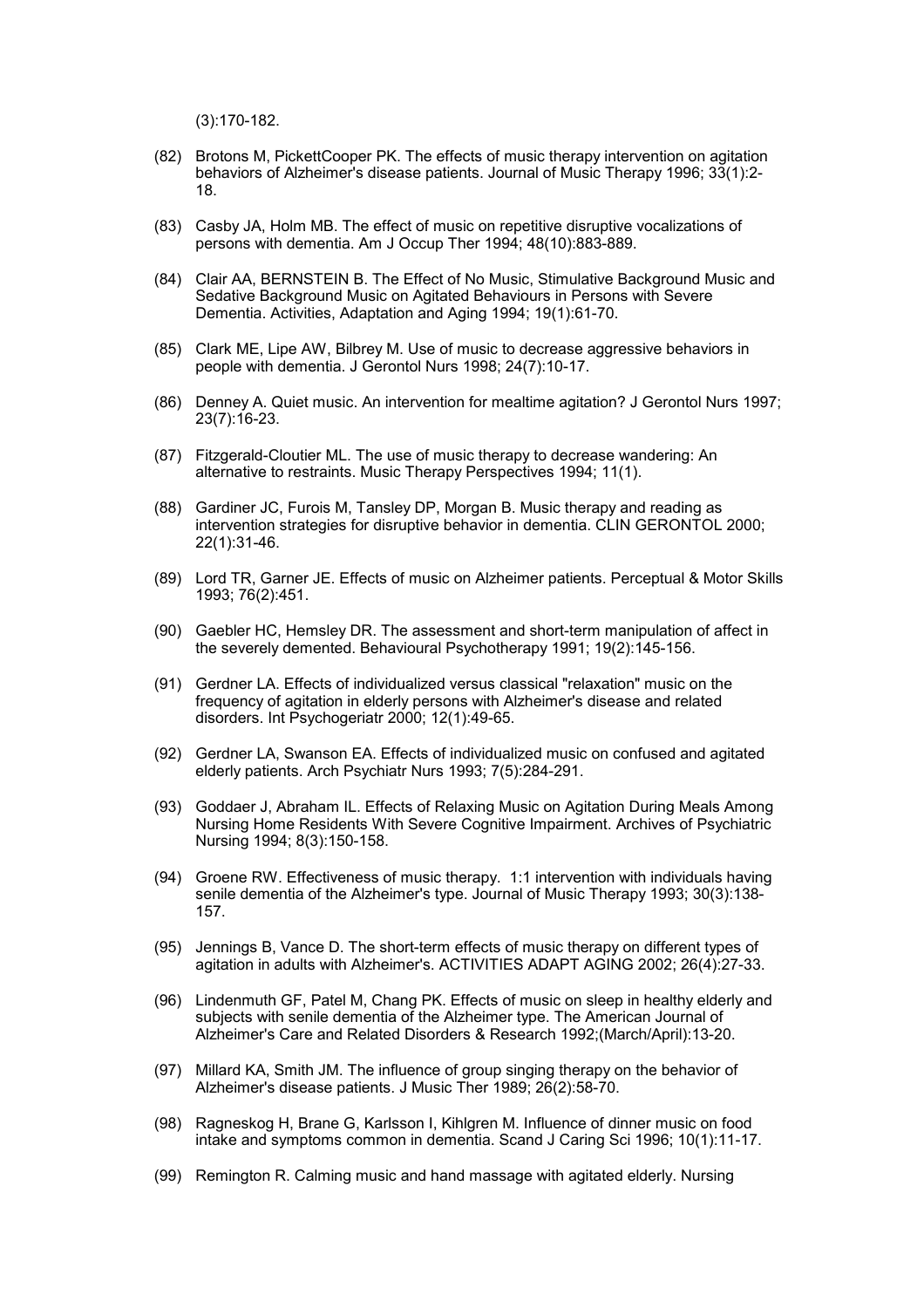Research 2002; 51(5):317-325.

- (100) Runci S, Doyle C, Redman J. An empirical test of language-relevant interventions for dementia. International Psychogeriatrics 1999; 11(3):301.
- (101) Sambandham M, Schirm V. Music as a nursing intervention for residents with Alzheimer's disease in long-term care. Geriatr Nurs 1995; 16(2):79-83.
- (102) Tabloski PA, McKinnon-Howe L, Remington R. Effects of calming music on the level of agitation in cognitively impaired nursing home residents. The American Journal of Alzheimer's Care and Related Disorders & Research 1995;(Jan/Feb):10-15.
- (103) Thomas DW, Heitman RJ, Alexander T. The Effects of Music on Bathing Cooperation for Residents with Dementia. Journal of Music Therapy 1997; 34(4):246-259.
- (104) Van Diepen E, Baillon SF, Redman J, Rooke N, Spencer DA, Prettyman R. A pilot study of the physiological and behavioural effects of snoezelen in dementia. BR J OCCUP THER 2002; 65(2):61-66.
- (105) Baker R, Bell S, Baker E, Gibson S, Holloway J, Pearce R et al. A randomized controlled trial of the effects of multi-sensory stimulation (MSS) for people with dementia. Br J Clin Psychol 2001; 40(Pt 1):81-96.
- (106) Baker R, Dowling Z, et al. Snoezelen: its long-term and short-term effects on older people with dementia. BR J OCCUP THER 1997; 60(5):213-218.
- (107) Spaull D, Leach C. An evaluation of the effects of sensory stimulation with people who have dementia. Behavioural & Cognitive Psychotherapy 1998; 26(1):77-86.
- (108) Wareing LA, Coleman PG, Baker R. Multisensory environments and older people with dementia. BR J THER REHABIL 1998; 5(12):624-629.
- (109) Hope KW. The effects of multisensory environments on older people with dementia. J Psychiatr Ment Health Nurs 1998; 5(5):377-385.
- (110) Robichaud L, Hebert R, Desrosiers J. Efficacy of a sensory integration program on behaviors of inpatients with dementia. American Journal of Occupational Therapy 1994; 48(4):355-360.
- (111) Young SH, Muir-Nash J, Ninos M. Managing nocturnal wandering behavior. Journal of Gerontological Nursing 1988; 14(5):7-12.
- (112) Kim EJ, Buschmann MT. The effect of expressive physical touch on patients with dementia. International Journal of Nursing Studies 1999; 36:235-243.
- (113) Burgio L, Scilley K, Hardin JM, Hsu C, Yancey J. Environmental "white noise": an intervention for verbally agitated nursing home residents. J Gerontol B Psychol Sci Soc Sci 1996; 51(6):364-373.
- (114) Whall AL, Black ME, Groh CJ, Yankou DJ, Kupferschmid BJ, Foster NL. The effect of natural environments upon agitation and aggression in late stage dementia patients. American Journal of Alzheimer's Disease 1997; 12(Sep/Oct):216-220.
- (115) Snyder M, Egan EC, Burns KR. Interventions for decreasing agitation behaviors in persons with dementia. J Gerontol Nurs 1995; 21(7):34-40.
- (116) Kempenaar L, McNamara C, Creaney B. Sensory stimulation work with carers in the community. J DEMENT CARE 2001; 9(1):16-17.
- (117) Witucki J, Twibell RS. The effect of sensory stimulation activities on the psychological well being of patients with advanced Alzheimer's disease. American Journal of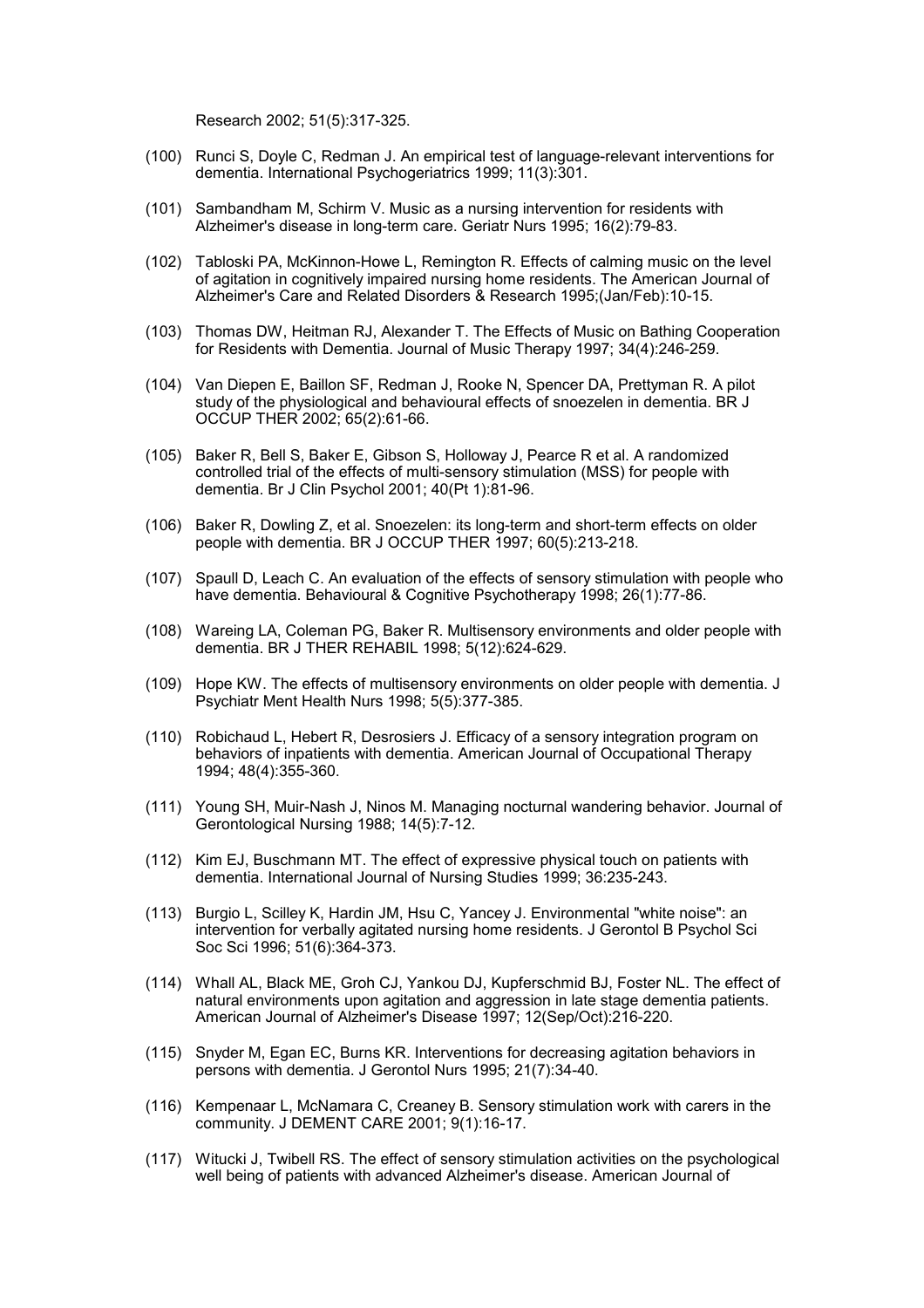Alzheimer's Disease 1997; 12(Jan/Feb):10-15.

- (118) Camberg L, Woods P, Ooi WL, Hurley A, Volicer L, Ashley J et al. Evaluation of Simulated Presence: A Personalized Approach to Enhance Well-Being in Persons with Alzheimer's Disease. Journal of the American Geriatrics Society 1999; 47(4):446- 452.
- (119) Miller S, Vermeersch PE, Bohan K, Renbarger K, Kruep A, Sacre S. Audio presence intervention for decreasing agitation in people with dementia. Geriatr Nurs 2001; 22 (2):66-70.
- (120) Woods P, Ashley J. Simulated Presence Therapy: Using Selected Memories To Manage Problem Behaviors in Alzheimer's Disease Patients. Geriatric Nursing 1995; 16:9-14.
- (121) Peak JS, Cheston RIL. Using simulated presence therapy with people with dementia. Aging & Mental Health 2002; 6(1):77-81.
- (122) Hall L, Hare J. Video Respite for cognitively impaired persons in nursing homes. American Journal of Alzheimer's Disease 1997; 12(May/June):117-121.
- (123) Fitzsimmons S, Buettner LL. Therapeutic recreation interventions for need-driven dementia-compromised behaviors in community-dwelling elders. AM J ALZHEIMERS DIS OTHER DEMENTIAS 2002; 17(6):367-381.
- (124) Buettner LL, Fitzsimmons S. AD-venture program: therapeutic biking for the treatment of depression in long-term care residents with dementia. American Journal of Alzheimer's Disease and Other Dementias 2002; 17(2):121-127.
- (125) Lawton MP, Van Haitsma K, Klapper J, Kleban MH, Katz IR, Corn J. A stimulationretreat special care unit for elders with dementing illness. Int Psychogeriatr 1998; 10 (4):379-395.
- (126) Ishizaki J, Meguro K, Ohe K, Kimura E, Tsuchiya E, Ishii H et al. Therapeutic psychosocial intervention for elderly subjects with very mild Alzheimer disease in a community: the tajiri project. Alzheimer Dis Assoc Disord 2002; 16(4):261-269.
- (127) Kim NC, Kim HS, Yoo YS, Hahn SW, Yeom HA. Outcomes of day care: a pilot study on changes in cognitive function and agitated behaviors of demented elderly in Korea. Nurs Health Sci 2002; 4(1-2):3-7.
- (128) Martichuski DK, Bell PA, Bradshaw B. Including small group activities in large special care units. Journal of Applied Gerontology 1996; 15(2):224-237.
- (129) Snyder M, Tseng Y, Brandt C, Croghan C, Hanson S, Constantine R et al. A glider swing intervention for people with dementia. Geriatr Nurs 2001; 22(2):86-90.
- (130) Sival RC, Vingerhoets RW, Haffmans PMJ, Jansen PAE, Ton Hazelhoff JN. Effect of a program of diverse activities on disturbed behavior in three severely demented patients. International Psychogeriatrics 1997; 9(4):423-430.
- (131) Meyer DL, Dorbacker B, O'Rourke J, Dowling J, Jacques J, Nicholas M. Effects of a 'quiet week' intervention on behavior in an Alzheimer boarding home. The American Journal of Alzheimer's Care and Related Disorders & Research 1992;(July/Aug):2-7.
- (132) Gorzelle GJ, Kaiser K, Camp CJ. Montessori-based training makes a difference for home health workers & their clients. Caring 2003; 22(1):40-42.
- (133) Orsulic-Jeras S, Schneider NM, Camp CJ. Special feature: Montessori-based activities for long-term care residents with dementia. Topics in Geriatric Rehabilitation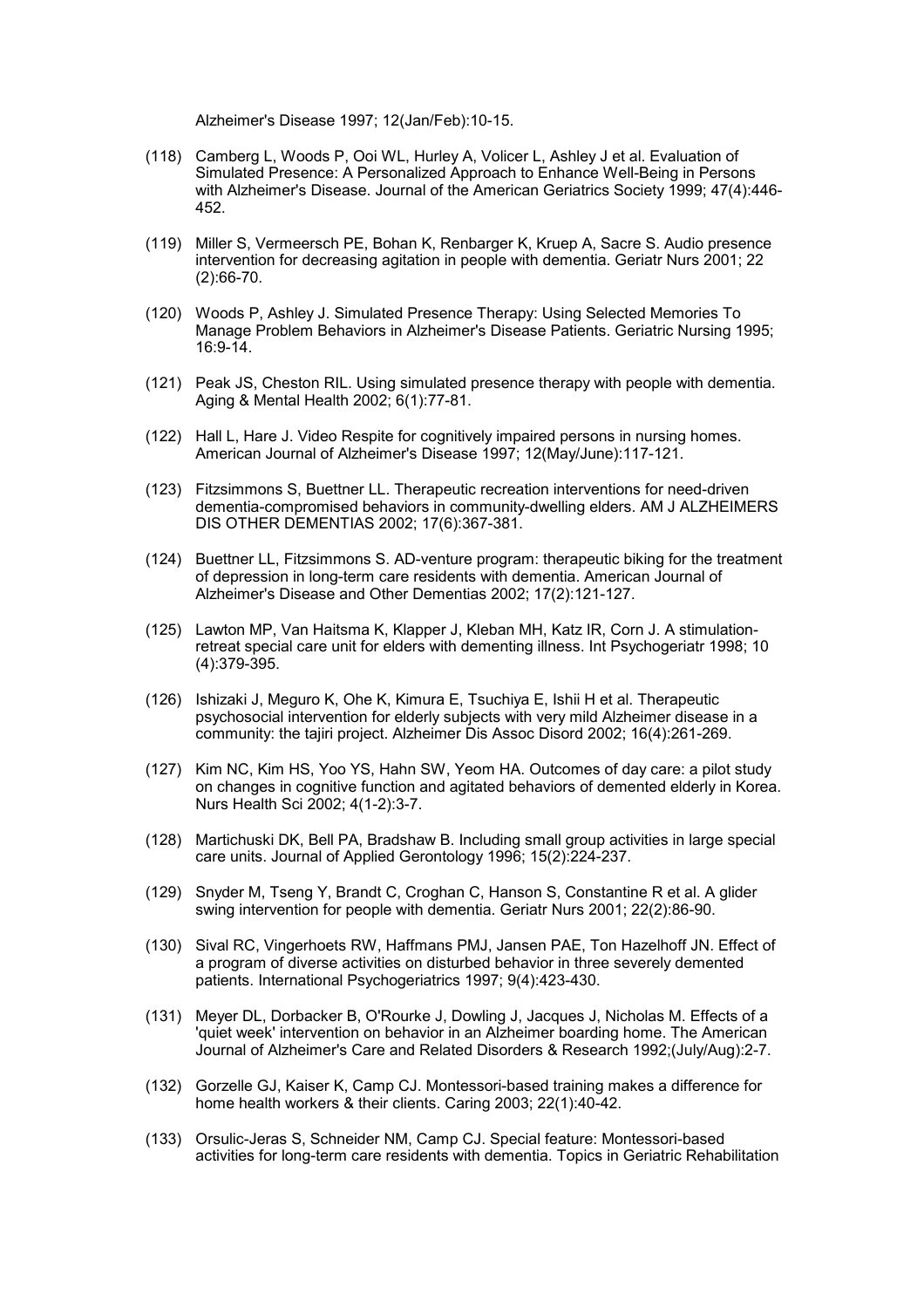2000; 16(1):78-91.

- (134) Cott CA, Dawson P, Sidani S, Wells D. The effects of a walking/talking program on communication, ambulation, and functional status in residents with Alzheimer disease. Alzheimer Dis Assoc Disord 2002; 16(2):81-87.
- (135) Hopman-Rock M, Staats PGM, Tak ECPM, Droes R-M. The effects of a psychomotor activation programme for use in groups of cognitively impaired people in homes for the elderly. International Journal of Geriatric Psychiatry 1999; 14(8):633-642.
- (136) Holmberg SK. Evaluation of a clinical intervention for wanderers on a geriatric nursing unit. Arch Psychiatr Nurs 1997; 11(1):21-28.
- (137) Namazi KH, Gwinnup PB, Zadorozny CA. A low intensity exercise/movement program for patients with Alzheimer's disease: The TEMP-AD protocol. Journal of Aging and Physical Activity 1994; 2:80-92.
- (138) Okawa M, Mishima K, Hishikawa Y, Hozumi S, Hori H, Takahashi K. Circadian Rhythm DIsorders in Sleep-Waking and Body Temperature in Elderly Patients with Dementia and Their Treatment. Sleep 1991; 14(6):478-485.
- (139) Cleary TA, Clamon C, Price M, Shullaw G. A Reduced Stimulation Unit: Effects on Patients With Alzheimer's Disease and Related Disorders. Gerontologist 1988; 28 (4):511-514.
- (140) Chafetz PK. Two-dimensional grid is ineffective against demented patients' exiting through glass doors. Psychology and Aging 1990; 5(1):146-147.
- (141) Hewawasam L. Floor patterns limit wandering of people with Alzheimer's. Nurs Times 1996; 92(22):41-44.
- (142) Hussian RA, Brown DC. Use of two-dimensional grid patterns to limit hazardous ambulation in demented patients. J Gerontol 1987; 42(5):558-560.
- (143) Kincaid C, Peacock JR. The effect of a wall mural on decreasing four types of doortesting behaviors. Journal of Applied Gerontology 2003; 22(1):76-88.
- (144) Dickinson JI, McLain-Kark J, Marshall-Baker A. The effects of visual barriers on exiting behavior in a dementia care unit. Gerontologist 1995; 35(1):127-130.
- (145) Namazi KN, Rosner TT, Calkins MP. Visual barriers to prevent ambulatory Alzheimer's patients from exiting through an emergency door. Gerontologist 1989; 29 (5):699-702.
- (146) Hussain RA. Modification of Behaviors in Dementia via Stimulus Manipulation. CLIN GERONTOL 1988; 8(1):37-43.
- (147) Cohen-Mansfield J, Werner P. The Effects of an Enhanced Environment on Nursing Home Residents Who Pace. Gerontologist 1998;(38):199-208.
- (148) Kittur SD, Ruskin P. Environmental modification for treatment of agitation in Alzheimer's patients. Neurorehabilitation 2001; 12(3).
- (149) Mayer R, Darby SJ. Does a mirror deter wandering in demented older people? International Journal of Geriatric Psychiatry 1991; 6:607-609.
- (150) Williams R, Reeve W, Ivison D, Kavanagh D. Use of environmental manipulation and modified informal reality orientation with institutionalized, confused elderly subjects: a replication. Age Ageing 1987; 16(5):315-318.
- (151) Hanley IG. The use of signposts and active training to modify ward disorientation in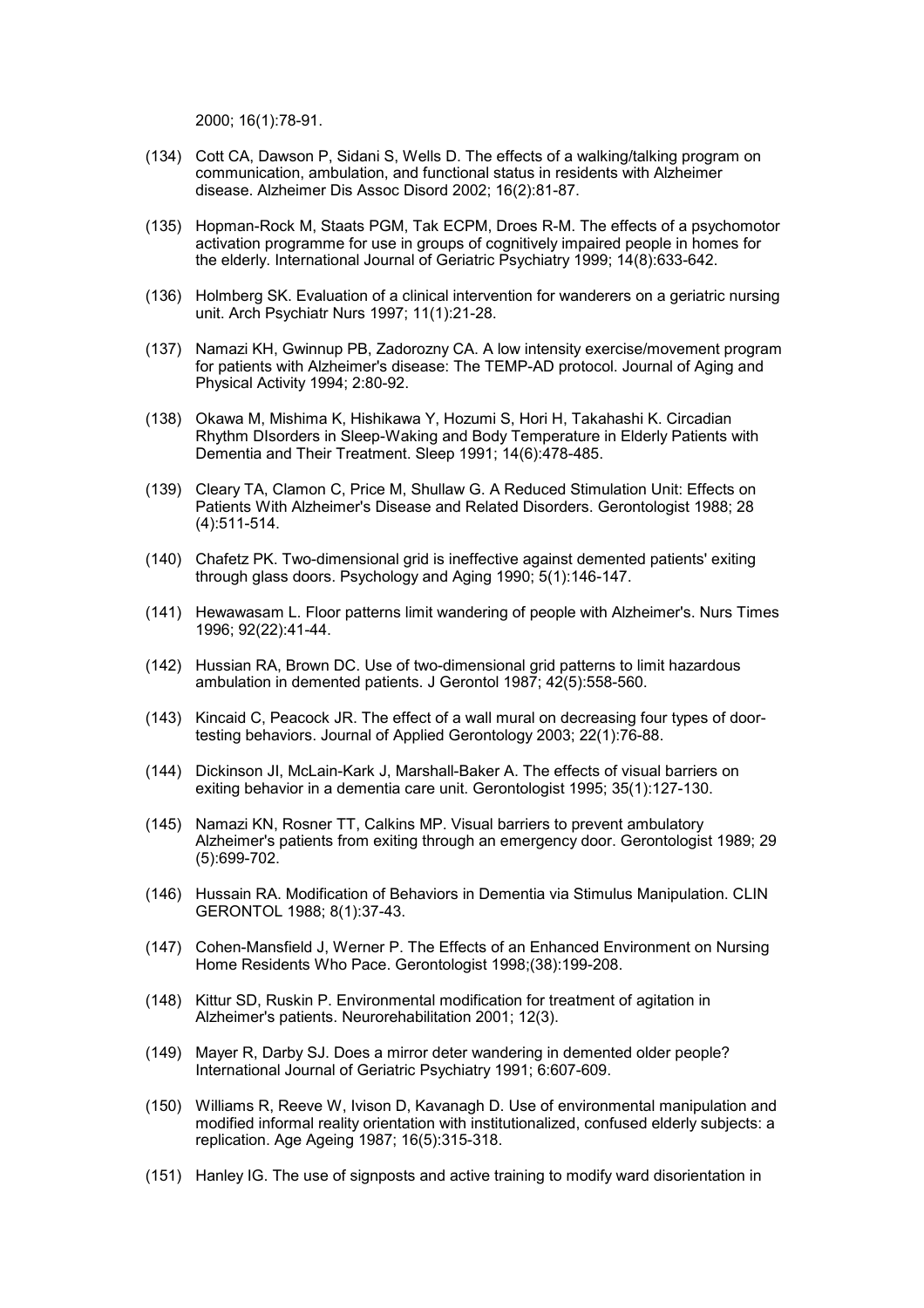elderly patients. J Behav Ther Exp Psychiatry 1981; 12:241-247.

- (152) Wells Y, Jorm AF. Evaluation of a Special Nursing Home Unit for Dementia Sufferers: A Randomised Controlled Comparison With Community Care. Australian and New Zealand Journal of Psychiatry 1987; 21:524-531.
- (153) Annerstedt L. Group-living care: an alternative for the demented elderly. Dement Geriatr Cogn Disord 1997; 8(2):136-142.
- (154) Annerstedt L. Development and consequences of group living in Sweden. A new mode of care for the demented elderly. Soc Sci Med 1993; 37(12):1529-1538
- 7.
- (155) Bianchetti A, Benvenuti P, Ghisla KM, Frisoni GB, Trabucchi M. An Italian model of dementia special care unit: Results of a pilot study. Alzheimer Disease & Associated Disorders 1997; 11(1):53-56.
- (156) Wimo A, Adolfsson R, Sandman PO. Care for demented patients in different living conditions. Effects on cognitive function, ADL-capacity and behaviour. Scand J Prim Health Care 1995; 13(3):205-210.
- (157) Namazi KH, Johnson BD. Pertinent autonomy for residents with dementias: Modification of the physical environment to enhance independence. The American Journal of Alzheimer's Disease and Related Disorders & Research 1992; (Jan/Feb):16-21.
- (158) McCallion P, Toseland RW, Lacey D, Banks S. Educating nursing assistants to communicate more effectively with nursing home residents with dementia. Gerontologist 1999; 39(5):546-558.
- (159) Schrijnemaekers V, van Rossum E, Candel M, Frederiks C, Derix M, Sielhorst H et al. Effects of emotion-oriented care on elderly people with cognitive impairment and behavioral problems. Int J Geriatr Psychiatry 2002; 17(10):926-937.
- (160) Testad I, Aarsland D, Aasland AM. The effect of staff training on the use of restraint in dementia: A single-blind randomised controlled trial. Neurobiology of Aging 2002; 23 (1):175.
- (161) Hagen BF, Sayers D. When caring leaves bruises: the effects of staff education on resident aggression. J Gerontol Nurs 1995; 21(11):7-16.
- (162) Benson DM, Cameron D, Humbach E, Servino L, Gambert SR. Establishment and Impact of a Dementia Unit Within the Nursing Home. Journal of the American Geriatrics Society 1987; 35(4):319-323.
- (163) Edberg A, Hallberg IR. Actions seen as demanding in patients with severe dementia during one year of intervention. A comparison with controls. International Journal of Nursing Studies 2001; 38(3):271-285.
- (164) Matthews EA, Farrell GA, Blackmore AM. Effects of an evironmental manipulation emphasizing client-centred care on agitation and sleep in dementia sufferers in a nursing home. J Adv Nurs 1996; 24:439-447.
- (165) Brane G, Karlsson I, Kihlgren M, Norberg A. Integrity-promoting care of demented nursing home patients: Psychological and biochemical changes. International Journal of Geriatric Psychiatry 1989; 4:165-172.
- (166) Cohen-Mansfield J, Werner P, Culpepper WJ, Barkley D. Evaluation of an inservice training program on dementia and wandering. J Gerontol Nurs 1997; 23(10):40-47.
- (167) Morgan DG, Stewart NJ. High versus Low Density Special Care Units: Impact on the